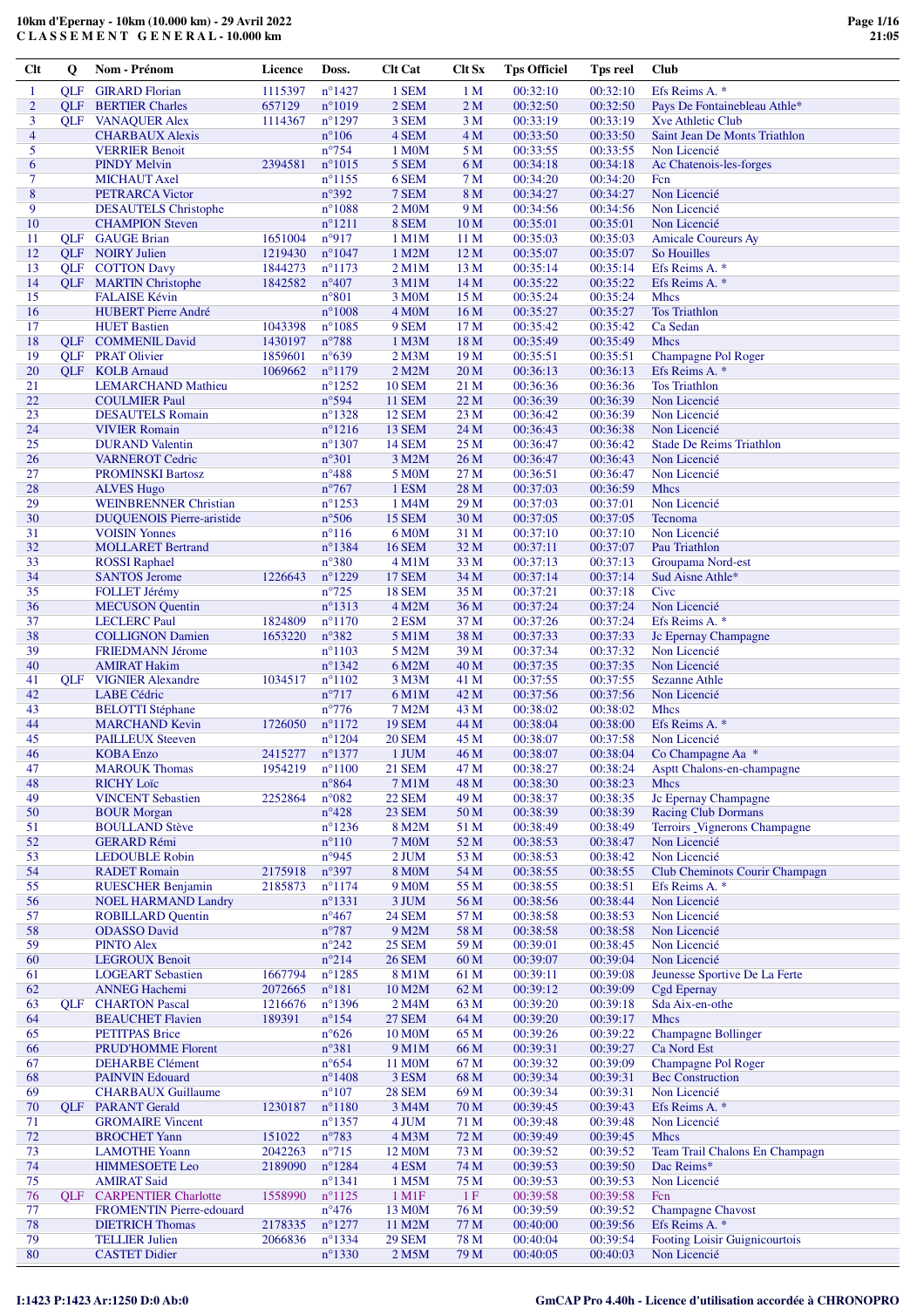| <b>Clt</b> | Q          | Nom - Prénom                                               | Licence | Doss.                              | <b>Clt Cat</b>                       | <b>Clt Sx</b>            | <b>Tps Officiel</b>  | <b>Tps reel</b>      | Club                                                   |
|------------|------------|------------------------------------------------------------|---------|------------------------------------|--------------------------------------|--------------------------|----------------------|----------------------|--------------------------------------------------------|
| 81         |            | <b>LANGLOIS Jacky</b>                                      | 2186581 | n°982                              | 5 M3M                                | 80 M                     | 00:40:06             | 00:40:01             | Club Athletique Aubergenville                          |
| 82         |            | FAYET Jean-christophe                                      |         | $n^{\circ}257$                     | 6 M3M                                | 81 M                     | 00:40:07             | 00:40:07             | <b>Epernay Triathlon</b>                               |
| 83         |            | <b>MAYEUX Mickaël</b>                                      |         | $n^{\circ}576$                     | <b>30 SEM</b>                        | 82 M                     | 00:40:07             | 00:39:48             | Non Licencié                                           |
| 84         |            | <b>BOURSCHEIDT Téo</b>                                     |         | n°914                              | 5 JUM                                | 83 M                     | 00:40:08             | 00:39:57             | Non Licencié                                           |
| 85<br>86   | <b>OLF</b> | <b>GHARBI Anis</b><br><b>HEUBI Bruno</b>                   | 788306  | $n^{\circ}1315$<br>$n^{\circ}1142$ | 12 M2M<br>3 M5M                      | 84 M<br>85 M             | 00:40:09<br>00:40:14 | 00:40:04<br>00:40:14 | Sparna Lutte<br>Fcn                                    |
| 87         |            | <b>BOULIGAND Cyril</b>                                     | 2420526 | $n^{\circ}196$                     | 14 M <sub>0</sub> M                  | 86 M                     | 00:40:15             | 00:40:10             | Jc Epernay Champagne                                   |
| 88         |            | <b>DUPONT</b> Damien                                       |         | $n^{\circ}799$                     | 13 M2M                               | 87 M                     | 00:40:17             | 00:40:05             | <b>Mhcs</b>                                            |
| 89         |            | <b>LEMAIRE</b> Romain                                      |         | $n^{\circ}044$                     | <b>31 SEM</b>                        | 88 M                     | 00:40:19             | 00:40:09             | Non Licencié                                           |
| 90         |            | <b>ROUET Sebastien</b>                                     | 1639230 | $n^{\circ}1276$                    | 10 M1M                               | 89 M                     | 00:40:20             | 00:40:17             | Efs Reims A. *                                         |
| 91         |            | <b>KAWIECKI Patrick</b>                                    |         | $n^{\circ}621$                     | 14 M2M                               | 90 M                     | 00:40:22             | 00:40:19             | <b>Champagne Bollinger</b>                             |
| 92<br>93   |            | <b>LAMALLE Alexis</b>                                      |         | $n^{\circ}828$                     | <b>32 SEM</b>                        | 91 M                     | 00:40:23             | 00:40:18<br>00:40:24 | <b>Mhcs</b><br>Non Licencié                            |
| 94         |            | <b>MONCUY Enzo</b><br><b>BISCHOFF Freddy</b>               |         | n°901<br>$n^{\circ}1224$           | 1 CAM<br>15 M <sub>0</sub> M         | 92 M<br>93 M             | 00:40:24<br>00:40:25 | 00:40:25             | Non Licencié                                           |
| 95         |            | <b>CORREIA RODRIGUES José</b>                              |         | $n^{\circ}1036$                    | 7 M3M                                | 94 M                     | 00:40:27             | 00:40:24             | Colas Epernay                                          |
| 96         |            | <b>SAGESTE Antoine</b>                                     |         | $n^{\circ}1290$                    | 16 M <sub>0</sub> M                  | 95 M                     | 00:40:28             | 00:40:21             | Non Licencié                                           |
| 97         |            | <b>DURAES</b> Maxime                                       |         | $n^{\circ}1373$                    | 33 SEM                               | 96 M                     | 00:40:31             | 00:40:23             | Civc                                                   |
| 98         |            | <b>DUVAL Michel</b>                                        |         | $n^{\circ}028$                     | 15 M2M                               | 97 M                     | 00:40:32             | 00:40:32             | Non Licencié                                           |
| 99         | <b>OLF</b> | <b>MENGUAL Philippe</b>                                    | 519874  | $n^{\circ}$ 1364                   | 4 M5M                                | 98 M                     | 00:40:33             | 00:40:29             | Les Coureurs De L'aff                                  |
| 100<br>101 |            | <b>DANAU Jessy</b><br><b>MORLAT Christophe</b>             | 698001  | $n^{\circ}234$<br>$n^{\circ}$ 564  | 17 M <sub>0</sub> M<br>11 M1M        | 99 M<br>100 <sub>M</sub> | 00:40:35<br>00:40:38 | 00:40:29<br>00:40:28 | Non Licencié<br>Jc Epernay Champagne                   |
| 102        |            | <b>HONNONS Davy</b>                                        |         | n°915                              | <b>34 SEM</b>                        | 101 M                    | 00:40:40             | 00:40:32             | Non Licencié                                           |
| 103        |            | <b>JOLLY Mathieu</b>                                       |         | $n^{\circ}1143$                    | 18 M <sub>0</sub> M                  | 102 M                    | 00:40:41             | 00:40:29             | Fcn                                                    |
| 104        |            | <b>LESNE</b> Eric                                          | T316112 | $n^{\circ}838$                     | 8 M3M                                | 103 M                    | 00:40:42             | 00:40:42             | Mhcs                                                   |
| 105        |            | <b>MORIN</b> Dylan                                         |         | $n^{\circ}814$                     | <b>35 SEM</b>                        | 104 M                    | 00:40:49             | 00:40:39             | <b>Mhcs</b>                                            |
| 106        |            | <b>TOURNAY Valentin</b>                                    |         | n°988                              | <b>36 SEM</b>                        | 105 M                    | 00:40:51             | 00:40:46             | Non Licencié                                           |
| 107<br>108 |            | <b>GOMES</b> Vincent<br><b>FOUROUEMIN Louis-victor</b>     |         | $n^{\circ}422$<br>$n^{\circ}804$   | 12 M1M<br><b>37 SEM</b>              | 106 M<br>107 M           | 00:40:53<br>00:40:56 | 00:40:53<br>00:40:52 | <b>Racing Club Dormans</b><br><b>Mhcs</b>              |
| 109        |            | <b>VAUDE</b> Romain                                        |         | $n^{\circ}1393$                    | <b>38 SEM</b>                        | 108 M                    | 00:40:57             | 00:40:47             | Non Licencié                                           |
| 110        |            | <b>VENCHIARUTTI Arnaud</b>                                 |         | $n^{\circ}882$                     | 9 M3M                                | 109 M                    | 00:41:01             | 00:40:59             | Mhcs                                                   |
| 111        |            | <b>THOMAS Cédric</b>                                       |         | $n^{\circ}1167$                    | 19 M <sub>0</sub> M                  | 110 M                    | 00:41:01             | 00:40:47             | Fcn                                                    |
| 112        |            | <b>PATOUX Julien</b>                                       |         | $n^{\circ}855$                     | <b>39 SEM</b>                        | 111 M                    | 00:41:03             | 00:40:53             | <b>Mhcs</b>                                            |
| 113        |            | <b>GUEDRA Jérome</b>                                       |         | $n^{\circ}474$                     | <b>20 MOM</b>                        | 112 M                    | 00:41:07             | 00:40:59             | Non Licencié                                           |
| 114        |            | <b>EVRARD Benjamin</b>                                     |         | $n^{\circ}577$<br>$n^{\circ}1337$  | 40 SEM                               | 113 M                    | 00:41:09             | 00:41:05<br>00:41:07 | <b>Lantana Paysage</b><br>Non Licencié                 |
| 115<br>116 |            | <b>ZMORA</b> Romain<br><b>MARCHAND Grégory</b>             |         | $n^{\circ}1301$                    | 6 JUM<br>10 M3M                      | 114 M<br>115 M           | 00:41:09<br>00:41:10 | 00:41:10             | Non Licencié                                           |
| 117        |            | <b>BAIJOT</b> Enguerrand                                   |         | $n^{\circ}1114$                    | 16 M2M                               | 116 M                    | 00:41:18             | 00:40:44             | <b>Champagne Boizel</b>                                |
| 118        |            | <b>VEZEL Jérome</b>                                        |         | $n^{\circ}557$                     | 17 M2M                               | 117 M                    | 00:41:18             | 00:41:12             | Non Licencié                                           |
| 119        | <b>OLF</b> | <b>ASSAILLY Sybille</b>                                    | 2343871 | $n^{\circ}222$                     | 1 CAF                                | 2F                       | 00:41:19             | 00:41:14             | Jc Epernay Champagne                                   |
| 120        |            | <b>CONGIUSTI Christophe</b>                                | 126291  | $n^{\circ}292$                     | 11 M3M                               | 118 M                    | 00:41:19             | 00:41:14             | Jc Epernay Champagne                                   |
| 121<br>122 |            | <b>LOGETTE Fabrice</b>                                     | 1557637 | $n^{\circ}592$<br>$n^{\circ}$ 1434 | 18 M2M                               | 119 M                    | 00:41:19             | 00:41:13<br>00:41:17 | Jc Epernay Champagne<br>Non Licencié                   |
| 123        |            | <b>QUATREVAUX Gauthier</b><br><b>RULLAND Nicolas</b>       | 1528630 | n°960                              | 41 SEM<br>4 M4M                      | 120 M<br>121 M           | 00:41:22<br>00:41:26 | 00:41:23             | Terroirs Vignerons Champagne                           |
| 124        |            | <b>VATTIER Laurent</b>                                     |         | $n^{\circ}119$                     | 12 M3M                               | 122 M                    | 00:41:28             | 00:41:25             | Non Licencié                                           |
| 125        |            | <b>GACQUIERE Jérémy</b>                                    |         | $n^{\circ}1098$                    | 42 SEM                               | 123 M                    | 00:41:29             | 00:40:41             | <b>Fspn</b>                                            |
| 126        |            | <b>ROUSSERIE Marina</b>                                    |         | $n^{\circ}952$                     | 1 M <sub>OF</sub>                    | 3F                       | 00:41:31             | 00:41:28             | Terroirs _Vignerons Champagne                          |
| 127        |            | TRUFFAUT Jérôme                                            |         | $n^{\circ}879$                     | 13 M1M                               | 124 M                    | 00:41:34             | 00:41:30             | Mhcs                                                   |
| 128<br>129 |            | <b>GAROT Anthony</b><br><b>MICHELOT Dylan</b>              |         | $n^{\circ}811$<br>$n^{\circ}1267$  | 43 SEM                               | 125 M<br>126 M           | 00:41:34<br>00:41:36 | 00:41:24             | <b>Mhcs</b><br>Fcn                                     |
| 130        |            | <b>GUILLOCHAIN Olivier</b>                                 |         | $n^{\circ}075$                     | 44 SEM<br>19 M2M                     | 127 M                    | 00:41:37             | 00:41:10<br>00:41:30 | Non Licencié                                           |
| 131        | <b>OLF</b> | <b>ROCHETTE Francis</b>                                    | 666759  | n°919                              | 5 M5M                                | 128 M                    | 00:41:40             | 00:41:37             | <b>Amicale Coureurs Ay</b>                             |
| 132        |            | <b>MUTAUX Cyril</b>                                        |         | $n^{\circ}554$                     | 20 M2M                               | 129 M                    | 00:41:47             | 00:41:43             | Pernod Ricard M M P J                                  |
| 133        |            | <b>GELARD Sébastien</b>                                    |         | n°908                              | 14 M1M                               | 130 M                    | 00:41:48             | 00:41:39             | Non Licencié                                           |
| 134        |            | <b>BASSON Cédric</b>                                       |         | $n^{\circ}1021$                    | 5 ESM                                | 131 M                    | 00:41:49             | 00:41:38             | <b>Duguit Technologies</b>                             |
| 135<br>136 |            | <b>DEBRECENI</b> Thomas<br><b>VELY Benjamin</b>            | 2173202 | $n^{\circ}195$<br>$n^{\circ}295$   | 45 SEM<br><b>46 SEM</b>              | 132 M<br>133 M           | 00:41:52<br>00:41:52 | 00:41:46<br>00:41:40 | Jc Epernay Champagne<br>Non Licencié                   |
| 137        |            | <b>OUVRELOEIL Mathieu</b>                                  |         | $n^{\circ}1251$                    | 21 M <sub>0</sub> M                  | 134 M                    | 00:41:55             | 00:41:42             | Non Licencié                                           |
| 138        |            | <b>BLUM Nolan</b>                                          | 1318848 | $n^{\circ}1074$                    | 47 SEM                               | 135 M                    | 00:41:59             | 00:41:59             | <b>Amicale Coureurs Ay</b>                             |
| 139        |            | <b>MARCHAND Raphaël</b>                                    |         | $n^{\circ}731$                     | 48 SEM                               | 136 M                    | 00:41:59             | 00:41:54             | Non Licencié                                           |
| 140        |            | <b>GACHIGNAT Pierre</b>                                    |         | $n^{\circ}1055$                    | 49 SEM                               | 137 M                    | 00:41:59             | 00:41:54             | Non Licencié                                           |
| 141        |            | <b>SAVY Michel</b>                                         | 603229  | $n^{\circ}1198$                    | 5 M4M                                | 138 M                    | 00:41:59             | 00:41:56             | Ua Sens*                                               |
| 142<br>143 |            | <b>FRANCOIS Mickael</b><br><b>DIAS Hugo</b>                |         | $n^{\circ}225$<br>$n^{\circ}690$   | 22 M <sub>0</sub> M<br><b>50 SEM</b> | 139 M<br>140 M           | 00:42:00<br>00:42:03 | 00:41:49<br>00:41:47 | Non Licencié<br>Smurfit Kappa Bag In Box               |
| 144        |            | <b>LESURE Cyril</b>                                        | 1848596 | $n^{\circ}451$                     | 21 M2M                               | 141 M                    | 00:42:05             | 00:42:05             | Jc Epernay Champagne                                   |
| 145        |            | <b>LEMAIRE Nicolas</b>                                     |         | $n^{\circ}$ 1316                   | 15 M1M                               | 142 M                    | 00:42:06             | 00:41:48             | Smurfit Kappa                                          |
| 146        |            | <b>PERATE Alain</b>                                        |         | $n^{\circ}255$                     | 6 M4M                                | 143 M                    | 00:42:07             | 00:42:07             | Non Licencié                                           |
| 147        |            | <b>FESSEMAZ David</b>                                      | 2430280 | $n^{\circ}802$                     | 22 M2M                               | 144 M                    | 00:42:09             | 00:41:29             | <b>Mhcs</b>                                            |
| 148        |            | <b>MICHAUT Sebastien</b>                                   | 1587387 | $n^{\circ}1153$                    | 23 M2M                               | 145 M                    | 00:42:12             | 00:42:05             | Fcn                                                    |
| 149<br>150 |            | <b>VERRIER Yves</b><br><b>MOROY Raphael</b>                |         | $n^{\circ}950$<br>$n^{\circ}208$   | 16 M1M<br>24 M2M                     | 146 M<br>147 M           | 00:42:12<br>00:42:15 | 00:42:09<br>00:42:15 | Terroirs _Vignerons Champagne<br>Non Licencié          |
| 151        |            | <b>BERTSCHI Mickael</b>                                    |         | $n^{\circ}429$                     | 23 M <sub>0</sub> M                  | 148 M                    | 00:42:18             | 00:42:16             | <b>Racing Club Dormans</b>                             |
| 152        |            | PELLERIN Joel                                              |         | $n^{\circ}139$                     | 13 M3M                               | 149 M                    | 00:42:22             | 00:42:11             | Non Licencié                                           |
| 153        |            | <b>PESSENET Cyrille</b>                                    |         | $n^{\circ}1275$                    | 25 M2M                               | 150 M                    | 00:42:22             | 00:42:13             | Fcn                                                    |
| 154        |            | <b>KOBA</b> Axel                                           |         | $n^{\circ}$ 1378                   | 2 CAM                                | 151 M                    | 00:42:26             | 00:42:16             | Non Licencié                                           |
| 155<br>156 |            | <b>SOARES Olivier</b>                                      |         | n°904                              | 17 M1M                               | 152 M                    | 00:42:28<br>00:42:30 | 00:42:28             | Non Licencié                                           |
| 157        |            | FERRER CAMPILLO Jose-mari 2387971<br><b>SEGAUT Quentin</b> | 2256686 | $n^{\circ}1095$<br>$n^{\circ}$ 147 | <b>51 SEM</b><br>52 SEM              | 153 M<br>154 M           | 00:42:30             | 00:42:26<br>00:42:05 | Asptt Chalons-en-champagne<br><b>Champagne Lallier</b> |
| 158        |            | <b>BASSO</b> Yann                                          |         | $n^{\circ}125$                     | 24 M <sub>0</sub> M                  | 155 M                    | 00:42:32             | 00:42:14             | <b>Cgd Epernay</b>                                     |
| 159        |            | <b>GUENIN Christophe</b>                                   |         | $n^{\circ}617$                     | <b>53 SEM</b>                        | 156 M                    | 00:42:32             | 00:42:11             | <b>Champagne Bollinger</b>                             |
| 160        |            | <b>GUIZELIN Benjamin</b>                                   |         | $n^{\circ}618$                     | 14 M3M                               | 157 M                    | 00:42:32             | 00:42:24             | <b>Champagne Bollinger</b>                             |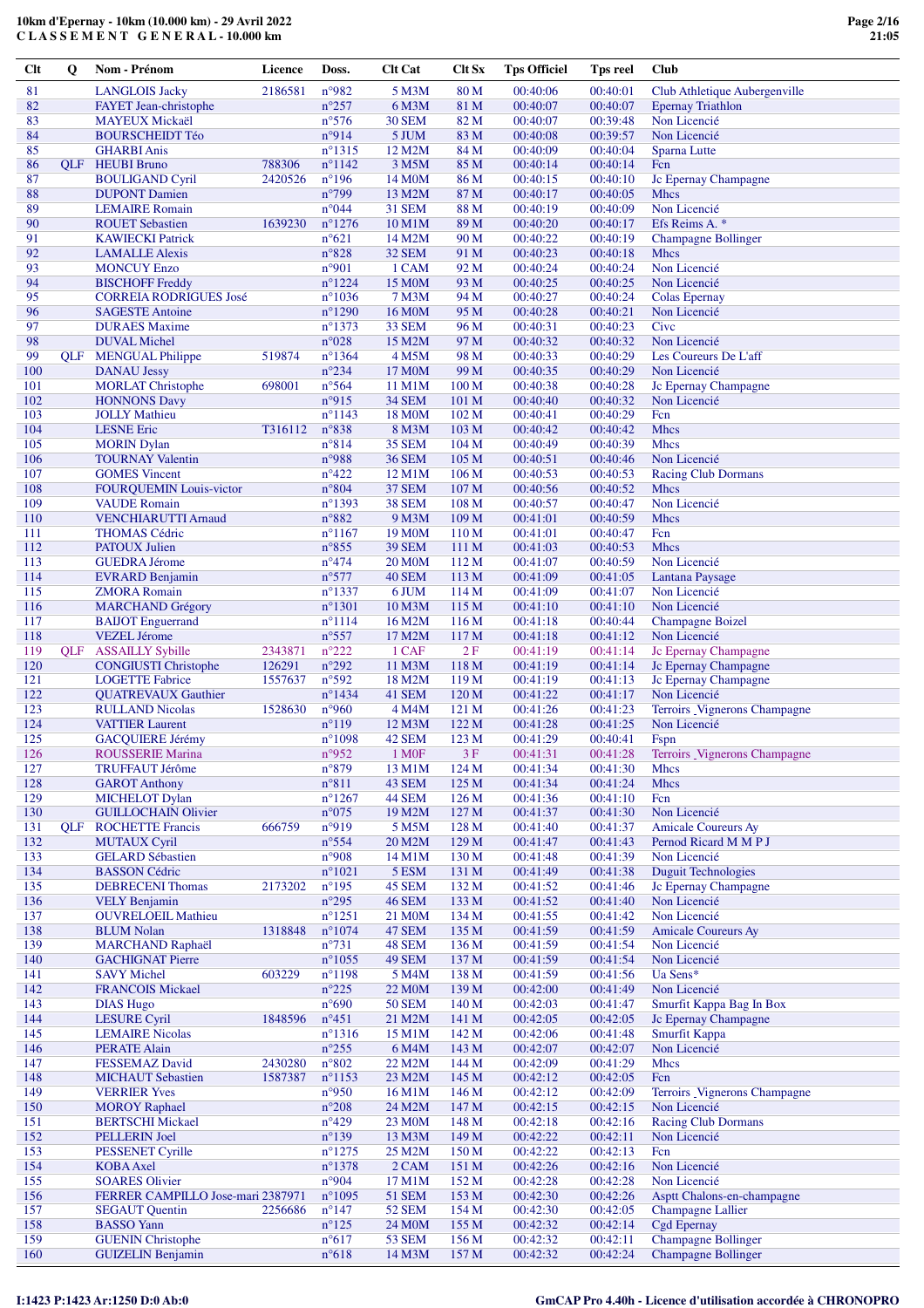**C L A S S E M E N T G E N E R A L - 10.000 km**

| <b>Clt</b> | $\mathbf 0$ | Nom - Prénom                                         | <b>Licence</b> | Doss.                               | <b>Clt Cat</b>                       | Clt Sx                    | <b>Tps Officiel</b>  | <b>Tps reel</b>      | <b>Club</b>                                                  |
|------------|-------------|------------------------------------------------------|----------------|-------------------------------------|--------------------------------------|---------------------------|----------------------|----------------------|--------------------------------------------------------------|
| 161        |             | <b>CUGNIERE Sylvain</b>                              |                | $n^{\circ}284$                      | 18 M1M                               | 158 M                     | 00:42:33             | 00:42:21             | Up                                                           |
| 162        |             | <b>SIMON Jasmine</b>                                 |                | $n^{\circ}062$                      | $2$ M1F                              | 4F                        | 00:42:34             | 00:42:31             | Non Licencié                                                 |
| 163<br>164 |             | <b>AUBRY Julien</b><br><b>HUBER Thibault</b>         |                | $n^{\circ}768$<br>n°893             | 19 M1M<br><b>54 SEM</b>              | 159 M<br>160 M            | 00:42:35<br>00:42:35 | 00:42:15<br>00:42:22 | <b>Mhcs</b><br>Non Licencié                                  |
| 165        |             | <b>SOETAERT Xavier</b>                               |                | $n^{\circ}872$                      | 15 M3M                               | 161 <sub>M</sub>          | 00:42:37             | 00:42:35             | Mhcs                                                         |
| 166        |             | <b>TROYON Anthony</b>                                |                | n°975                               | 25 M <sub>0</sub> M                  | 162 M                     | 00:42:39             | 00:42:29             | Non Licencié                                                 |
| 167        |             | <b>WATIER Benjamin</b>                               |                | $n^{\circ}708$                      | 26 M <sub>0</sub> M                  | 163 M                     | 00:42:40             | 00:42:35             | Non Licencié                                                 |
| 168        |             | <b>MONVOISIN Bryan</b>                               |                | $n^{\circ}265$                      | 20 M1M                               | 164 M                     | 00:42:42             | 00:42:27             | <b>Sns Epernay</b>                                           |
| 169<br>170 |             | <b>DANAU Pascal</b><br><b>DIOT</b> Gilles            |                | $n^{\circ}302$<br>$n^{\circ}371$    | 7 M4M<br>8 M4M                       | 165 M<br>166 M            | 00:42:43<br>00:42:48 | 00:42:43<br>00:42:34 | Non Licencié<br><b>Sparflex</b>                              |
| 171        |             | <b>LETERRIER Anne-sophie</b>                         |                | $n^{\circ}1147$                     | 3 M1F                                | 5F                        | 00:42:48             | 00:42:39             | Fcn                                                          |
| 172        |             | <b>FELOUAH Nordine</b>                               |                | $n^{\circ}1034$                     | 9 M <sub>4</sub> M                   | 167 M                     | 00:42:48             | 00:42:25             | <b>Colas Epernay</b>                                         |
| 173        |             | <b>MARNIQUET Gauthier</b>                            |                | $n^{\circ}844$                      | <b>55 SEM</b>                        | 168 M                     | 00:42:50             | 00:42:47             | Mhcs                                                         |
| 174        |             | <b>LELOUP Grégory</b>                                |                | $n^{\circ}1010$                     | 21 M1M                               | 169 M                     | 00:42:51             | 00:42:41             | Asp 51                                                       |
| 175<br>176 |             | <b>BRIER Stephane</b><br><b>ALLAERT</b> Yoann        |                | $n^{\circ}102$<br>$n^{\circ}$ 766   | 26 M2M<br>27 M <sub>0</sub> M        | 170 <sub>M</sub><br>171 M | 00:42:54<br>00:42:57 | 00:42:40<br>00:42:13 | Non Licencié<br><b>Mhcs</b>                                  |
| 177        |             | <b>PARISY Corentin</b>                               |                | $n^{\circ}204$                      | 7 JUM                                | 172 M                     | 00:42:59             | 00:42:59             | Non Licencié                                                 |
| 178        |             | <b>SCHNELL Damien</b>                                | 1351025        | $n^{\circ}1187$                     | 27 M2M                               | 173 M                     | 00:43:00             | 00:42:44             | Levallois Sc                                                 |
| 179        |             | <b>MICHAUT</b> Dominique                             |                | $n^{\circ}1154$                     | 6 M5M                                | 174M                      | 00:43:01             | 00:42:54             | Fcn                                                          |
| 180        |             | <b>HOUBRON Charles</b>                               |                | $n^{\circ}$ 596                     | <b>56 SEM</b>                        | 175 <sub>M</sub>          | 00:43:01             | 00:42:49             | Non Licencié                                                 |
| 181<br>182 |             | <b>SCHAEFER Adrien</b><br><b>MARY Baptiste</b>       | 2342215        | $n^{\circ}232$<br>n°383             | <b>57 SEM</b><br>22 M1M              | 176 M<br>177 M            | 00:43:02<br>00:43:03 | 00:42:55<br>00:42:56 | Jc Epernay Champagne<br>Non Licencié                         |
| 183        |             | <b>SENET Thibaut</b>                                 |                | n°973                               | <b>58 SEM</b>                        | 178 M                     | 00:43:07             | 00:42:59             | Non Licencié                                                 |
| 184        |             | <b>GRAJEZYK Thomas</b>                               |                | n°384                               | <b>28 M0M</b>                        | 179 M                     | 00:43:12             | 00:43:01             | Non Licencié                                                 |
| 185        |             | <b>LOGEL Arnaud</b>                                  | 1187813        | $n^{\circ}1005$                     | 28 M2M                               | 180 M                     | 00:43:15             | 00:43:13             | <b>Athletisme Club Vitryat</b>                               |
| 186        |             | <b>LEMAIRE</b> Patrick                               |                | n°043                               | 10 M <sub>4</sub> M                  | 181 M                     | 00:43:19             | 00:43:09             | Non Licencié                                                 |
| 187        |             | <b>MALHERBE Laurent</b>                              |                | n°966                               | 29 M2M                               | 182 M                     | 00:43:20             | 00:43:08             | <b>Maison Burtin</b>                                         |
| 188<br>189 |             | <b>MARCHAND Kévin</b><br><b>VARNEROT</b> Fabrice     |                | $n^{\circ}$ 1409<br>$n^{\circ}1029$ | <b>59 SEM</b><br>29 M <sub>0</sub> M | 183 M<br>184 M            | 00:43:20<br>00:43:20 | 00:43:01<br>00:43:13 | <b>Bec Construction</b><br>Non Licencié                      |
| 190        |             | <b>LAMBERT</b> Eric                                  | 1934135        | $n^{\circ}1178$                     | 16 M3M                               | 185 M                     | 00:43:20             | 00:43:04             | Efs Reims A. *                                               |
| 191        |             | <b>DANDELOT</b> Steve                                |                | $n^{\circ}709$                      | 23 M1M                               | 186 M                     | 00:43:24             | 00:43:10             | Non Licencié                                                 |
| 192        |             | <b>POTIER Arnaud</b>                                 |                | $n^{\circ}627$                      | 30 M2M                               | 187 M                     | 00:43:27             | 00:43:19             | <b>Champagne Bollinger</b>                                   |
| 193        |             | <b>CHAMPENOIS Quentin</b>                            |                | $n^{\circ}675$                      | 60 SEM                               | 188 M                     | 00:43:28             | 00:42:27             | Champagne Pol Roger                                          |
| 194        |             | <b>KLINKERS Geoffroy</b>                             |                | $n^{\circ}278$                      | 61 SEM                               | 189 M                     | 00:43:29             | 00:43:24             | Cive                                                         |
| 195<br>196 |             | <b>THIERRY Kévin</b><br><b>BERTRAND Johann</b>       | 2164606        | $n^{\circ}628$<br>$n^{\circ}341$    | 24 M1M<br>30 M <sub>0</sub> M        | 190 <sub>M</sub><br>191 M | 00:43:29<br>00:43:33 | 00:43:21<br>00:43:33 | <b>Champagne Bollinger</b><br>Team Trail Chalons En Champagn |
| 197        |             | <b>BERTRAND Aurore</b>                               |                | n°920                               | 1 SEF                                | 6 F                       | 00:43:33             | 00:43:33             | Santé Vitalité                                               |
| 198        |             | <b>HUTHER Frédéric</b>                               |                | $n^{\circ}660$                      | 11 M4M                               | 192 M                     | 00:43:36             | 00:43:33             | Champagne Pol Roger                                          |
| 199        |             | <b>PEYRON Nicolas</b>                                |                | $n^{\circ}118$                      | 31 M0M                               | 193 M                     | 00:43:39             | 00:43:24             | Crna Est                                                     |
| 200        |             | <b>BENOIT Raphaël</b>                                |                | n°582                               | 3 CAM                                | 194 M                     | 00:43:39             | 00:43:01             | Non Licencié                                                 |
| 201        |             | <b>DESDOUITS</b> Valentin                            |                | $n^{\circ}$ 1295                    | 62 SEM                               | 195 M                     | 00:43:40             | 00:43:31             | Non Licencié                                                 |
| 202<br>203 |             | <b>POSTIC Timothée</b><br><b>MALOT Kévin</b>         |                | $n^{\circ}647$                      | 63 SEM                               | 196 M                     | 00:43:40             | 00:43:28<br>00:43:36 | Champagne Pol Roger                                          |
| 204        |             | <b>CARLIER Yohann</b>                                |                | $n^{\circ}$ 558<br>$n^{\circ}500$   | 64 SEM<br>25 M1M                     | 197 M<br>198 M            | 00:43:41<br>00:43:43 | 00:43:31             | Non Licencié<br>Tecnoma                                      |
| 205        |             | <b>ROSSIGNOL Renaud</b>                              |                | $n^{\circ}894$                      | 26 M1M                               | 199 M                     | 00:43:44             | 00:43:35             | Non Licencié                                                 |
| 206        |             | <b>MAIER Julien</b>                                  |                | $n^{\circ}1410$                     | 27 M1M                               | 200 M                     | 00:43:47             | 00:43:28             | Non Licencié                                                 |
| 207        |             | <b>LABRUYERE José</b>                                |                | $n^{\circ}1247$                     | 31 M2M                               | 201 M                     | 00:43:53             | 00:43:39             | Terroirs Vignerons Champagne                                 |
| 208        |             | <b>ARNOULD Christophe</b>                            |                | $n^{\circ}138$                      | 17 M3M                               | 202 M                     | 00:43:53             | 00:43:42             | Non Licencié                                                 |
| 209<br>210 |             | <b>BENITO Rémi</b><br><b>DEVAQUIER Bruno</b>         |                | $n^{\circ}$ 1407<br>$n^{\circ}286$  | 65 SEM<br>18 M3M                     | 203 M<br>204 M            | 00:43:56<br>00:43:57 | 00:43:44<br>00:43:43 | <b>Bec Construction</b><br>Non Licencié                      |
| 211        |             | <b>GOBERT Landry</b>                                 | 1232099        | $n^{\circ}1186$                     | 19 M3M                               | 205 M                     | 00:43:57             | 00:43:49             | Co Champagne Aa *                                            |
| 212        |             | <b>MOULUN Benjamin</b>                               |                | $n^{\circ}$ 1302                    | 32 M2M                               | 206 M                     | 00:43:57             | 00:43:48             | <b>Epernay Triathlon</b>                                     |
| 213        |             | <b>THUET Clément</b>                                 |                | $n^{\circ}$ 764                     | <b>66 SEM</b>                        | 207 M                     | 00:43:58             | 00:43:24             | Non Licencié                                                 |
| 214        |             | <b>REGENT Xavier</b>                                 |                | n°091                               | 33 M2M                               | 208 M                     | 00:43:58             | 00:43:54             | Pernod Ricard M M P J                                        |
| 215        |             | <b>GREMONT Christophe</b>                            |                | $n^{\circ}306$                      | 32 M <sub>0</sub> M                  | 209 M                     | 00:43:58             | 00:43:33             | <b>Sdc Industries</b>                                        |
| 216<br>217 |             | PITOT-BELIN Paul-armand<br><b>FARARD</b> Thomas      |                | $n^{\circ}1321$<br>$n^{\circ}425$   | 67 SEM<br>33 M <sub>0</sub> M        | 210 M<br>211 M            | 00:43:59<br>00:44:00 | 00:43:10<br>00:43:58 | Non Licencié<br><b>Racing Club Dormans</b>                   |
| 218        |             | <b>LECOMTE Christophe</b>                            |                | $n^{\circ}700$                      | 28 M1M                               | 212 M                     | 00:44:00             | 00:43:53             | Non Licencié                                                 |
| 219        | <b>OLF</b>  | <b>TOURNIER Caroline</b>                             | 1506172        | $n^{\circ}1177$                     | 1 M <sub>2</sub> F                   | 7 F                       | 00:44:01             | 00:43:45             | Efs Reims A. *                                               |
| 220        |             | <b>BATOG Thomas</b>                                  | 1873733        | $n^{\circ}1227$                     | 4 CAM                                | 213 M                     | 00:44:03             | 00:44:03             | Frijep Cor. Margny Verdon                                    |
| 221        |             | DE LOGIVIERE Gauthier                                |                | $n^{\circ}273$                      | 68 SEM                               | 214 M                     | 00:44:05             | 00:43:58             | Cive                                                         |
| $222\,$    |             | <b>MARY</b> Yohan                                    |                | $n^{\circ}845$                      | 29 M1M                               | 215 M                     | 00:44:06             | 00:43:45             | <b>Mhcs</b>                                                  |
| 223<br>224 |             | <b>BOUCQUEMEONT Frédéric</b><br><b>PETIT Clément</b> |                | $n^{\circ}900$<br>$n^{\circ}857$    | 20 M3M<br>69 SEM                     | 216 M<br>217 M            | 00:44:10<br>00:44:10 | 00:43:43<br>00:44:07 | Non Licencié<br><b>Mhcs</b>                                  |
| 225        |             | <b>COSSIEZ Marie</b>                                 |                | n°902                               | $2$ SEF                              | 8 F                       | 00:44:11             | 00:44:11             | Non Licencié                                                 |
| 226        |             | <b>AH-KO Claire</b>                                  | 2355070        | $n^{\circ}1196$                     | $3\,\mathrm{SEF}$                    | $9F$                      | 00:44:15             | 00:44:12             | Saint Jean De Monts Vendee Tri                               |
| 227        |             | <b>DEVILLERS</b> Sylvain                             |                | $n^{\circ}532$                      | 34 M2M                               | 218 M                     | 00:44:16             | 00:43:36             | <b>Orange Bleue Epernay</b>                                  |
| 228        |             | <b>MORBOIS Alain</b>                                 |                | $n^{\circ}1223$                     | <b>70 SEM</b>                        | 219M                      | 00:44:21             | 00:44:21             | Non Licencié                                                 |
| 229<br>230 |             | <b>ROCHON</b> Dominique                              | 2198954        | $n^{\circ}1279$<br>$n^{\circ}$ 1386 | 12 M <sub>4</sub> M                  | 220 M                     | 00:44:21<br>00:44:24 | 00:44:15<br>00:44:18 | Efs Reims A. *                                               |
| 231        |             | <b>RATERRON Julien</b><br><b>BOURGEOIS Cédric</b>    |                | $n^{\circ}780$                      | 30 M1M<br>35 M2M                     | 221 M<br>222 M            | 00:44:25             | 00:44:19             | Non Licencié<br>Mhcs                                         |
| 232        |             | <b>BRUNEAU Benoît</b>                                |                | $n^{\circ}$ 534                     | 21 M3M                               | 223 M                     | 00:44:25             | 00:44:04             | <b>Orange Bleue Epernay</b>                                  |
| 233        |             | <b>COOPMANN</b> Germain                              |                | $n^{\circ}789$                      | <b>71 SEM</b>                        | 224 M                     | 00:44:26             | 00:44:02             | <b>Mhcs</b>                                                  |
| 234        |             | <b>CAUX</b> Fabien                                   | 2279108        | $n^{\circ}$ 1365                    | <b>72 SEM</b>                        | 225 M                     | 00:44:27             | 00:44:06             | Dac Reims*                                                   |
| 235        |             | <b>MARCHAND Yann</b>                                 |                | $n^{\circ}843$                      | 31 M1M                               | 226 M                     | 00:44:28             | 00:43:52             | Mhcs                                                         |
| 236        |             | <b>MACHURE Jean-luc</b><br><b>BORDET Régis</b>       |                | $n^{\circ}048$                      | 36 M2M                               | 227 M                     | 00:44:29             | 00:44:16             | Non Licencié                                                 |
| 237<br>238 |             | <b>LOCUFIER Frederic</b>                             | 2203769        | $n^{\circ}1012$<br>$n^{\circ}1099$  | 22 M3M<br>34 M0M                     | 228 M<br>229 M            | 00:44:30<br>00:44:31 | 00:44:02<br>00:44:13 | Non Licencié<br>Les Fondus Sezannais                         |
| 239        |             | <b>ABOA</b> Brice                                    |                | $n^{\circ}481$                      | <b>73 SEM</b>                        | 230 M                     | 00:44:33             | 00:44:33             | Non Licencié                                                 |
| 240        |             | <b>GOZDZIOR Jessy</b>                                |                | $n^{\circ}1269$                     | <b>74 SEM</b>                        | 231 M                     | 00:44:35             | 00:44:31             | Fcn                                                          |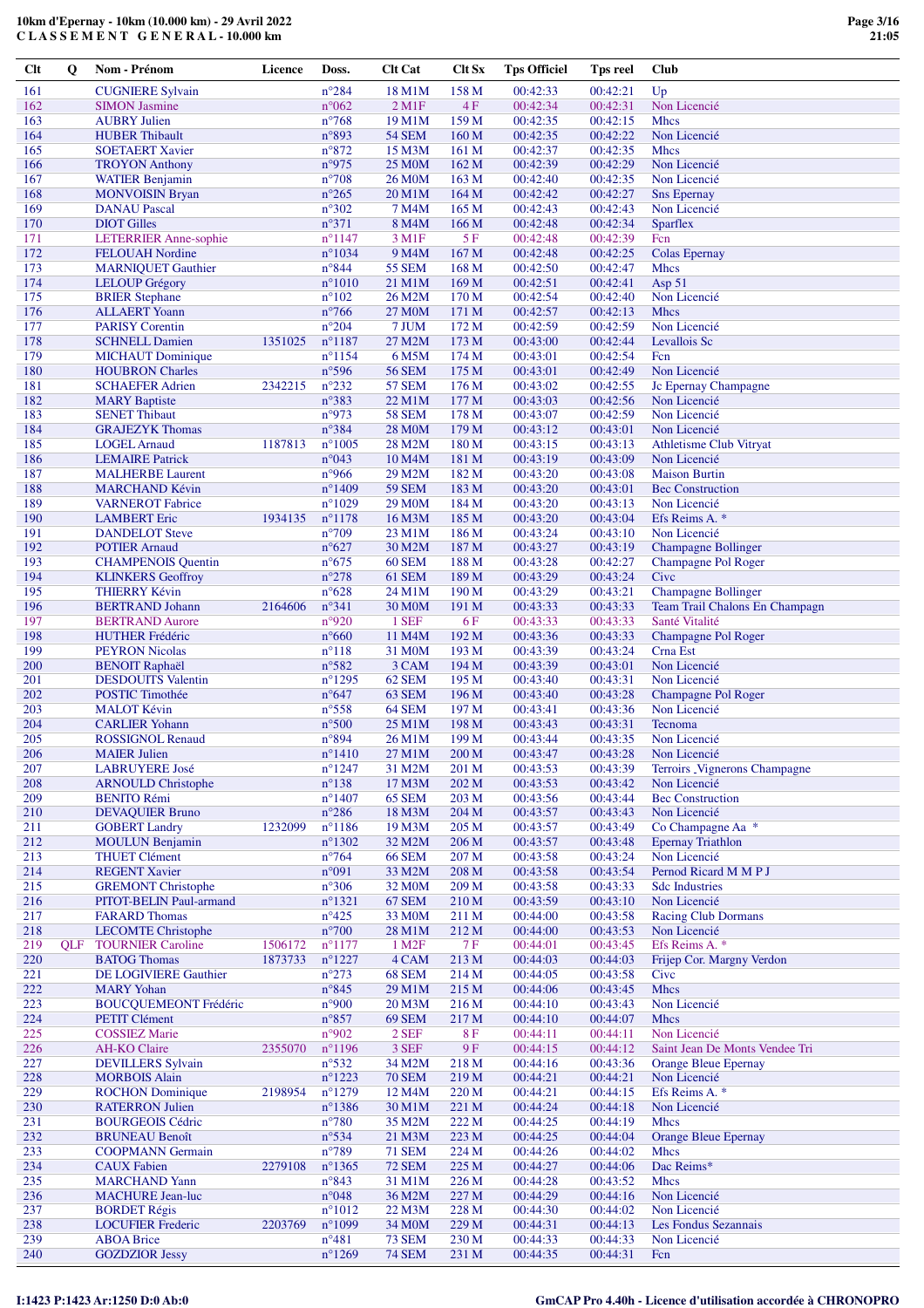**C L A S S E M E N T G E N E R A L - 10.000 km**

| <b>Clt</b> | $\mathbf 0$ | Nom - Prénom                                         | Licence | Doss.                                           | <b>Clt Cat</b>                       | Clt Sx         | <b>Tps Officiel</b>  | <b>Tps reel</b>      | Club                                                    |
|------------|-------------|------------------------------------------------------|---------|-------------------------------------------------|--------------------------------------|----------------|----------------------|----------------------|---------------------------------------------------------|
| 241        |             | <b>GOEMAERE Charles</b>                              |         | $n^{\circ}274$                                  | 37 M2M                               | 232 M          | 00:44:35             | 00:44:25             | Civc                                                    |
| 242        |             | <b>GRAVIER Philippe</b>                              |         | $n^{\circ}220$                                  | 32 M1M                               | 233 M          | 00:44:36             | 00:44:29             | Non Licencié                                            |
| 243        |             | <b>ROUX Martin</b>                                   |         | $n^{\circ}1361$                                 | <b>75 SEM</b>                        | 234 M          | 00:44:40             | 00:44:19             | Non Licencié                                            |
| 244<br>245 |             | <b>MOINET Yann</b><br><b>MICHAUT</b> Denis           |         | $n^{\circ}559$<br>$n^{\circ}1156$               | <b>76 SEM</b><br>23 M3M              | 235 M<br>236 M | 00:44:40<br>00:44:40 | 00:44:10<br>00:44:33 | Non Licencié<br>Fcn                                     |
| 246        |             | <b>FOLLET Raphael</b>                                |         | $n^{\circ}$ 1369                                | 6 ESM                                | 237 M          | 00:44:41             | 00:44:32             | Non Licencié                                            |
| 247        |             | <b>PASQUIER Jacky</b>                                |         | $n^{\circ}886$                                  | 33 M1M                               | 238 M          | 00:44:41             | 00:43:51             | <b>Mhcs</b>                                             |
| 248        |             | <b>RIEUPEYROUT Thomas</b>                            |         | $n^{\circ}645$                                  | 34 M1M                               | 239 M          | 00:44:42             | 00:44:19             | Champagne Pol Roger                                     |
| 249<br>250 |             | <b>CHABRAND Manon</b><br><b>DANIEL Yohan</b>         |         | $n^{\circ}681$<br>$n^{\circ}$ 1283              | 4 SEF<br><b>77 SEM</b>               | 10 F<br>240 M  | 00:44:43<br>00:44:45 | 00:44:22<br>00:44:27 | Champagne Pol Roger<br>Non Licencié                     |
| 251        |             | <b>LAMBERT</b> Benjamin                              |         | $n^{\circ}416$                                  | 35 M1M                               | 241 M          | 00:44:46             | 00:44:37             | Non Licencié                                            |
| 252        |             | <b>DANCERELLE Herold</b>                             |         | $n^{\circ}1263$                                 | <b>78 SEM</b>                        | 242 M          | 00:44:46             | 00:44:43             | Non Licencié                                            |
| 253        |             | <b>GIRARDIN Nicolas</b>                              |         | $n^{\circ}402$                                  | 38 M2M                               | 243 M          | 00:44:47             | 00:44:20             | Non Licencié                                            |
| 254        |             | <b>MOCHAL Yann</b>                                   |         | $n^{\circ}322$                                  | 36 M1M                               | 244 M          | 00:44:51             | 00:44:47             | Non Licencié                                            |
| 255<br>256 |             | <b>DUGUIT Clémence</b><br><b>FRESNE Evan</b>         |         | $n^{\circ}1024$<br>$n^{\circ}253$               | 1 ESF<br><b>79 SEM</b>               | 11F<br>245 M   | 00:44:51<br>00:44:52 | 00:44:21<br>00:44:36 | <b>Duguit Technologies</b><br>Non Licencié              |
| 257        |             | <b>MAUDUIT Cédric</b>                                |         | $n^{\circ}$ 1322                                | 37 M1M                               | 246 M          | 00:44:53             | 00:44:38             | Non Licencié                                            |
| 258        |             | <b>GANDOIN</b> Thomas                                |         | $n^{\circ}$ 1401                                | 35 M <sub>0</sub> M                  | 247 M          | 00:44:54             | 00:44:33             | Non Licencié                                            |
| 259        |             | <b>BOITTIAUX Emily</b>                               |         | $n^{\circ}282$                                  | $4 \,\mathrm{M1F}$                   | 12F            | 00:44:54             | 00:44:42             | Up                                                      |
| 260        |             | <b>LEMAIRE Paul</b>                                  |         | n°581                                           | 36 M <sub>0</sub> M                  | 248 M          | 00:44:55             | 00:44:45             | Non Licencié                                            |
| 261<br>262 |             | <b>GOUAULT</b> Louis<br><b>GEERAERTS</b> Gregoire    | 1445214 | $n^{\circ}1028$<br>$n^{\circ}$ 1226             | 7 ESM<br>8 JUM                       | 249 M<br>250 M | 00:44:56<br>00:44:56 | 00:44:48<br>00:44:56 | Non Licencié<br>Frijep Cor. Margny Verdon               |
| 263        |             | <b>MEREAUX</b> Luc                                   |         | $n^{\circ}847$                                  | 38 M1M                               | 251 M          | 00:44:58             | 00:44:32             | <b>Mhcs</b>                                             |
| 264        |             | <b>ARRIBAS Astrid</b>                                | 339888  | $n^{\circ}1078$                                 | 5 SEF                                | 13F            | 00:44:59             | 00:44:55             | <b>Sezanne Athle</b>                                    |
| 265        |             | <b>DELAUZUN Geoffrey</b>                             |         | n°998                                           | 37 M <sub>0</sub> M                  | 252 M          | 00:45:00             | 00:44:50             | Non Licencié                                            |
| 266        |             | <b>BINET Samuel</b>                                  |         | $n^{\circ}221$                                  | <b>80 SEM</b>                        | 253 M          | 00:45:03             | 00:44:41             | Non Licencié                                            |
| 267<br>268 |             | <b>CHOUCHOUH Sofiane</b><br><b>LALLEMAND Vincent</b> | 1682492 | $n^{\circ}$ 1429<br>$n^{\circ}1181$             | <b>81 SEM</b><br>38 M <sub>0</sub> M | 254 M<br>255 M | 00:45:06<br>00:45:06 | 00:45:00<br>00:44:31 | Sparna Lutte<br>Efs Reims A. *                          |
| 269        |             | <b>WACQUIER Jérome</b>                               |         | $n^{\circ}365$                                  | 39 M <sub>0</sub> M                  | 256 M          | 00:45:07             | 00:44:33             | Fcs                                                     |
| 270        |             | <b>PARISY Christophe</b>                             | 1852217 | $n^{\circ}203$                                  | 39 M2M                               | 257 M          | 00:45:09             | 00:44:51             | <b>Sezanne Athle</b>                                    |
| 271        |             | LEGRAS Jean-frederic                                 |         | $n^{\circ}$ 148                                 | 39 M1M                               | 258 M          | 00:45:11             | 00:44:58             | Non Licencié                                            |
| 272        |             | <b>CHARMEL Tony</b>                                  |         | $n^{\circ}710$                                  | 40 M1M                               | 259 M          | 00:45:19             | 00:45:04             | Non Licencié                                            |
| 273<br>274 |             | <b>BERKANE</b> Ilyes<br><b>LAVAL</b> Loic            |         | $n^{\circ}167$<br>$n^{\circ}276$                | <b>40 MOM</b><br><b>82 SEM</b>       | 260 M<br>261 M | 00:45:19<br>00:45:19 | 00:45:13<br>00:45:11 | Non Licencié<br>Cive                                    |
| 275        |             | <b>AUBRY Kilian</b>                                  |         | $n^{\circ}1058$                                 | 8 ESM                                | 262 M          | 00:45:19             | 00:45:07             | Non Licencié                                            |
| 276        |             | <b>HARSIGNY Gérald</b>                               |         | n°985                                           | 40 M2M                               | 263 M          | 00:45:21             | 00:44:57             | Non Licencié                                            |
| 277        |             | <b>CHARBAUT Sébastien</b>                            |         | $n^{\circ}1007$                                 | 41 M1M                               | 264 M          | 00:45:22             | 00:44:54             | Cder                                                    |
| 278        |             | <b>THIBOUT Sébastien</b>                             |         | $n^{\circ}728$                                  | <b>83 SEM</b>                        | 265 M          | 00:45:23             | 00:45:12             | Civc                                                    |
| 279<br>280 |             | <b>ROSENBLATT Anthony</b><br><b>MONET Louis</b>      | 1818627 | $n^{\circ}404$<br>$n^{\circ}013$                | <b>84 SEM</b><br>9 JUM               | 266 M<br>267 M | 00:45:23<br>00:45:23 | 00:44:41<br>00:45:08 | <b>Tos Triathlon</b><br>Rc Epernay                      |
| 281        |             | <b>PICAVET Alexandre</b>                             |         | $n^{\circ}670$                                  | <b>85 SEM</b>                        | 268 M          | 00:45:24             | 00:45:08             | Champagne Pol Roger                                     |
| 282        |             | <b>BERNARDY Noah</b>                                 |         | $n^{\circ}718$                                  | <b>10 JUM</b>                        | 269 M          | 00:45:26             | 00:44:53             | Non Licencié                                            |
| 283        |             | <b>BONNOT Christophe</b>                             |         | $n^{\circ}498$                                  | 41 M <sub>0</sub> M                  | 270 M          | 00:45:26             | 00:45:20             | Tecnoma                                                 |
| 284        |             | <b>GREMONT Olivier</b>                               |         | $n^{\circ}$ 1340                                | 42 M <sub>0</sub> M                  | 271 M          | 00:45:33             | 00:45:18             | Non Licencié                                            |
| 285<br>286 |             | <b>SCOUPE Olivier</b><br><b>VULSTEKE Eric</b>        |         | $n^{\circ}200$<br>$n^{\circ}201$                | 24 M3M<br>25 M3M                     | 272 M<br>273 M | 00:45:33<br>00:45:33 | 00:45:15<br>00:45:16 | Non Licencié<br>Non Licencié                            |
| 287        |             | <b>BERNARD</b> Aurélien                              |         | $n^{\circ}$ 1382                                | <b>86 SEM</b>                        | 274 M          | 00:45:34             | 00:45:17             | Non Licencié                                            |
| 288        |             | <b>CLEMENT Baptiste</b>                              |         | $n^{\circ}1127$                                 | <b>87 SEM</b>                        | 275 M          | 00:45:34             | 00:44:45             | Fcn                                                     |
| 289        |             | <b>LANGELEZ Arnaud</b>                               |         | $n^{\circ}086$                                  | 41 M2M                               | 276 M          | 00:45:34             | 00:45:11             | Pernod Ricard M M P J                                   |
| 290        |             | <b>SERRA Frédéric</b>                                |         | $n^{\circ}$ 1351                                | 43 M <sub>0</sub> M                  | 277 M          | 00:45:35             | 00:45:17             | Non Licencié                                            |
| 291<br>292 |             | <b>DOUCET</b> Loic<br>POCHIERO Gaëtan                |         | $n^{\circ}262$<br>$n^{\circ}1215$               | <b>88 SEM</b><br>42 M2M              | 278 M<br>279 M | 00:45:39<br>00:45:41 | 00:45:37<br>00:45:27 | Non Licencié<br>Non Licencié                            |
| 293        |             | <b>DERNONCOURT Julien</b>                            |         | $n^{\circ}542$                                  | 44 M <sub>0</sub> M                  | 280 M          | 00:45:42             | 00:45:09             | <b>Orange Bleue Epernay</b>                             |
| 294        |             | <b>CARRY Florent</b>                                 |         | $n^{\circ}403$                                  | 45 M <sub>0</sub> M                  | 281 M          | 00:45:45             | 00:45:38             | Non Licencié                                            |
| 295        |             | <b>LECOUR Axel</b>                                   |         | $n^{\circ}321$                                  | <b>89 SEM</b>                        | 282 M          | 00:45:45             | 00:45:28             | Ca Nord Est                                             |
| 296        |             | <b>BACAR Ali</b>                                     | 2344164 | $n^{\circ}1176$                                 | 26 M3M                               | 283 M          | 00:45:46             | 00:45:39             | Efs Reims A. *                                          |
| 297<br>298 |             | <b>CLAPPIER Fabrice</b><br><b>HANS</b> Charles       |         | n°584<br>n°598                                  | 27 M3M<br><b>90 SEM</b>              | 284 M<br>285 M | 00:45:46<br>00:45:48 | 00:45:29<br>00:45:41 | Non Licencié<br><b>Station Oenotechnique</b>            |
| 299        |             | <b>DARAS</b> Marc                                    |         | n°899                                           | 28 M3M                               | 286 M          | 00:45:51             | 00:45:23             | Non Licencié                                            |
| 300        |             | <b>PILLANT Alexandre</b>                             |         | $n^{\circ}063$                                  | 42 M1M                               | 287 M          | 00:45:53             | 00:44:45             | Non Licencié                                            |
| 301        |             | <b>DARCHE Nicolas</b>                                |         | $n^{\circ}127$                                  | 91 SEM                               | 288 M          | 00:45:55             | 00:45:38             | <b>Cgd Epernay</b>                                      |
| 302        |             | <b>MAZOUZ Laurent</b>                                |         | $n^{\circ}706$                                  | 43 M1M                               | 289 M          | 00:45:58             | 00:45:18             | Non Licencié                                            |
| 303<br>304 |             | PENNELLA KEHAL Thomas<br><b>BRUGUEROLLE Yann</b>     | 2176825 | n°906<br>$n^{\circ}1065$                        | <b>92 SEM</b><br>43 M2M              | 290 M<br>291 M | 00:45:59<br>00:46:01 | 00:45:47<br>00:46:01 | Pernod Ricard M M P J<br><b>Athletisme Club Vitryat</b> |
| 305        |             | <b>BATONNIER Remi</b>                                |         | $n^{\circ}$ 134                                 | 9 ESM                                | 292 M          | 00:46:04             | 00:45:15             | Non Licencié                                            |
| 306        |             | <b>POUSSIN Valentin</b>                              |         | $n^{\circ}583$                                  | <b>93 SEM</b>                        | 293 M          | 00:46:04             | 00:44:59             | Pernod Ricard M M P J                                   |
| 307        |             | <b>DUCHENE Charles</b>                               |         | $n^{\circ}1112$                                 | 46 M <sub>0</sub> M                  | 294 M          | 00:46:07             | 00:45:34             | <b>Champagne Boizel</b>                                 |
| 308        |             | <b>LEROY Adrien</b>                                  |         | $n^{\circ}131$                                  | <b>94 SEM</b>                        | 295 M          | 00:46:08             | 00:45:36             | Non Licencié                                            |
| 309<br>310 |             | <b>SIMON Christophe</b><br>HAQUET Johanna            | 2025615 | n°968<br>n°937                                  | 44 M2M<br>6 SEF                      | 296 M<br>14F   | 00:46:12<br>00:46:14 | 00:45:53<br>00:45:55 | <b>Maison Burtin</b><br><b>Sezanne Athle</b>            |
| 311        |             | L'HOSTE Clément                                      |         | $n^{\circ}714$                                  | <b>95 SEM</b>                        | 297 M          | 00:46:14             | 00:45:46             | Sgv Ag <sub>2c</sub>                                    |
| 312        |             | POIRET Cédric                                        |         | $n^{\circ}1288$                                 | <b>96 SEM</b>                        | 298 M          | 00:46:15             | 00:45:55             | Non Licencié                                            |
| 313        |             | LO MAURO Joan                                        | 210914  | $n^{\circ}283$                                  | 47 M <sub>0</sub> M                  | 299 M          | 00:46:15             | 00:46:01             | Up                                                      |
| 314        |             | <b>GREGOIRE François</b>                             |         | n°949                                           | 45 M2M                               | 300 M          | 00:46:16             | 00:45:54             | Terroirs Vignerons Champagne                            |
| 315<br>316 |             | <b>NIVELON</b> Frédéric<br><b>GANDON Thibault</b>    |         | $n^{\circ}1033$<br>$\mathtt{n}^{\mathtt{o}}808$ | 46 M2M<br>44 M1M                     | 301 M<br>302 M | 00:46:16<br>00:46:16 | 00:45:52<br>00:45:39 | Colas Epernay<br><b>Mhcs</b>                            |
| 317        |             | <b>BONINI Maud</b>                                   | 2262136 | $n^{\circ}408$                                  | 7 SEF                                | 15F            | 00:46:17             | 00:46:01             | Efs Reims A. *                                          |
| 318        |             | <b>FAUCHERE Kévin</b>                                |         | $n^{\circ}1086$                                 | <b>97 SEM</b>                        | 303 M          | 00:46:18             | 00:46:09             | Non Licencié                                            |
| 319        |             | <b>COSSIEZ Arthur</b>                                |         | $n^{\circ}666$                                  | <b>10 ESM</b>                        | 304 M          | 00:46:21             | 00:46:06             | Champagne Pol Roger                                     |
| 320        |             | <b>BERNARD Antoine</b>                               |         | n°916                                           | <b>98 SEM</b>                        | 305 M          | 00:46:29             | 00:46:22             | Non Licencié                                            |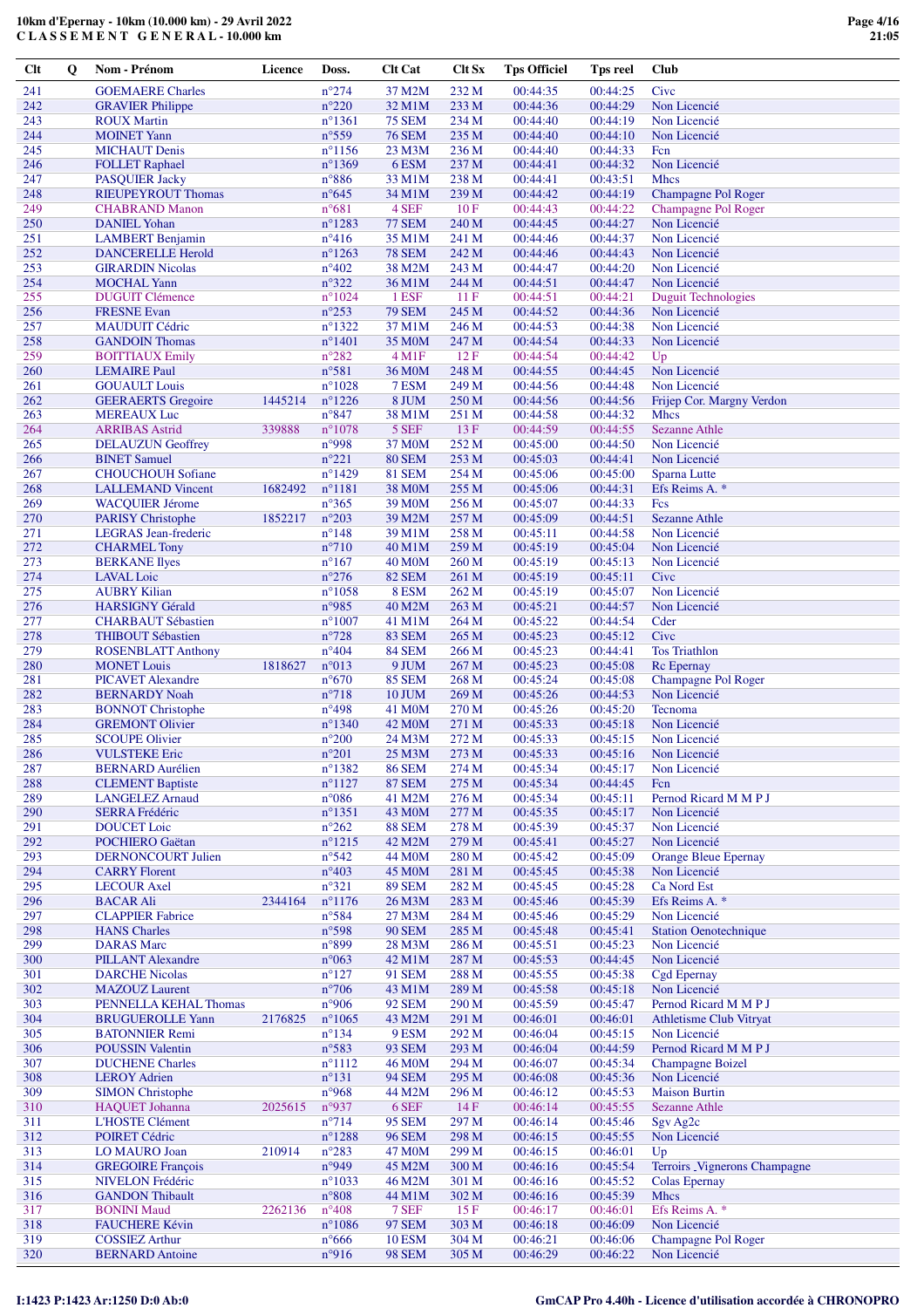| $Cl$ | Q          | Nom - Prénom                                     | Licence | Doss.                            | <b>Clt Cat</b>           | <b>Clt Sx</b>  | <b>Tps Officiel</b> | Tps reel             | Club                                |
|------|------------|--------------------------------------------------|---------|----------------------------------|--------------------------|----------------|---------------------|----------------------|-------------------------------------|
| 321  |            | <b>PERROT</b> Joel                               |         | $n^{\circ}1032$                  | 45 M1M                   | 306 M          | 00:46:32            | 00:46:05             | Non Licencié                        |
| 322  |            | LARTIGUE PEYROU Gwenaell                         |         | n°942                            | 2 M <sub>OF</sub>        | 16F            | 00:46:33            | 00:45:14             | Non Licencié                        |
| 323  |            | <b>DUMONT Kylian</b>                             |         | $n^{\circ}027$                   | <b>99 SEM</b>            | 307 M          | 00:46:33            | 00:46:14             | Non Licencié                        |
| 324  |            | <b>SCHELFHOUT Alex</b>                           |         | $n^{\circ}762$                   | 5 CAM                    | 308 M          | 00:46:33            | 00:46:29             | Non Licencié                        |
| 325  |            | <b>OLF</b> LANGELEZ Chloe                        | 2281748 | $n^{\circ}$ 1233                 | 2 CAF                    | 17F            | 00:46:33            | 00:46:13             | Rc Epernay                          |
| 326  |            | <b>SECK Alexia</b>                               |         | $n^{\circ}464$                   | 8 SEF                    | 18F            | 00:46:34            | 00:46:11             | Non Licencié                        |
| 327  |            | <b>FERON Guillaume</b>                           |         | $n^{\circ}452$                   | <b>100 SEM</b>           | 309 M          | 00:46:34            | 00:45:51             | Non Licencié                        |
| 328  |            | PREVOTEAU Alexandre                              |         | $n^{\circ}699$                   | 48 M <sub>0</sub> M      | 310 M          | 00:46:34            | 00:45:57             | Non Licencié                        |
| 329  |            | <b>ARVOIS David</b>                              |         | $n^{\circ}399$                   | 29 M3M                   | 311 M          | 00:46:36            | 00:46:08             | <b>Epernay Triathlon</b>            |
| 330  |            | <b>MARIN</b> Theo                                |         | $n^{\circ}130$                   | 101 SEM                  | 312 M          | 00:46:40            | 00:45:25             | Non Licencié                        |
| 331  |            | <b>ALVES Manu</b>                                |         | n°580                            | 7 M5M                    | 313 M          | 00:46:43            | 00:46:40             | Barangé                             |
| 332  | <b>OLF</b> | <b>BLONDEL Sandrine</b>                          | 2065525 | $n^{\circ}1190$                  | $2$ M <sub>2</sub> $F$   | 19F            | 00:46:44            | 00:46:34             | Footing Loisir Guignicourtois       |
| 333  |            | <b>CHAMERET</b> Frédéric                         |         | $n^{\circ}531$                   | 47 M2M                   | 314 M          | 00:46:44            | 00:46:24             | <b>Orange Bleue Epernay</b>         |
| 334  |            |                                                  |         | $n^{\circ}364$                   |                          |                |                     |                      |                                     |
| 335  |            | <b>DUPONT</b> François                           |         | $n^{\circ}712$                   | 30 M3M                   | 315 M          | 00:46:45            | 00:46:45             | <b>Fcs</b>                          |
| 336  |            | <b>GALLOT</b> Guillaume                          |         | $n^{\circ}807$                   | 49 M <sub>0</sub> M      | 316 M          | 00:46:46            | 00:46:29<br>00:46:32 | Sgv Ag2c                            |
|      |            | <b>GABEAU Klinsty</b>                            |         |                                  | 102 SEM                  | 317 M          | 00:46:48            |                      | <b>Mhcs</b>                         |
| 337  |            | <b>MERCIER Anthony</b>                           |         | $n^{\circ}$ 1206                 | <b>11 ESM</b>            | 318 M          | 00:46:51            | 00:46:49             | Non Licencié                        |
| 338  |            | <b>ROCA Julien</b>                               |         | $n^{\circ}378$                   | 46 M1M                   | 319 M          | 00:46:52            | 00:45:50             | Sparflex                            |
| 339  |            | <b>DELABARRE Julien</b>                          |         | $n^{\circ}1080$                  | 50 M <sub>0</sub> M      | 320 M          | 00:46:52            | 00:46:07             | Non Licencié                        |
| 340  |            | <b>BROUART</b> Francis                           |         | n°910                            | 13 M4M                   | 321 M          | 00:46:53            | 00:46:37             | Non Licencié                        |
| 341  |            | <b>VENIER Pierrick</b>                           |         | $n^{\circ}958$                   | 51 M <sub>0</sub> M      | 322 M          | 00:46:55            | 00:46:41             | Terroirs _Vignerons Champagne       |
| 342  |            | <b>VUILLAUME Thomas</b>                          |         | $n^{\circ}098$                   | 103 SEM                  | 323 M          | 00:46:56            | 00:46:52             | Pernod Ricard M M P J               |
| 343  |            | <b>MAMER Nicolas</b>                             |         | $n^{\circ}$ 1349                 | <b>104 SEM</b>           | 324 M          | 00:46:57            | 00:46:48             | Cive                                |
| 344  |            | <b>TROUILLARD Quentin</b>                        |         | $n^{\circ}$ 1296                 | <b>105 SEM</b>           | 325 M          | 00:47:00            | 00:46:53             | Non Licencié                        |
| 345  |            | <b>POIREL Yannick</b>                            |         | n°990                            | 14 M4M                   | 326 M          | 00:47:02            | 00:46:47             | Non Licencié                        |
| 346  |            | <b>GUILLON Emmanuel</b>                          | 501803  | $n^{\circ}1205$                  | 31 M3M                   | 327 M          | 00:47:04            | 00:46:55             | <b>Amicale Coureurs Ay</b>          |
| 347  |            | <b>BESNARD Muriel</b>                            | 1967009 | $n^{\circ}1004$                  | 5 M1F                    | 20 F           | 00:47:04            | 00:46:56             | <b>Amicale Coureurs Ay</b>          |
| 348  |            | <b>MOREAU</b> Anthony                            | 168250  | n°938                            | <b>106 SEM</b>           | 328 M          | 00:47:06            | 00:46:47             | <b>Sezanne Athle</b>                |
| 349  |            | <b>SEILLIEZ Gregory</b>                          |         | $n^{\circ}268$                   | 47 M1M                   | 329 M          | 00:47:06            | 00:46:54             | Ca Nord Est                         |
| 350  |            | <b>JANNET</b> Alexandre                          |         | $n^{\circ}686$                   | 48 M1M                   | 330 M          | 00:47:06            | 00:46:48             | Smurfit Kappa Bag In Box            |
| 351  |            | <b>FOURNIER Nathanael</b>                        |         | n°992                            | <b>107 SEM</b>           | 331 M          | 00:47:09            | 00:46:58             | Non Licencié                        |
| 352  |            | <b>SIBENALER Laurent</b>                         |         | $n^{\circ}1192$                  | 49 M1M                   | 332 M          | 00:47:09            | 00:46:05             | Non Licencié                        |
| 353  |            | <b>FREGNI</b> Guillaume                          |         | $n^{\circ}1105$                  | <b>108 SEM</b>           | 333 M          | 00:47:10            | 00:46:02             | Non Licencié                        |
| 354  |            | <b>GUENON Amaury</b>                             |         | $n^{\circ}$ 736                  | <b>109 SEM</b>           | 334 M          | 00:47:11            | 00:47:05             | Loppin Jean                         |
| 355  |            | <b>PREVOTEAU Sebastien</b>                       | 2178365 | $n^{\circ}245$                   | 50 M1M                   | 335 M          | 00:47:12            | 00:46:43             | <b>Team Heubi</b>                   |
| 356  |            | <b>GUGGER Nicolas</b>                            |         | $n^{\circ}367$                   | 52 M <sub>0</sub> M      | 336 M          | 00:47:14            | 00:47:06             | Fcs                                 |
| 357  |            | <b>BRUNHOSO Nuno</b>                             |         | $n^{\circ}892$                   | 48 M2M                   | 337 M          | 00:47:14            | 00:47:00             | <b>Team Trail Bouzy</b>             |
| 358  |            | <b>DUBOIS</b> Julie                              |         | $n^{\circ}372$                   | 3 M <sub>OF</sub>        | 21 F           | 00:47:14            | 00:47:00             | Sparflex                            |
| 359  |            | <b>MELNYK Virginie</b>                           |         | $n^{\circ}194$                   | 3 M <sub>2F</sub>        | 22 F           | 00:47:18            | 00:47:06             | Non Licencié                        |
| 360  |            | <b>YSKLOMP</b> Jean Michel                       |         | $n^{\circ}1000$                  | 49 M2M                   | 338 M          | 00:47:19            | 00:47:06             | Non Licencié                        |
| 361  |            | <b>GARCIA</b> Samuel                             |         | $n^{\circ}810$                   | <b>110 SEM</b>           | 339 M          | 00:47:19            | 00:47:03             | <b>Mhcs</b>                         |
| 362  |            | <b>MIOT</b> Nicolas                              |         | $n^{\circ}$ 1372                 | 50 M2M                   | 340 M          | 00:47:20            | 00:46:58             | <b>Stade De Reims Triathlon</b>     |
| 363  |            | <b>LAUBIN Mélanie</b>                            |         | $n^{\circ}685$                   | 9 SEF                    | 23 F           | 00:47:21            | 00:47:04             | Smurfit Kappa Bag In Box            |
| 364  |            | <b>TREBOZ Maxime</b>                             |         | $n^{\circ}$ 1246                 | <b>111 SEM</b>           | 341 M          | 00:47:21            | 00:47:12             | Terroirs _Vignerons Champagne       |
| 365  |            | <b>DEROO</b> Morgan                              |         | $n^{\circ}$ 1418                 | <b>112 SEM</b>           | 342 M          | 00:47:22            | 00:46:42             | <b>Epernay Triathlon</b>            |
| 366  |            | <b>SAUSSE Fanny</b>                              |         | $n^{\circ}060$                   | <b>10 SEF</b>            | 24 F           | 00:47:22            | 00:47:16             | Non Licencié                        |
| 367  |            | <b>GERAUDEL Franck</b>                           |         | $n^{\circ}$ 555                  | 51 M2M                   | 343 M          | 00:47:22            | 00:47:10             | Non Licencié                        |
| 368  |            | <b>LEBOBE</b> Jean-marc                          |         | $n^{\circ}1264$                  | 1 M6M                    | 344 M          | 00:47:23            | 00:46:57             | <b>Terroirs Vignerons Champagne</b> |
| 369  |            | FERGEAU Sébastien                                |         | $n^{\circ}1110$                  | 32 M3M                   | 345 M          | 00:47:23            | 00:46:54             | Non Licencié                        |
| 370  |            | <b>VINCEY Quentin</b>                            |         | $n^{\circ}$ 1262                 | 113 SEM                  | 346 M          | 00:47:28            | 00:47:24             | Non Licencié                        |
| 371  |            | <b>VILAIN Cyril</b>                              |         | n°969                            | 53 M <sub>0</sub> M      | 347 M          | 00:47:28            | 00:47:09             | <b>Maison Burtin</b>                |
| 372  |            | <b>SEFIAT Salim</b>                              |         | $n^{\circ}1027$                  | <b>114 SEM</b>           | 348 M          | 00:47:29            | 00:46:44             | Non Licencié                        |
| 373  |            | <b>BERTON Benoît</b>                             |         | $n^{\circ}418$                   | 33 M3M                   | 349 M          | 00:47:30            | 00:47:19             | Cder                                |
| 374  |            | <b>MANSUY Emilie</b>                             |         | $n^{\circ}468$                   | <b>11 SEF</b>            | 25F            | 00:47:33            | 00:47:28             | Non Licencié                        |
| 375  |            | <b>BOUJAMDA Sofiane</b>                          | 1859942 | $n^{\circ}1261$                  | 11 JUM                   | 350 M          | 00:47:37            | 00:47:37             | Frijep Cor. Margny Verdon           |
| 376  |            | <b>SACREZ Matthieu</b>                           |         | $n^{\circ}701$                   | 51 M1M                   | 351 M          | 00:47:38            | 00:47:00             | Non Licencié                        |
| 377  |            | <b>SCHELFHOUT Claire</b>                         | 2175919 | $n^{\circ}396$                   | <b>12 SEF</b>            | 26F            | 00:47:40            | 00:47:25             | Club Cheminots Courir Champagn      |
| 378  |            | <b>ZASSO</b> Michael                             |         | n°955                            | 52 M2M                   | 352 M          | 00:47:41            | 00:47:35             | Terroirs Vignerons Champagne        |
| 379  |            | <b>OUDOT</b> Maxime                              |         | $n^{\circ}1071$                  | 115 SEM                  | 353 M          | 00:47:42            | 00:47:42             | Sgy Ag2c                            |
| 380  |            | <b>LAMBLOT Cyril</b>                             |         | $n^{\circ}$ 1145                 | 52 M1M                   | 354 M          | 00:47:45            | 00:47:18             | Fcn                                 |
| 381  |            | <b>LEBONVALLET Mickael</b>                       |         | n°896                            | 53 M1M                   | 355 M          | 00:47:46            | 00:47:31             | Non Licencié                        |
| 382  |            | <b>CALAIS Cédric</b>                             |         | $n^{\circ}$ 1259                 | 53 M2M                   | 356 M          | 00:47:47            | 00:47:25             | Non Licencié                        |
| 383  |            | <b>FAUCONNIER Cyrille</b>                        | 1764167 | $n^{\circ}111$                   | 54 M1M                   | 357 M          | 00:47:48            | 00:47:31             | Cgd Epernay                         |
| 384  |            | <b>COUTELAS</b> Angelique                        |         | $n^{\circ}230$                   | 6 M1F                    | 27 F           | 00:47:49            | 00:47:12             | Non Licencié                        |
| 385  |            | <b>FORTIER Julien</b>                            | 1721919 | $n^{\circ}1203$                  | 55 M1M                   | 358 M          | 00:47:49            | 00:47:31             | <b>Sezanne Athle</b>                |
| 386  |            | <b>MEDINGER Kevin</b>                            |         | $n^{\circ}324$                   | <b>116 SEM</b>           | 359 M          | 00:47:51            | 00:46:55             | Cgd Epernay                         |
| 387  |            | <b>EMERIQUE David</b>                            |         | n°895                            | 56 M1M                   | 360 M          | 00:47:51            | 00:46:44             | Non Licencié                        |
| 388  |            | <b>LEBEAU</b> Maxime                             |         | $n^{\circ}$ 1414                 | <b>117 SEM</b>           | 361 M          | 00:47:52            | 00:46:55             | Non Licencié                        |
| 389  |            | <b>LEROY Sébastien</b>                           |         | $n^{\circ}363$                   | 57 M1M                   | 362 M          | 00:47:55            | 00:47:55             | Fcs                                 |
| 390  |            | <b>VEROT</b> Frederic                            |         | $n^{\circ}173$                   | 15 M4M                   | 363 M          | 00:47:56            | 00:47:44             | Non Licencié                        |
| 391  |            | DE BRITO Jose Luis                               | 724154  | $n^{\circ}1171$                  | 34 M3M                   | 364 M          | 00:47:57            | 00:47:42             | Efs Reims A. *                      |
| 392  |            | <b>SALOMON Thierry</b>                           |         | $n^{\circ}$ 1416                 | <b>118 SEM</b>           | 365 M          | 00:47:58            | 00:47:22             | Non Licencié                        |
| 393  |            | <b>GOUBAUX Pascal</b>                            |         | $n^{\circ}1001$                  | 16 M <sub>4</sub> M      | 366 M          | 00:47:59            | 00:47:48             | Non Licencié                        |
| 394  |            | <b>LE PUIL Laurent</b>                           |         | $n^{\circ}165$                   | 17 M4M                   | 367 M          | 00:48:00            | 00:47:39             | Non Licencié                        |
| 395  | <b>QLF</b> | <b>HUBERT</b> Nadine                             | 2053452 | $n^{\circ}354$                   | 1 M4F                    | 28F            | 00:48:00            | 00:47:37             | Jc Epernay Champagne                |
| 396  |            | <b>SEJOURNE Bastien</b>                          |         | n°501                            | 119 SEM                  | 368 M          | 00:48:01            | 00:46:54             | Tecnoma                             |
| 397  |            |                                                  |         |                                  |                          |                | 00:48:01            | 00:47:26             | <b>Mhcs</b>                         |
| 398  |            | <b>LECLERC</b> Jonathan<br><b>MATIAS</b> Aymeric |         | $n^{\circ}834$<br>$n^{\circ}695$ | 58 M1M<br><b>120 SEM</b> | 369 M<br>370 M | 00:48:03            | 00:47:48             | Non Licencié                        |
| 399  |            | <b>BARTHES Jérôme</b>                            |         | $n^{\circ}003$                   | 121 SEM                  | 371 M          | 00:48:04            | 00:47:46             | Non Licencié                        |
| 400  |            | PICARD Sébastien                                 |         | $n^{\circ}511$                   | 59 M1M                   | 372 M          | 00:48:07            | 00:47:32             | <b>Pjhb Notaires</b>                |
|      |            |                                                  |         |                                  |                          |                |                     |                      |                                     |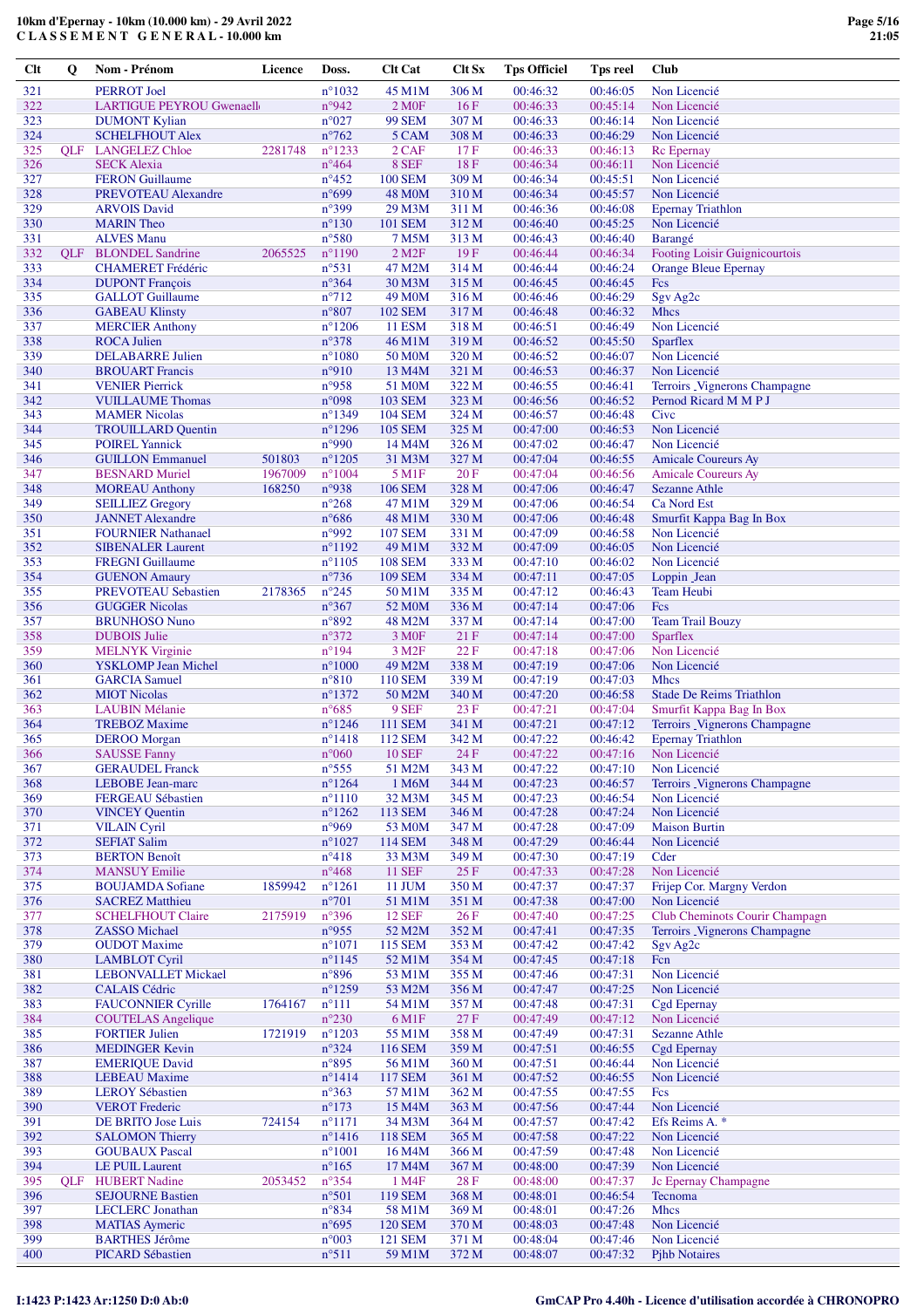| $Cl$ t | Q          | Nom - Prénom                   | Licence | Doss.                        | <b>Clt Cat</b>      | <b>Clt Sx</b> | <b>Tps Officiel</b> | Tps reel | Club                                 |
|--------|------------|--------------------------------|---------|------------------------------|---------------------|---------------|---------------------|----------|--------------------------------------|
| 401    |            | <b>MALET</b> Florent           |         | $n^{\circ}1150$              | 60 M1M              | 373 M         | 00:48:09            | 00:47:40 | Fcn                                  |
| 402    |            | <b>FRANÇOT Margaux</b>         |         | $n^{\circ}805$               | <b>13 SEF</b>       | 29F           | 00:48:09            | 00:47:23 | <b>Mhcs</b>                          |
| 403    |            | <b>LECAT Florentin</b>         |         | $n^{\circ}705$               | 122 SEM             | 374 M         | 00:48:10            | 00:47:35 | Non Licencié                         |
|        |            |                                |         |                              |                     |               |                     |          |                                      |
| 404    |            | <b>FRANQUET Olivier</b>        |         | $n^{\circ}1309$              | 54 M2M              | 375 M         | 00:48:11            | 00:47:23 | Non Licencié                         |
| 405    |            | <b>BARTHELEMY Victoria</b>     | 2072931 | $n^{\circ}179$               | <b>14 SEF</b>       | 30 F          | 00:48:11            | 00:47:46 | <b>Amicale Coureurs Ay</b>           |
| 406    |            | <b>LASNE</b> Frédéric          |         | $n^{\circ}829$               | 35 M3M              | 376 M         | 00:48:12            | 00:47:31 | <b>Mhcs</b>                          |
| 407    |            | <b>JONNET Geoffrey</b>         |         | $n^{\circ}824$               | <b>123 SEM</b>      | 377 M         | 00:48:12            | 00:47:31 | <b>Mhcs</b>                          |
| 408    |            | <b>GOTROT Yannick</b>          |         | $n^{\circ}$ 1381             | 18 M4M              | 378 M         | 00:48:13            | 00:48:07 | Non Licencié                         |
| 409    |            | <b>RULLAND Charles</b>         |         | $n^{\circ}867$               | <b>12 ESM</b>       | 379 M         | 00:48:14            | 00:48:10 | <b>Mhcs</b>                          |
| 410    |            | VAUCHELLE Jérémy               |         | $n^{\circ}497$               | 54 M0M              | 380 M         | 00:48:15            | 00:47:44 | Tecnoma                              |
| 411    |            | <b>COLLET Maxime</b>           |         | $n^{\circ}$ 742              | <b>124 SEM</b>      | 381 M         | 00:48:15            | 00:48:10 | Loppin Jean                          |
| 412    |            | <b>BOUVIER Romain</b>          |         | $n^{\circ}1093$              | <b>125 SEM</b>      | 382 M         | 00:48:18            | 00:47:54 | <b>Union Champagne</b>               |
| 413    |            | <b>GRUMIER Thierry</b>         |         | $n^{\circ}1139$              | 19 M4M              | 383 M         | 00:48:19            | 00:47:50 | Fcn                                  |
| 414    |            | <b>ERRERO</b> Fabien           |         | $n^{\circ}1060$              | 55 M2M              | 384 M         | 00:48:20            | 00:48:06 | Non Licencié                         |
| 415    |            | <b>DUBOIS Nicolas</b>          |         | n°977                        | <b>126 SEM</b>      | 385 M         | 00:48:20            | 00:47:42 | <b>Epernay Triathlon</b>             |
| 416    |            | <b>LOUIS</b> Emeline           |         | $n^{\circ}275$               | <b>15 SEF</b>       | 31 F          | 00:48:22            | 00:48:13 | Cive                                 |
| 417    |            | <b>ZAMPARO PEREZ Solene</b>    |         | $n^{\circ}$ 756              | <b>16 SEF</b>       | 32 F          | 00:48:22            | 00:48:12 | <b>Mhcs</b>                          |
| 418    |            | <b>ETIEMBLE Matthieu</b>       |         | $n^{\circ}1268$              | <b>127 SEM</b>      | 386 M         | 00:48:24            | 00:48:20 | Fcn                                  |
| 419    |            | <b>RENARD Marilyne</b>         |         | $n^{\circ}377$               | 4 M0F               | 33 F          | 00:48:25            | 00:47:48 | <b>Sparflex</b>                      |
| 420    |            | <b>TARANTINO Vanessa</b>       | 1766990 | $n^{\circ}1076$              | 7 M1F               | 34 F          | 00:48:25            | 00:48:16 | <b>Amicale Coureurs Ay</b>           |
| 421    |            |                                |         | $n^{\circ}213$               | 56 M2M              |               |                     | 00:47:51 |                                      |
|        |            | <b>BUCHHEIT Christophe</b>     | 2317367 |                              |                     | 387 M         | 00:48:26            |          | <b>Athletisme Club Vitryat</b>       |
| 422    |            | <b>FRANC</b> Emmanuel          |         | $n^{\circ}1084$              | 61 M1M              | 388 M         | 00:48:27            | 00:48:09 | Non Licencié                         |
| 423    |            | <b>VANNEROY Thomas</b>         |         | $n^{\circ}150$               | <b>128 SEM</b>      | 389 M         | 00:48:31            | 00:47:27 | Non Licencié                         |
| 424    |            | <b>BATISTE Jules</b>           |         | $n^{\circ}$ 1239             | 36 M3M              | 390 M         | 00:48:32            | 00:47:30 | <b>Terroirs _Vignerons Champagne</b> |
| 425    |            | QUINQUIS Jérémy                |         | $n^{\circ}1046$              | <b>129 SEM</b>      | 391 M         | 00:48:32            | 00:48:28 | Non Licencié                         |
| 426    |            | <b>PERIGNON Stéphane</b>       |         | $n^{\circ}1030$              | 57 M2M              | 392 M         | 00:48:35            | 00:48:20 | Non Licencié                         |
| 427    |            | <b>AUBRY Nathan</b>            |         | $n^{\circ}1057$              | 6 CAM               | 393 M         | 00:48:37            | 00:48:24 | Non Licencié                         |
| 428    |            | <b>LEROUX Pierre Alex</b>      |         | $n^{\circ}516$               | <b>130 SEM</b>      | 394 M         | 00:48:38            | 00:47:59 | <b>Pjhb Notaires</b>                 |
| 429    |            | <b>AUBRY Johan</b>             |         | $n^{\circ}1056$              | 58 M2M              | 395 M         | 00:48:39            | 00:48:26 | Non Licencié                         |
| 430    |            | <b>BOCAHU Bruno</b>            | 2243965 | $n^{\circ}156$               | 20 M <sub>4</sub> M | 396 M         | 00:48:39            | 00:47:24 | Footing Loisir Guignicourtois        |
| 431    | <b>OLF</b> | <b>PRUNIER Delphine</b>        | 2192551 | $n^{\circ}1066$              | 4 M <sub>2</sub> F  | 35 F          | 00:48:44            | 00:48:08 | Les Fondus Sezannais                 |
| 432    |            | <b>NININ</b> Gael              |         | $n^{\circ}636$               | 8 M5M               | 397 M         | 00:48:45            | 00:48:17 | Champagne Pol Roger                  |
| 433    |            | <b>EDMOND Jean Charles</b>     |         | $n^{\circ}$ 1308             | 9 M5M               | 398 M         | 00:48:45            | 00:48:37 | Non Licencié                         |
| 434    |            | <b>ANDRIEUX Bastien</b>        |         | $n^{\circ}1119$              | 55 M <sub>0</sub> M | 399 M         | 00:48:45            | 00:48:21 | Fcn                                  |
| 435    |            | ROUSSEAUX Clément              |         | $n^{\circ}499$               | <b>131 SEM</b>      | 400 M         | 00:48:46            | 00:48:15 | Tecnoma                              |
| 436    |            | <b>VAQUERO</b> Mathias         |         | $n^{\circ}719$               | 12 JUM              | 401 M         | 00:48:48            | 00:48:43 | Non Licencié                         |
| 437    |            | <b>HERBERT</b> Francis         |         | $n^{\circ}821$               | 21 M <sub>4</sub> M | 402 M         | 00:48:50            | 00:48:10 | <b>Mhcs</b>                          |
| 438    |            | <b>FAYOLA Christian</b>        |         | n°398                        | 22 M <sub>4</sub> M | 403 M         | 00:48:51            | 00:47:53 | Non Licencié                         |
| 439    |            | <b>NETO Thomas</b>             |         | n°911                        | 7 CAM               | 404 M         | 00:48:53            | 00:48:28 | Non Licencié                         |
| 440    |            | <b>DERVOGNE Olivier</b>        |         | $n^{\circ}721$               | 37 M3M              | 405 M         | 00:48:54            | 00:48:17 | <b>Sparflex</b>                      |
| 441    |            | <b>MARTIN CREAC'H Nolwenn</b>  |         | $n^{\circ}680$               | <b>17 SEF</b>       | 36 F          | 00:48:55            | 00:48:34 | Champagne Pol Roger                  |
| 442    |            | <b>POURILLE Mathieu</b>        |         | $n^{\circ}1111$              | 62 M1M              | 406 M         | 00:48:58            | 00:48:22 | <b>Champagne Boizel</b>              |
| 443    |            | <b>GUENON Joel</b>             |         | $n^{\circ}$ 734              | 23 M4M              | 407 M         | 00:48:59            | 00:48:52 | Loppin Jean                          |
| 444    |            | <b>NETO Lucas</b>              |         | $n^{\circ}053$               | 13 JUM              | 408 M         | 00:48:59            | 00:48:33 | Non Licencié                         |
| 445    |            | <b>NAUDIN</b> Philippe         | 487725  | $n^{\circ}1371$              | 2 M6M               | 409 M         | 00:48:59            | 00:48:29 | As Sommer                            |
| 446    | <b>OLF</b> | <b>WAGENER Sandrine</b>        | 1863839 | $n^{\circ}1380$              | 1 M3F               | 37F           | 00:48:59            | 00:48:30 | Ca Sedan                             |
|        |            |                                |         |                              |                     |               |                     | 00:48:46 |                                      |
| 447    |            | <b>DELAVAL Olivier</b>         |         | $n^{\circ}1011$              | 59 M2M              | 410 M         | 00:49:00            |          | Asp 51                               |
| 448    |            | POCQUET Jessika                |         | $n^{\circ}1161$              | 5 M <sub>OF</sub>   | 38 F          | 00:49:00            | 00:49:00 | Fcn                                  |
| 449    |            | <b>SALERNO Ludovic</b>         |         | $n^{\circ}661$               | 63 M1M              | 411 M         | 00:49:01            | 00:48:42 | Champagne Pol Roger                  |
| 450    |            | RAVISSOT Kévin                 |         | $n^{\circ}861$               | <b>132 SEM</b>      | 412 M         | 00:49:02            | 00:48:49 | Mhcs                                 |
| 451    |            | <b>LEROY Manon</b>             |         | $n^{\circ}$ 1422             | 6 M <sub>OF</sub>   | 39F           | 00:49:05            | 00:48:39 | Non Licencié                         |
| 452    |            | <b>PROCUREUR Francois</b>      | 1670838 | $n^{\circ}193$               | 10 M5M              | 413 M         | 00:49:06            | 00:48:40 | Jc Epernay Champagne                 |
| 453    | <b>OLF</b> | <b>HUCHARD Marie-christine</b> | 2044514 | $n^{\circ}822$               | $2$ M $3F$          | 40 F          | 00:49:06            | 00:48:16 | <b>Mhcs</b>                          |
| 454    |            | <b>CONTAT Paul</b>             |         | $n^{\circ}504$               | <b>13 ESM</b>       | 414 M         | 00:49:09            | 00:49:09 | Tecnoma                              |
| 455    |            | <b>LEVAIRE</b> Brice           |         | $n^{\circ}1049$              | 64 M1M              | 415 M         | 00:49:09            | 00:49:09 | Non Licencié                         |
| 456    |            | <b>VINCENT Cedric</b>          |         | $n^{\circ}226$               | <b>133 SEM</b>      | 416 M         | 00:49:10            | 00:48:40 | Non Licencié                         |
| 457    |            | <b>ACHON David</b>             |         | n°997                        | 38 M3M              | 417 M         | 00:49:12            | 00:49:02 | Non Licencié                         |
| 458    |            | <b>PATURE Stephane</b>         |         | $n^{\circ}184$               | 39 M3M              | 418 M         | 00:49:13            | 00:48:56 | Non Licencié                         |
| 459    |            | <b>MERLE Sébastien</b>         |         | n°936                        | 56 M0M              | 419 M         | 00:49:13            | 00:48:29 | Non Licencié                         |
| 460    |            | <b>JULLIEN David</b>           | 364737  | $n^{\circ}$ 144              | 40 M3M              | 420 M         | 00:49:14            | 00:48:57 | Les Pieds A La Retourne De Jun       |
| 461    |            | <b>BELLENGUEZ Olivier</b>      |         | $n^{\circ}775$               | <b>134 SEM</b>      | 421 M         | 00:49:14            | 00:48:56 | <b>Mhcs</b>                          |
| 462    |            | <b>CHRISTOPHE Celian</b>       | 1126581 | $n^{\circ}1101$              | 14 ESM              | 422 M         | 00:49:14            | 00:49:14 | <b>Sezanne Athle</b>                 |
| 463    |            | <b>LECLERE</b> Etienne         |         | $n^{\circ}1068$              | <b>135 SEM</b>      | 423 M         | 00:49:15            | 00:48:42 | Non Licencié                         |
| 464    |            | <b>DRACHE Jérémy</b>           |         | $n^{\circ}689$               | 57 M0M              | 424 M         | 00:49:15            | 00:48:57 | Smurfit Kappa Bag In Box             |
| 465    |            | <b>SAINTOT Arnaud</b>          |         | $n^{\circ}303$               | 41 M3M              | 425 M         | 00:49:16            | 00:48:49 | Non Licencié                         |
| 466    |            | PAPADACCI Cyril                |         | $n^{\circ}$ 1320             | 58 M0M              | 426 M         | 00:49:16            | 00:49:16 | Non Licencié                         |
| 467    |            |                                |         |                              |                     |               | 00:49:17            | 00:49:01 | Non Licencié                         |
|        |            | <b>GERARD</b> Therese          |         | $n^{\circ}$ 1335             | 1 M5F               | 41 F          |                     |          |                                      |
| 468    |            | <b>NIZET</b> Maxime            |         | $n^{\circ}328$               | 136 SEM             | 427 M         | 00:49:17            | 00:48:22 | Non Licencié                         |
| 469    |            | <b>DAUPTAIN Ludovic</b>        |         | $n^{\circ}1013$              | 60 M2M              | 428 M         | 00:49:18            | 00:48:51 | Non Licencié                         |
| 470    |            | <b>CHARBAUT</b> Sabrina        |         | $n^{\circ}1006$              | 8 M1F               | 42 F          | 00:49:18            | 00:49:08 | Cder                                 |
| 471    |            | <b>MATRAT Thierry</b>          |         | $n^{\circ}1152$              | 42 M3M              | 429 M         | 00:49:20            | 00:48:31 | Fcn                                  |
| 472    |            | <b>LEROY Ryan</b>              |         | $n^{\circ}307$               | 65 M1M              | 430 M         | 00:49:20            | 00:48:55 | <b>Sdc Industries</b>                |
| 473    |            | <b>ALCARAZ Daniel</b>          |         | $n^{\circ}539$               | 61 M2M              | 431 M         | 00:49:21            | 00:49:19 | <b>Orange Bleue Epernay</b>          |
| 474    |            | <b>RAABE</b> Romaric           |         | n°391                        | 66 M1M              | 432 M         | 00:49:21            | 00:49:09 | Cder                                 |
| 475    |            | LE DEVENDEC Glenn              |         | n°939                        | <b>137 SEM</b>      | 433 M         | 00:49:23            | 00:49:17 | Csgv                                 |
| 476    |            | <b>BASTIEN John</b>            |         | $n^{\circ}772$               | 62 M2M              | 434 M         | 00:49:23            | 00:48:47 | <b>Mhcs</b>                          |
| 477    |            | <b>BLANCHON Xavier</b>         |         | $n^{\circ}$ 1367             | 63 M2M              | 435 M         | 00:49:23            | 00:49:00 | Non Licencié                         |
| 478    |            | <b>SIECKER Damien</b>          |         | $n^{\circ}869$               | 59 M0M              | 436 M         | 00:49:23            | 00:48:35 | <b>Mhcs</b>                          |
| 479    |            | VANLOMMEL Johan                |         | $\mathtt{n}^{\mathtt{o}}880$ | 67 M1M              | 437 M         | 00:49:24            | 00:48:52 | <b>Mhcs</b>                          |
| 480    |            | <b>VIGNEAU Estelle</b>         |         | n°1394                       | <b>18 SEF</b>       | 43 F          | 00:49:24            | 00:49:14 | Non Licencié                         |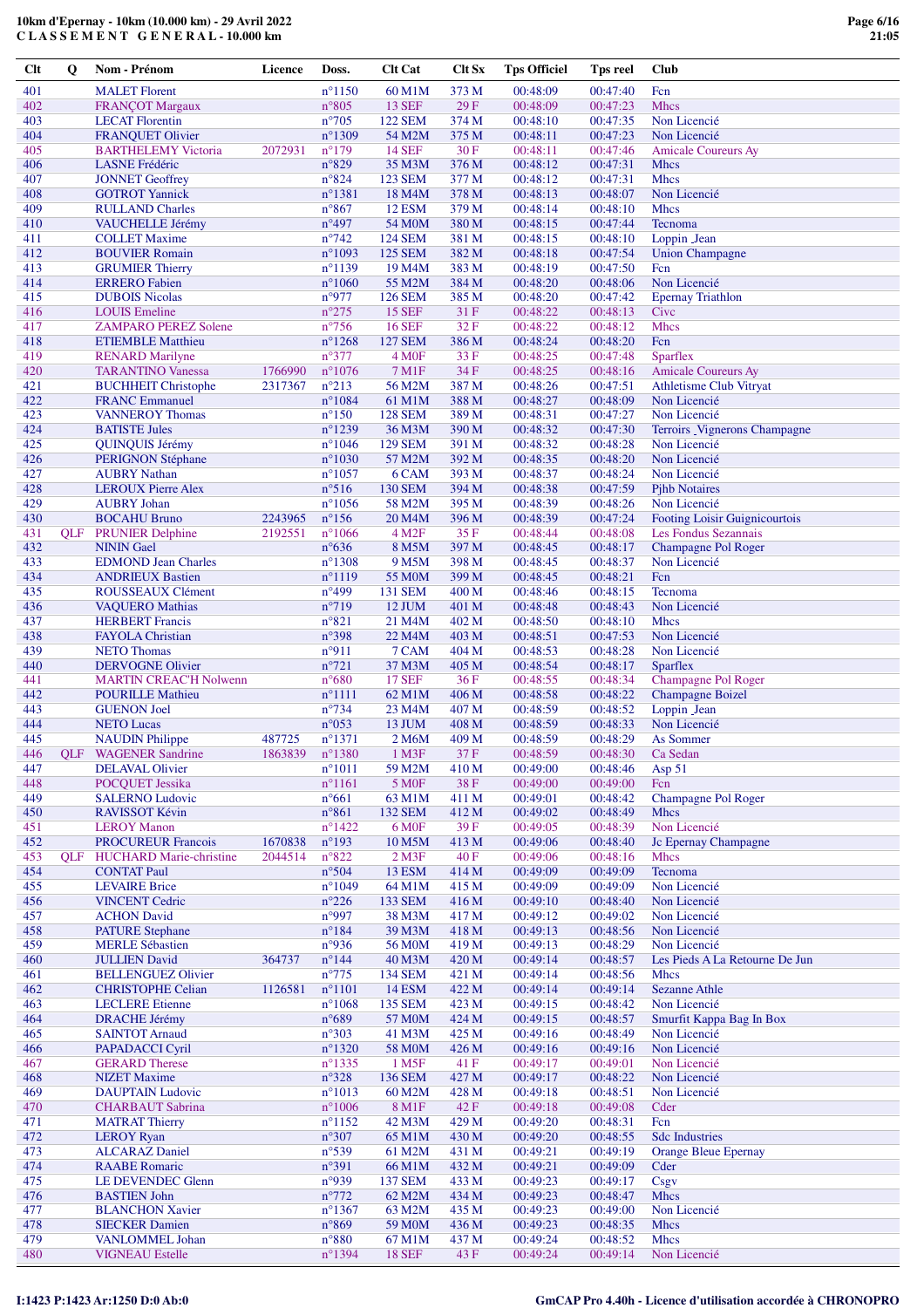| <b>Clt</b> | Q | Nom - Prénom                                     | <b>Licence</b>    | Doss.                                     | <b>Clt Cat</b>                     | Clt Sx         | <b>Tps Officiel</b>  | <b>Tps reel</b>      | <b>Club</b>                                  |
|------------|---|--------------------------------------------------|-------------------|-------------------------------------------|------------------------------------|----------------|----------------------|----------------------|----------------------------------------------|
| 481        |   | <b>OLIVIER Frederic</b>                          |                   | $n^{\circ}$ 146                           | 24 M4M                             | 438 M          | 00:49:24             | 00:48:24             | <b>Champagne Lallier</b>                     |
| 482        |   | <b>LAUDET Julie</b>                              |                   | $n^{\circ}586$                            | 9 M1F                              | 44 F           | 00:49:26             | 00:49:09             | Non Licencié                                 |
| 483        |   | <b>BONNET Eric</b>                               |                   | $n^{\circ}$ 1352                          | 43 M3M                             | 439 M          | 00:49:28             | 00:49:16             | Non Licencié                                 |
| 484        |   | <b>ROUSSELLE Franck</b>                          |                   | $n^{\circ}1097$                           | 44 M3M                             | 440 M          | 00:49:28             | 00:48:52<br>00:48:52 | Non Licencié                                 |
| 485<br>486 |   | <b>LLAUNOIS Thierry</b><br><b>LEMAIRE Julien</b> | 2433590           | $n^{\circ}218$<br>$n^{\circ}836$          | 25 M4M<br>60 M <sub>0</sub> M      | 441 M<br>442 M | 00:49:29<br>00:49:30 | 00:48:41             | Les Fondus Sezannais<br><b>Mhcs</b>          |
| 487        |   | <b>MARC</b> Laurent                              |                   | $n^{\circ}1220$                           | 45 M3M                             | 443 M          | 00:49:31             | 00:49:05             | <b>Union Champagne</b>                       |
| 488        |   | <b>LEBRUN Pascal</b>                             |                   | $n^{\circ}$ 1266                          | 26 M <sub>4</sub> M                | 444 M          | 00:49:32             | 00:49:05             | Terroirs _Vignerons Champagne                |
| 489        |   | <b>HELOIN</b> Jennifer                           |                   | $n^{\circ}1141$                           | 10 M1F                             | 45 F           | 00:49:32             | 00:49:05             | Fcn                                          |
| 490        |   | <b>FOY Hubert</b>                                |                   | $n^{\circ}345$                            | 64 M2M                             | 445 M          | 00:49:33             | 00:49:22             | Cder                                         |
| 491        |   | <b>BLANC</b> Maxime                              |                   | n°979                                     | <b>138 SEM</b>                     | 446 M<br>447 M | 00:49:33             | 00:48:20             | Non Licencié                                 |
| 492<br>493 |   | <b>SIMONNET Noé</b><br><b>CHOISY Benjamin</b>    |                   | $n^{\circ}327$<br>$n^{\circ}266$          | 14 JUM<br>68 M1M                   | 448 M          | 00:49:35<br>00:49:36 | 00:48:39<br>00:49:20 | Non Licencié<br>Non Licencié                 |
| 494        |   | <b>MAUGET Jason</b>                              |                   | $n^{\circ}$ 724                           | <b>139 SEM</b>                     | 449 M          | 00:49:37             | 00:49:15             | Pernod Ricard M M P J                        |
| 495        |   | <b>ARDINAT Christophe</b>                        |                   | $n^{\circ}001$                            | 65 M2M                             | 450 M          | 00:49:41             | 00:48:58             | Non Licencié                                 |
| 496        |   | <b>LAURENT Thierry</b>                           |                   | $n^{\circ}$ 1189                          | 27 M4M                             | 451 M          | 00:49:44             | 00:49:34             | Non Licencié                                 |
| 497        |   | <b>MACHERET Jean Claude</b>                      |                   | $n^{\circ}291$                            | 11 M5M                             | 452 M          | 00:49:45             | 00:49:10             | Non Licencié                                 |
| 498<br>499 |   | <b>MARCUZZI TERRIER Romain</b>                   |                   | $n^{\circ}1291$                           | 15 JUM<br><b>140 SEM</b>           | 453 M          | 00:49:45             | 00:49:12<br>00:48:43 | Non Licencié                                 |
| 500        |   | <b>BARRIQUAND Romain</b><br><b>COSSIEZ Eric</b>  |                   | n°994<br>n°344                            | 28 M <sub>4</sub> M                | 454 M<br>455 M | 00:49:45<br>00:49:47 | 00:49:13             | Non Licencié<br><b>Champagne Boizel</b>      |
| 501        |   | <b>DELEAU</b> Amélie                             |                   | n°978                                     | <b>19 SEF</b>                      | 46 F           | 00:49:50             | 00:48:38             | Non Licencié                                 |
| 502        |   | <b>TOUILLET Mickael</b>                          |                   | $n^{\circ}406$                            | 61 M <sub>0</sub> M                | 456 M          | 00:49:51             | 00:49:15             | Non Licencié                                 |
| 503        |   | <b>SEURAT Valentin</b>                           |                   | $n^{\circ}$ 1363                          | 141 SEM                            | 457 M          | 00:49:51             | 00:49:29             | Non Licencié                                 |
| 504        |   | <b>VALENCA Leslie</b>                            |                   | $n^{\circ}1168$                           | <b>20 SEF</b>                      | 47 F           | 00:49:52             | 00:49:25             | Fcn                                          |
| 505        |   | <b>ARVOIS Laure</b>                              |                   | $n^{\circ}287$                            | 3 M3F                              | 48 F           | 00:49:54             | 00:49:27             | Smurfit Kappa                                |
| 506<br>507 |   | <b>CHARLOT</b> Quentin<br><b>CRINON Matthieu</b> |                   | $n^{\circ}786$<br>$n^{\circ}294$          | <b>142 SEM</b><br>143 SEM          | 458 M<br>459 M | 00:49:57<br>00:49:57 | 00:49:35<br>00:49:46 | <b>Mhcs</b><br>Non Licencié                  |
| 508        |   | <b>WALLET Baptiste</b>                           |                   | $n^{\circ}1169$                           | 16 JUM                             | 460 M          | 00:49:58             | 00:49:44             | Fcn                                          |
| 509        |   | <b>MONCUY Tony</b>                               |                   | $n^{\circ}$ 1286                          | 66 M2M                             | 461 M          | 00:49:59             | 00:49:51             | Non Licencié                                 |
| 510        |   | <b>POSTIC Malo</b>                               |                   | $n^{\circ}646$                            | 144 SEM                            | 462 M          | 00:49:59             | 00:49:48             | Champagne Pol Roger                          |
| 511        |   | <b>ADEN</b> Thierry                              |                   | $n^{\circ}765$                            | 29 M <sub>4</sub> M                | 463 M          | 00:50:00             | 00:49:19             | <b>Mhcs</b>                                  |
| 512        |   | <b>DELIGNY Clément</b>                           |                   | $n^{\circ}346$                            | <b>145 SEM</b>                     | 464 M          | 00:50:00             | 00:49:04             | Cgd Epernay                                  |
| 513<br>514 |   | <b>BRIEST Sébastien</b><br><b>JOBARD</b> Pierre  |                   | $n^{\circ}$ 1359<br>$n^{\circ}332$        | 62 M <sub>0</sub> M<br>146 SEM     | 465 M<br>466 M | 00:50:03<br>00:50:04 | 00:49:05<br>00:49:10 | Non Licencié<br>Non Licencié                 |
| 515        |   | <b>PARIS Alexandre</b>                           |                   | $n^{\circ}860$                            | <b>15 ESM</b>                      | 467 M          | 00:50:06             | 00:49:44             | Non Licencié                                 |
| 516        |   | <b>BICHARD Bertrand</b>                          |                   | $n^{\circ}619$                            | 147 SEM                            | 468 M          | 00:50:07             | 00:50:00             | <b>Champagne Bollinger</b>                   |
| 517        |   | <b>ANDRE Nathalie</b>                            | 1629548           | n°951                                     | 11 M1F                             | 49 F           | 00:50:10             | 00:49:01             | Terroirs Vignerons Champagne                 |
| 518        |   | <b>WILLEMET Xavier</b>                           |                   | $n^{\circ}463$                            | 69 M1M                             | 469 M          | 00:50:11             | 00:49:10             | Non Licencié                                 |
| 519        |   | <b>BERTELOODT Paul</b>                           |                   | $n^{\circ}477$                            | 8 CAM                              | 470 M          | 00:50:13             | 00:49:31             | Non Licencié                                 |
| 520<br>521 |   | <b>LAMON</b> Guillaume<br><b>FOURCADE Julien</b> |                   | $n^{\circ}104$<br>$n^{\circ}1043$         | 63 M0M<br><b>148 SEM</b>           | 471 M<br>472 M | 00:50:15<br>00:50:15 | 00:49:15<br>00:50:09 | <b>Cgd Epernay</b><br>Csgv                   |
| 522        |   | <b>LEBON Pascal</b>                              |                   | $n^{\circ}496$                            | 30 M <sub>4</sub> M                | 473 M          | 00:50:16             | 00:49:36             | <b>Asptt Reims</b>                           |
| 523        |   | <b>ROUYER Lisa</b>                               |                   | $n^{\circ}$ 1426                          | 3 CAF                              | 50 F           | 00:50:17             | 00:49:04             | Non Licencié                                 |
| 524        |   | <b>ROUYER Christophe</b>                         |                   | $n^{\circ}$ 1425                          | 67 M2M                             | 474 M          | 00:50:17             | 00:49:05             | Non Licencié                                 |
| 525        |   | <b>LOUETTE Vincent</b>                           |                   | $n^{\circ}591$                            | 68 M2M                             | 475 M          | 00:50:18             | 00:50:03             | Non Licencié                                 |
| 526<br>527 |   | <b>VARET Stéphane</b><br><b>BOUCHU Rémi</b>      |                   | $n^{\circ}095$<br>$n^{\circ}109$          | 31 M4M<br>64 M <sub>0</sub> M      | 476 M<br>477 M | 00:50:19<br>00:50:20 | 00:49:14<br>00:49:06 | Pernod Ricard M M P J<br>Non Licencié        |
| 528        |   | <b>CANAVESIO Julien</b>                          |                   | $n^{\circ}1052$                           | 9 CAM                              | 478 M          | 00:50:21             | 00:50:16             | Non Licencié                                 |
| 529        |   | <b>LABOURASSE Margot</b>                         |                   | $n^{\circ}849$                            | <b>21 SEF</b>                      | 51 F           | 00:50:23             | 00:49:43             | Non Licencié                                 |
| 530        |   | <b>GAMELIN Laurent</b>                           | 1850953           | $n^{\circ}1077$                           | 69 M2M                             | 479 M          | 00:50:24             | 00:50:00             | Jc Epernay Champagne                         |
| 531        |   | <b>WAGNER Geoffrey</b>                           |                   | $n^{\circ}$ 1412                          | 149 SEM                            | 480 M          | 00:50:24             | 00:49:14             | Non Licencié                                 |
| 532        |   | <b>FOISELLE Luc</b>                              |                   | n°891                                     | 32 M4M                             | 481 M          | 00:50:25             | 00:49:58             | Non Licencié                                 |
| 533<br>534 |   | <b>FERREIRA Jose</b><br><b>HOUDARD Geoffroy</b>  |                   | $n^{\circ}243$<br>n°965                   | 46 M3M<br><b>150 SEM</b>           | 482 M<br>483 M | 00:50:25<br>00:50:26 | 00:50:06<br>00:49:48 | Non Licencié<br>Cive                         |
| 535        |   | <b>LACOU</b> Jean Christophe                     |                   | $n^{\circ}$ 1423                          | 70 M1M                             | 484 M          | 00:50:26             | 00:50:13             | Non Licencié                                 |
| 536        |   | <b>HOUDARD Jean-louis</b>                        | 1463826           | $n^{\circ}466$                            | 47 M3M                             | 485 M          | 00:50:27             | 00:49:49             | <b>Pihb Notaires</b>                         |
| 537        |   | <b>DANJOU Benoit</b>                             |                   | $n^{\circ}792$                            | <b>65 MOM</b>                      | 486 M          | 00:50:27             | 00:49:58             | <b>Mhcs</b>                                  |
| 538        |   | <b>VERVIAL Anthony</b>                           |                   | $n^{\circ}426$                            | 71 M1M                             | 487 M          | 00:50:27             | 00:49:59             | <b>Racing Club Dormans</b>                   |
| 539<br>540 |   | <b>RIGAUD Alexandre</b><br><b>HELIN</b> Clarisse |                   | $n^{\circ}865$<br>$n^{\circ}818$          | 72 M1M<br>$22\,\mathrm{SEF}$       | 488 M<br>52F   | 00:50:28<br>00:50:28 | 00:49:53<br>00:49:45 | <b>Mhcs</b><br><b>Mhcs</b>                   |
| 541        |   | <b>ANDRE Jimmy</b>                               |                   | $n^{\circ}687$                            | 73 M1M                             | 489 M          | 00:50:30             | 00:50:11             | Smurfit Kappa Bag In Box                     |
| 542        |   | <b>GAUGE</b> Ervan                               |                   | $n^{\circ}812$                            | <b>151 SEM</b>                     | 490 M          | 00:50:31             | 00:50:11             | Mhcs                                         |
| 543        |   | <b>MENDEZ TAULIN Séverine</b>                    |                   | $n^{\circ}1073$                           | 5 M2F                              | 53 F           | 00:50:31             | 00:49:28             | Non Licencié                                 |
| 544        |   | <b>CHARLOT</b> Christophe                        |                   | $n^{\circ}663$                            | 70 M2M                             | 491 M          | 00:50:33             | 00:50:19             | Champagne Pol Roger                          |
| 545        |   | <b>LANGE Tristan</b>                             |                   | $n^{\circ}503$                            | <b>152 SEM</b>                     | 492 M          | 00:50:33             | 00:50:02             | Tecnoma                                      |
| 546<br>547 |   | <b>RAULET</b> Fabien<br><b>AUBRY Claude</b>      | 1758812<br>504952 | $\mathtt{n}^\circ 197$<br>$n^{\circ}1083$ | 33 M4M<br>1 M7M                    | 493 M<br>494 M | 00:50:34<br>00:50:34 | 00:50:10<br>00:50:10 | Jc Epernay Champagne<br>Jc Epernay Champagne |
| 548        |   | <b>KLABA</b> Christophe                          |                   | $n^{\circ}417$                            | 12 M5M                             | 495 M          | 00:50:35             | 00:50:19             | Non Licencié                                 |
| 549        |   | <b>GRILLON Frédéric</b>                          |                   | $n^{\circ}815$                            | 71 M2M                             | 496 M          | 00:50:38             | 00:49:50             | <b>Mhcs</b>                                  |
| 550        |   | <b>BEAUX</b> Frédéric                            |                   | $n^{\circ}1067$                           | 72 M2M                             | 497 M          | 00:50:39             | 00:50:02             | Non Licencié                                 |
| 551        |   | <b>HARMAND</b> Francois                          |                   | $n^{\circ}132$                            | 34 M4M                             | 498 M          | 00:50:41             | 00:50:27             | Non Licencié                                 |
| 552        |   | <b>DRANCOURT Dorian</b>                          |                   | $n^{\circ}798$                            | 73 M2M                             | 499 M          | 00:50:42             | 00:49:41             | <b>Mhcs</b>                                  |
| 553<br>554 |   | <b>BROYE Olivier</b><br><b>HUBERT Yves</b>       | 1425889           | n°976<br>$n^{\circ}369$                   | 74 M2M<br>35 M4M                   | 500 M<br>501 M | 00:50:42<br>00:50:43 | 00:50:42<br>00:50:18 | Non Licencié<br>Jc Epernay Champagne         |
| 555        |   | <b>CARLIER Laurent</b>                           |                   | $n^{\circ}386$                            | 36 M4M                             | 502 M          | 00:50:43             | 00:49:52             | Non Licencié                                 |
| 556        |   | <b>DEBAR Ludovic</b>                             |                   | n°922                                     | 74 M1M                             | 503 M          | 00:50:46             | 00:50:08             | Non Licencié                                 |
| 557        |   | <b>COLLARD Dimitri</b>                           |                   | $n^{\circ}145$                            | <b>153 SEM</b>                     | 504 M          | 00:50:46             | 00:50:41             | Non Licencié                                 |
| 558        |   | <b>CHELMAS Lony</b>                              |                   | $n^{\circ}612$                            | <b>154 SEM</b>                     | 505 M          | 00:50:47             | 00:50:38             | <b>Champagne Bollinger</b>                   |
| 559<br>560 |   | <b>HALLET</b> Guillaume<br><b>LENOIR Corinne</b> |                   | $n^{\circ}1282$<br>$n^{\circ}461$         | <b>16 ESM</b><br>$7\,\mathrm{M0F}$ | 506 M<br>54 F  | 00:50:47<br>00:50:48 | 00:50:28<br>00:50:33 | Non Licencié<br>Non Licencié                 |
|            |   |                                                  |                   |                                           |                                    |                |                      |                      |                                              |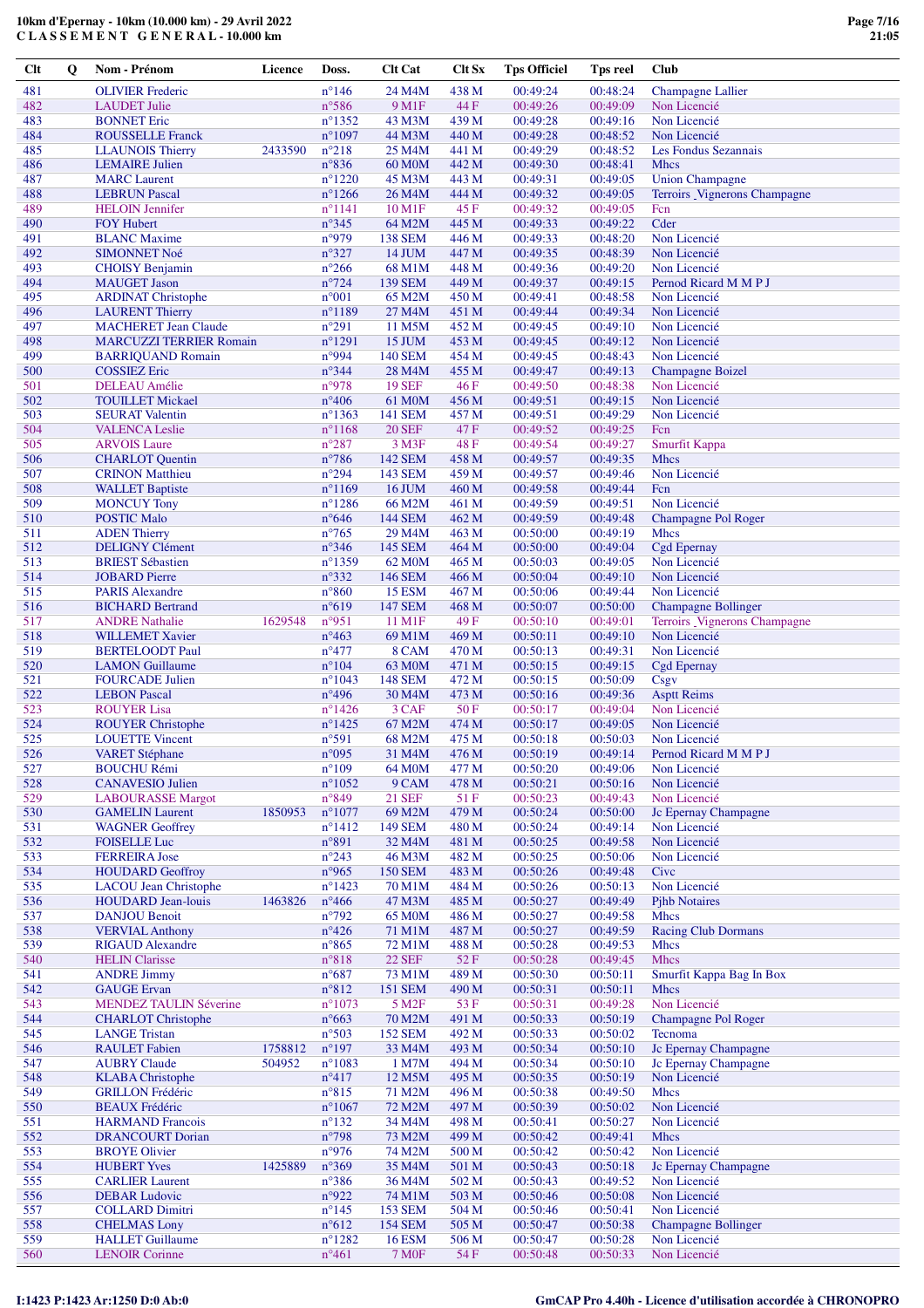| $Cl$ t | Q | Nom - Prénom                                    | Licence | Doss.            | <b>Clt Cat</b>           | <b>Clt Sx</b> | <b>Tps Officiel</b> | Tps reel | Club                          |
|--------|---|-------------------------------------------------|---------|------------------|--------------------------|---------------|---------------------|----------|-------------------------------|
| 561    |   | <b>FAUCHEUX Quentin</b>                         |         | $n^{\circ}$ 1366 | <b>155 SEM</b>           | 507 M         | 00:50:48            | 00:50:28 | Non Licencié                  |
| 562    |   | <b>SKAZA Dimitri</b>                            |         | $n^{\circ}1164$  | <b>156 SEM</b>           | 508 M         | 00:50:49            | 00:49:27 | Fcn                           |
| 563    |   | <b>GENET</b> Gabriel                            |         | $n^{\circ}520$   | 17 JUM                   | 509 M         | 00:50:49            | 00:50:34 | Non Licencié                  |
| 564    |   | <b>GUIOST Brice</b>                             |         | $n^{\circ}817$   | 75 M2M                   | 510 M         | 00:50:49            | 00:50:29 | <b>Mhcs</b>                   |
| 565    |   | <b>ANGELY Paul</b>                              |         | n°1399           | <b>17 ESM</b>            | 511 M         | 00:50:51            | 00:50:36 | Non Licencié                  |
| 566    |   | <b>REMEN Philippe</b>                           | 1563709 | $n^{\circ}1182$  | 37 M4M                   | 512 M         | 00:50:51            | 00:50:28 | Efs Reims A. *                |
| 567    |   | <b>BOULHAUT Adeline</b>                         |         | $n^{\circ}122$   | 8 M <sub>OF</sub>        | 55 F          | 00:50:57            | 00:49:40 | Non Licencié                  |
| 568    |   | <b>JACQUEMIN Alexandre</b>                      |         | $n^{\circ}548$   | <b>157 SEM</b>           | 513 M         | 00:51:01            | 00:49:42 | Non Licencié                  |
| 569    |   | <b>CERIANI</b> Michael                          |         | $n^{\circ}304$   | 76 M2M                   | 514 M         | 00:51:01            | 00:50:24 | <b>Epernay Triathlon</b>      |
| 570    |   | <b>BIGARRE Mathias</b>                          |         | $n^{\circ}353$   | 75 M1M                   | 515 M         | 00:51:02            | 00:50:04 | Non Licencié                  |
| 571    |   | <b>ASSAILLY Maelle</b>                          | 2343866 | $n^{\circ}223$   | $2$ ESF                  | 56F           | 00:51:03            | 00:50:50 | Jc Epernay Champagne          |
| 572    |   | <b>PIAT David</b>                               | 1687355 | $n^{\circ}298$   | 48 M3M                   | 516 M         | 00:51:04            | 00:50:51 | Jc Epernay Champagne          |
| 573    |   | <b>ARNIER Jéssica</b>                           |         | $n^{\circ}002$   | <b>23 SEF</b>            | 57 F          | 00:51:05            | 00:50:42 | Non Licencié                  |
| 574    |   |                                                 |         | $n^{\circ}1009$  |                          | 517 M         | 00:51:05            | 00:50:35 |                               |
| 575    |   | <b>BERGEOT Christophe</b><br><b>GAUGE</b> Lucas |         | n°940            | 76 M1M<br><b>158 SEM</b> | 518 M         | 00:51:09            | 00:50:40 | Asp 51<br>Non Licencié        |
| 576    |   |                                                 |         | $n^{\circ}409$   |                          |               | 00:51:10            | 00:50:04 | Non Licencié                  |
| 577    |   | <b>DEFFRASNES Benoit</b>                        |         |                  | 49 M3M                   | 519 M         |                     | 00:50:58 | Non Licencié                  |
|        |   | <b>ZOCHOWSKI</b> Olivier                        |         | $n^{\circ}337$   | 77 M2M                   | 520 M         | 00:51:10            |          |                               |
| 578    |   | <b>BUFFET Yves</b>                              |         | $n^{\circ}310$   | <b>18 ESM</b>            | 521 M         | 00:51:14            | 00:50:14 | <b>Sdc Industries</b>         |
| 579    |   | <b>VREUX Benjamin</b>                           |         | n°903            | 77 M1M                   | 522 M         | 00:51:14            | 00:50:10 | Non Licencié                  |
| 580    |   | <b>COULMIER Patrice</b>                         |         | $n^{\circ}$ 735  | 38 M4M                   | 523 M         | 00:51:15            | 00:51:08 | Loppin Jean                   |
| 581    |   | <b>AUDRY William</b>                            |         | $n^{\circ}770$   | <b>159 SEM</b>           | 524 M         | 00:51:15            | 00:50:54 | <b>Mhcs</b>                   |
| 582    |   | <b>SELLIEZ Christophe</b>                       |         | $n^{\circ}1265$  | 50 M3M                   | 525 M         | 00:51:15            | 00:50:33 | Terroirs _Vignerons Champagne |
| 583    |   | <b>MARTIN Sacha</b>                             |         | $n^{\circ}1193$  | 78 M2M                   | 526 M         | 00:51:16            | 00:50:29 | Non Licencié                  |
| 584    |   | <b>FERON Florent</b>                            |         | $n^{\circ}659$   | <b>19 ESM</b>            | 527 M         | 00:51:17            | 00:50:53 | Champagne Pol Roger           |
| 585    |   | <b>BONTANT Kylian</b>                           |         | $n^{\circ}505$   | <b>160 SEM</b>           | 528 M         | 00:51:18            | 00:50:47 | Tecnoma                       |
| 586    |   | <b>DAGONET Jérome</b>                           |         | $n^{\circ}$ 1306 | 79 M2M                   | 529 M         | 00:51:18            | 00:50:49 | <b>Champagne Boizel</b>       |
| 587    |   | <b>BESNARD</b> Patrice                          |         | $n^{\circ}1121$  | 51 M3M                   | 530 M         | 00:51:19            | 00:51:19 | Fcn                           |
| 588    |   | <b>GUGGER Christophe</b>                        |         | $n^{\circ}360$   | 13 M5M                   | 531 M         | 00:51:20            | 00:50:37 | Fcs                           |
| 589    |   | <b>LIEGE Olivier</b>                            |         | $n^{\circ}622$   | <b>161 SEM</b>           | 532 M         | 00:51:20            | 00:51:11 | <b>Champagne Bollinger</b>    |
| 590    |   | <b>KOMOLKA Jean Marc</b>                        |         | $n^{\circ}040$   | 14 M5M                   | 533 M         | 00:51:20            | 00:51:07 | Non Licencié                  |
| 591    |   | <b>TOMOZYK Thierry</b>                          |         | $n^{\circ}$ 1258 | 3 M6M                    | 534 M         | 00:51:22            | 00:50:42 | Non Licencié                  |
| 592    |   | <b>HERBOUX Jérome</b>                           |         | $n^{\circ}330$   | 162 SEM                  | 535 M         | 00:51:26            | 00:50:32 | Non Licencié                  |
| 593    |   | <b>FERON Philippe</b>                           |         | $n^{\circ}453$   | 15 M5M                   | 536 M         | 00:51:27            | 00:50:44 | Non Licencié                  |
| 594    |   | <b>THIEBAULT Regine</b>                         |         | $n^{\circ}323$   | 4 M3F                    | 58F           | 00:51:27            | 00:50:19 | Ca Nord Est                   |
| 595    |   | LHEUREUX Jérémy                                 |         | $n^{\circ}$ 563  | <b>163 SEM</b>           | 537 M         | 00:51:27            | 00:50:42 | Non Licencié                  |
| 596    |   | <b>MILCENT Stanislas</b>                        |         | $n^{\circ}848$   | 52 M3M                   | 538 M         | 00:51:27            | 00:50:50 | Mhcs                          |
| 597    |   | <b>LAVY</b> Emilien                             |         | $n^{\circ}1037$  | <b>10 CAM</b>            | 539 M         | 00:51:28            | 00:50:37 | Non Licencié                  |
| 598    |   | <b>BEAUGEOIS Anthony</b>                        |         | $n^{\circ}1048$  | 66 M <sub>0</sub> M      | 540 M         | 00:51:28            | 00:50:42 | Non Licencié                  |
| 599    |   | <b>JACQUIER Frédéric</b>                        |         | n°599            | 53 M3M                   | 541 M         | 00:51:29            | 00:51:22 | <b>Station Oenotechnique</b>  |
| 600    |   | <b>DESANLIS Pierre</b>                          |         | $n^{\circ}1219$  | 78 M1M                   | 542 M         | 00:51:30            | 00:51:04 | <b>Union Champagne</b>        |
| 601    |   | <b>CHAMPION Robin</b>                           |         | $n^{\circ}550$   | 164 SEM                  | 543 M         | 00:51:31            | 00:50:41 | Non Licencié                  |
| 602    |   | <b>ANDRE Jean-michel</b>                        | 1350554 | n°918            | 4 M6M                    | 544 M         | 00:51:32            | 00:51:17 | <b>Amicale Coureurs Ay</b>    |
| 603    |   | <b>DEMONT Bastian</b>                           |         | $n^{\circ}$ 1374 | 11 CAM                   | 545 M         | 00:51:32            | 00:50:50 | Non Licencié                  |
| 604    |   | <b>MESLAT</b> Franck                            |         | $n^{\circ}288$   | 39 M4M                   | 546 M         | 00:51:33            | 00:50:44 | Smurfit Kappa                 |
| 605    |   | <b>DOMINGOS Pauline</b>                         |         | $n^{\circ}289$   | <b>24 SEF</b>            | 59 F          | 00:51:33            | 00:51:29 | Smurfit Kappa                 |
| 606    |   | <b>MENEZ Pierrick</b>                           |         | $n^{\circ}1293$  | <b>20 ESM</b>            | 547 M         | 00:51:35            | 00:50:42 | Non Licencié                  |
| 607    |   | <b>BOULOGNE Clément</b>                         |         | $n^{\circ}667$   | <b>165 SEM</b>           | 548 M         | 00:51:36            | 00:51:22 | Champagne Pol Roger           |
| 608    |   | <b>BERTHIER Carole</b>                          |         | $n^{\circ}$ 743  | 5 M3F                    | 60 F          | 00:51:36            | 00:50:59 | Non Licencié                  |
| 609    |   | <b>DIDIER Nicolas</b>                           |         | $n^{\circ}1096$  | 79 M1M                   | 549 M         | 00:51:37            | 00:50:46 | Non Licencié                  |
| 610    |   | <b>DEJEAN Frédéric</b>                          |         | $n^{\circ}$ 1355 | <b>166 SEM</b>           | 550 M         | 00:51:38            | 00:50:36 | Non Licencié                  |
| 611    |   | <b>GOBILLARD Herve</b>                          | 1463065 | $n^{\circ}642$   | 40 M4M                   | 551 M         | 00:51:39            | 00:51:04 | Champagne Pol Roger           |
| 612    |   | <b>JOURNE Sandrine</b>                          | 1489894 | $n^{\circ}641$   | 6 M <sub>2F</sub>        | 61 F          | 00:51:40            | 00:51:04 | <b>Champagne Pol Roger</b>    |
| 613    |   | <b>THOMAS Julien</b>                            |         | $n^{\circ}874$   | 80 M1M                   | 552 M         | 00:51:41            | 00:51:04 | <b>Mhcs</b>                   |
| 614    |   | <b>BERTIN Nina</b>                              |         | n°946            | 12 M1F                   | 62 F          | 00:51:43            | 00:50:27 | Terroirs Vignerons Champagne  |
| 615    |   | <b>MIGNON Jérôme</b>                            |         | $n^{\circ}1050$  | 67 M0M                   | 553 M         | 00:51:47            | 00:51:18 | Non Licencié                  |
| 616    |   | <b>BALTAZART Romain</b>                         |         | $n^{\circ}543$   | <b>21 ESM</b>            | 554 M         | 00:51:47            | 00:50:54 | <b>Orange Bleue Epernay</b>   |
| 617    |   | <b>GONCALVES Marianne</b>                       | 1731615 | $n^{\circ}1075$  | 6 M3F                    | 63 F          | 00:51:47            | 00:51:31 | <b>Amicale Coureurs Ay</b>    |
| 618    |   | <b>SOARES Louis</b>                             |         | $n^{\circ}$ 1368 | 12 CAM                   | 555 M         | 00:51:48            | 00:51:38 | Non Licencié                  |
| 619    |   | <b>LEBEAU</b> Honorine                          |         | $n^{\circ}114$   | <b>9 MOF</b>             | 64 F          | 00:51:48            | 00:51:18 | Non Licencié                  |
| 620    |   | <b>MERCKLEN Sylvere</b>                         |         | $n^{\circ}665$   | <b>68 MOM</b>            | 556 M         | 00:51:48            | 00:51:33 | Champagne Pol Roger           |
| 621    |   | <b>GILBERT Jérémy</b>                           |         | $n^{\circ}$ 1417 | <b>167 SEM</b>           | 557 M         | 00:51:48            | 00:51:18 | Non Licencié                  |
| 622    |   | <b>LAVAUD Anthony</b>                           |         | $n^{\circ}551$   | <b>168 SEM</b>           | 558 M         | 00:51:50            | 00:50:30 | Non Licencié                  |
| 623    |   | <b>JOBART Romain</b>                            |         | $n^{\circ}1035$  | <b>169 SEM</b>           | 559 M         | 00:51:50            | 00:50:45 | Colas Epernay                 |
| 624    |   | <b>DESCOTES Hugo</b>                            |         | $n^{\circ}159$   | 18 JUM                   | 560 M         | 00:51:51            | 00:51:15 | Non Licencié                  |
| 625    |   | <b>FERNANDEZ Ramiro</b>                         |         | $n^{\circ}1069$  | 41 M4M                   | 561 M         | 00:51:55            | 00:50:42 | Sgv Ag2c                      |
| 626    |   | <b>LEJEUNE BOEVER Franck</b>                    |         | $n^{\circ}153$   | 42 M4M                   | 562 M         | 00:51:56            | 00:50:48 | Non Licencié                  |
| 627    |   | <b>COUESNON Nicolas</b>                         |         | n°924            | 13 CAM                   | 563 M         | 00:51:58            | 00:51:36 | Santé Vitalité                |
| 628    |   | <b>MAYEUX Xavier</b>                            |         | $n^{\circ}469$   | 43 M4M                   | 564 M         | 00:51:59            | 00:51:42 | Non Licencié                  |
| 629    |   | <b>PELLERIN Alain</b>                           | 499735  | $n^{\circ}347$   | 54 M3M                   | 565 M         | 00:52:01            | 00:51:35 | Ac Chateau Thierry            |
| 630    |   | <b>MAITRE Philippine</b>                        |         | $n^{\circ}841$   | <b>25 SEF</b>            | 65F           | 00:52:01            | 00:50:58 | <b>Mhcs</b>                   |
| 631    |   | <b>BARBIER Sandrine</b>                         | 1937499 | $n^{\circ}609$   | 7 M3F                    | 66 F          | 00:52:01            | 00:51:13 | <b>Champagne Bollinger</b>    |
| 632    |   | <b>SEGUIN Adrien</b>                            |         | $n^{\circ}$ 1390 | <b>170 SEM</b>           | 566 M         | 00:52:04            | 00:51:23 | Non Licencié                  |
| 633    |   | <b>THILL Sébastien</b>                          |         | $n^{\circ}484$   | 69 M0M                   | 567 M         | 00:52:05            | 00:50:53 | Sgv Ag <sub>2c</sub>          |
| 634    |   | DE BRANDT Alain                                 |         | $n^{\circ}$ 794  | 16 M5M                   | 568 M         | 00:52:05            | 00:51:03 | Mhcs                          |
| 635    |   | DUVAL Angélique                                 |         | $n^{\circ}800$   | 13 M1F                   | 67 F          | 00:52:05            | 00:51:04 | <b>Mhcs</b>                   |
| 636    |   | <b>HUOT</b> Marcelino                           |         | $n^{\circ}1312$  | 14 CAM                   | 569 M         | 00:52:06            | 00:50:55 | Non Licencié                  |
| 637    |   | <b>NOSTRY Stéphane</b>                          |         | $n^{\circ}483$   | 80 M2M                   | 570 M         | 00:52:07            | 00:50:56 | Sgv Ag <sub>2c</sub>          |
| 638    |   | <b>DOURLENS</b> Christophe                      |         | n°797            | 55 M3M                   | 571 M         | 00:52:08            | 00:51:38 | <b>Mhcs</b>                   |
| 639    |   | <b>PANIGAI Laurent</b>                          |         | $n^{\circ}436$   | 17 M5M                   | 572 M         | 00:52:09            | 00:51:26 | Sgv Ag2c                      |
| 640    |   | <b>GUILLOCHAIN Lou</b>                          |         | $n^{\circ}1194$  | $1$ JUF                  | 68F           | 00:52:09            | 00:51:37 | <b>Epernay Triathlon</b>      |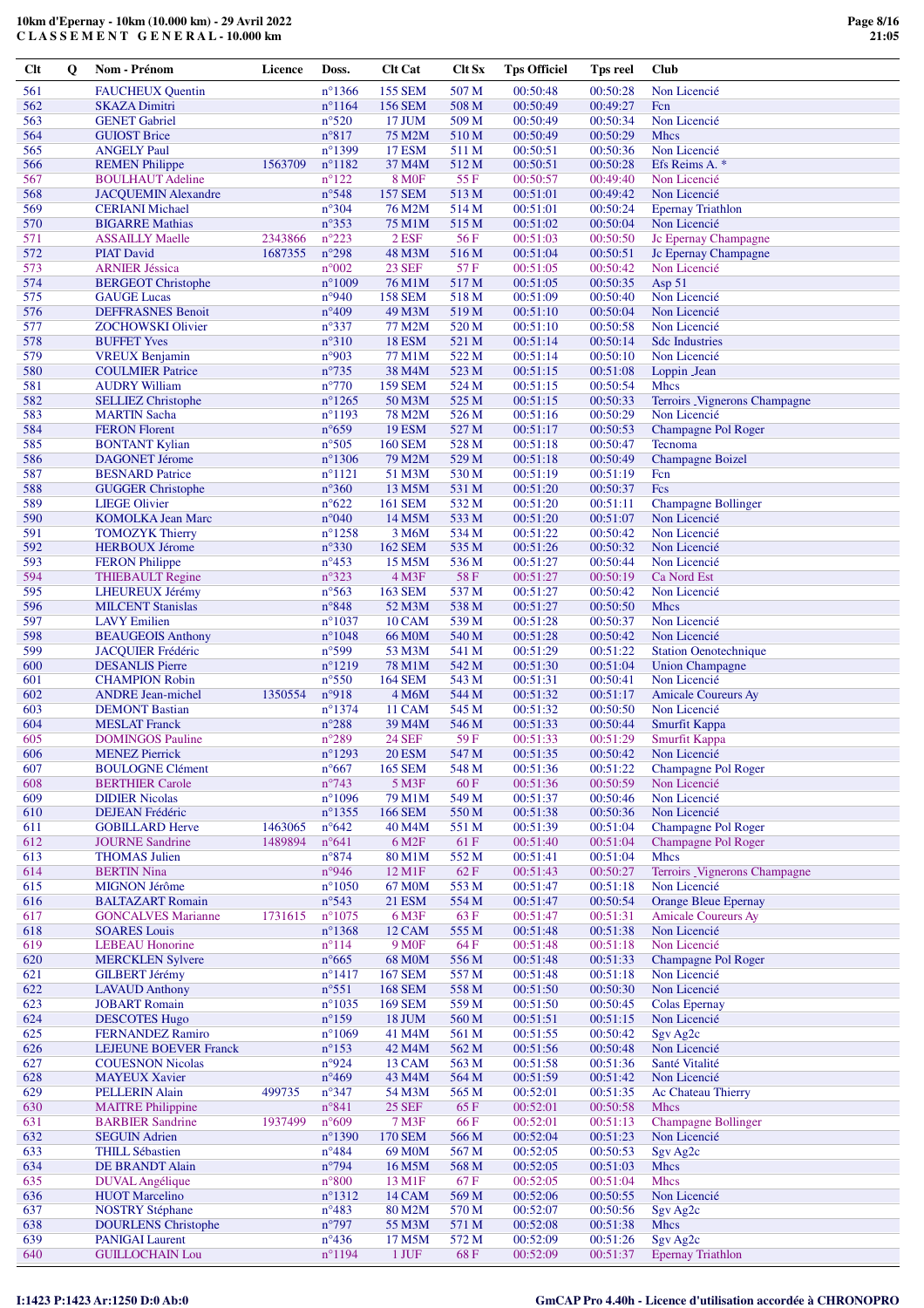**Clt Q Nom - Prénom Licence Doss. Clt Cat Clt Sx Tps Officiel Tps reel Club**

| 641        | <b>DANAU</b> Maxence                                |         | $n^{\circ}1129$                   | 171 SEM                                  | 573 M          | 00:52:09             | 00:51:17             | Fcn                                  |
|------------|-----------------------------------------------------|---------|-----------------------------------|------------------------------------------|----------------|----------------------|----------------------|--------------------------------------|
| 642        | <b>DEPREZ</b> Guillaume                             |         | $n^{\circ}1131$                   | 172 SEM                                  | 574 M          | 00:52:09             | 00:51:15             | Fcn                                  |
| 643        | <b>MAURY Kévin</b>                                  |         | $n^{\circ}1201$                   | 173 SEM                                  | 575 M          | 00:52:10             | 00:52:10             | <b>Mhcs</b>                          |
| 644        | DE ALMEIDA Jean-fernando                            |         | $n^{\circ}419$                    | <b>174 SEM</b>                           | 576 M          | 00:52:12             | 00:51:16             | Cgd Epernay                          |
| 645        | <b>GUILLAUME Stéphane</b>                           |         | $n^{\circ}816$                    | 56 M3M                                   | 577 M          | 00:52:13             | 00:52:03             | <b>Mhcs</b>                          |
| 646        | <b>DOYEN</b> Philippe                               | 1939690 | $n^{\circ}1133$                   | 81 M2M                                   | 578 M          | 00:52:17             | 00:51:57             | Fcn                                  |
| 647        | <b>DOYEN</b> Aline                                  | 1702700 | $n^{\circ}1132$                   | 7 M <sub>2</sub> F                       | 69F            | 00:52:17             | 00:51:57             | Fcn                                  |
| 648        | <b>ROHART Maxime</b>                                |         | $n^{\circ}1319$                   | <b>22 ESM</b>                            | 579 M          | 00:52:17             | 00:52:14             | Non Licencié                         |
| 649        | <b>PORTRAT Pascal</b>                               |         | $n^{\circ}413$                    | 82 M2M                                   | 580 M          | 00:52:18             | 00:50:50             | Non Licencié                         |
| 650        | <b>COLLIN</b> Gaelle                                |         | $n^{\circ}753$                    | <b>10 MOF</b>                            | 70 F           | 00:52:18             | 00:50:54             | Non Licencié                         |
| 651        | <b>LEVAVASSEUR Alexis</b>                           |         | n°839                             | 175 SEM                                  | 581 M          | 00:52:21             | 00:51:59             | <b>Mhcs</b>                          |
| 652        | <b>RAIMBAUD Pierre-baptiste</b>                     |         | n°333                             | 176 SEM                                  | 582 M          | 00:52:21             | 00:51:26             | Non Licencié                         |
| 653        | <b>WALAS</b> Aurélien                               |         | $n^{\circ}585$                    | <b>177 SEM</b>                           | 583 M          | 00:52:25             | 00:51:16             | Non Licencié                         |
| 654        | <b>DESMARES Marine</b>                              |         | $n^{\circ}615$                    | <b>26 SEF</b>                            | 71 F           | 00:52:30             | 00:52:21             | <b>Champagne Bollinger</b>           |
| 655        | DE OLIVEIRA Julien                                  |         | $n^{\circ}414$                    | <b>23 ESM</b>                            | 584 M          | 00:52:33             | 00:51:34             | <b>Cgd Epernay</b>                   |
| 656        | <b>GOUSTARD Damien</b>                              |         | $n^{\circ}149$<br>$n^{\circ}1207$ | <b>178 SEM</b>                           | 585 M<br>586 M | 00:52:34<br>00:52:35 | 00:52:34<br>00:51:54 | Cgd Epernay<br>Non Licencié          |
| 657<br>658 | <b>DEGARDIN</b> Berenger                            |         | $n^{\circ}338$                    | 81 M1M<br><b>179 SEM</b>                 | 587 M          | 00:52:36             | 00:51:37             |                                      |
| 659        | <b>LAMBERT</b> Maxime<br><b>BESSON</b> Gérard       |         | $n^{\circ}1044$                   | 18 M5M                                   | 588 M          | 00:52:38             | 00:52:20             | <b>Cgd Epernay</b><br>Non Licencié   |
| 660        | <b>BESSON Muriel</b>                                |         | $n^{\circ}1045$                   | 2 M4F                                    | 72 F           | 00:52:38             | 00:52:21             | Non Licencié                         |
| 661        | <b>JUPIN Baptiste</b>                               |         | $n^{\circ}826$                    | 82 M1M                                   | 589 M          | 00:52:39             | 00:51:38             | <b>Mhcs</b>                          |
| 662        | <b>JACQUESSON Bruno</b>                             | 1660923 | $n^{\circ}1294$                   | 44 M4M                                   | 590 M          | 00:52:39             | 00:52:20             | <b>Sezanne Athle</b>                 |
| 663        | <b>MIGEON Florian</b>                               |         | $n^{\circ}1329$                   | <b>70 MOM</b>                            | 591 M          | 00:52:40             | 00:52:10             | Non Licencié                         |
| 664        | <b>ROQUES Florent</b>                               |         | $n^{\circ}1106$                   | 83 M1M                                   | 592 M          | 00:52:41             | 00:52:08             | <b>Champagne Boizel</b>              |
| 665        | <b>DERMAUT</b> Lenaic                               |         | $n^{\circ}211$                    | 84 M1M                                   | 593 M          | 00:52:41             | 00:51:55             | Non Licencié                         |
| 666        | <b>SILVESTRI</b> Marjorie                           |         | $n^{\circ}482$                    | 11 M <sub>OF</sub>                       | 73 F           | 00:52:44             | 00:51:50             | Sgv Ag <sub>2c</sub>                 |
| 667        | <b>FARRONA Matthias</b>                             |         | $n^{\circ}191$                    | <b>180 SEM</b>                           | 594 M          | 00:52:44             | 00:51:37             | Non Licencié                         |
| 668        | <b>PEREIRA Alain</b>                                |         | $n^{\circ}856$                    | 85 M1M                                   | 595 M          | 00:52:45             | 00:51:46             | <b>Mhcs</b>                          |
| 669        | <b>AUBRY Jean-sébastien</b>                         |         | n°967                             | 57 M3M                                   | 596 M          | 00:52:46             | 00:52:42             | <b>Maison Burtin</b>                 |
| 670        | <b>CORBON Nicolas</b>                               |         | $n^{\circ}241$                    | 86 M1M                                   | 597 M          | 00:52:46             | 00:51:48             | Non Licencié                         |
| 671        | <b>GUYOT</b> Pascal                                 |         | $n^{\circ}$ 1346                  | 87 M1M                                   | 598 M          | 00:52:48             | 00:52:14             | Non Licencié                         |
| 672        | <b>FOLLET Nicolas</b>                               |         | $n^{\circ}447$                    | 88 M1M                                   | 599 M          | 00:52:50             | 00:52:20             | <b>Epernay Triathlon</b>             |
| 673        | <b>MALHERBE</b> Vincent                             |         | $n^{\circ}842$                    | 19 M5M                                   | 600 M          | 00:52:51             | 00:52:10             | <b>Mhcs</b>                          |
| 674        | <b>LAVISSE Gaelle</b>                               |         | $n^{\circ}711$                    | 12 M <sub>OF</sub>                       | 74 F           | 00:52:51             | 00:52:09             | Sgv Ag <sub>2c</sub>                 |
| 675        | <b>MALVAL Mathieu</b>                               |         | $n^{\circ}671$                    | 89 M1M                                   | 601 M          | 00:52:52             | 00:52:13             | Champagne Pol Roger                  |
| 676        | <b>MARIN Sébastien</b>                              |         | $n^{\circ}1317$                   | 83 M2M                                   | 602 M          | 00:52:57             | 00:51:46             | Non Licencié                         |
| 677        | <b>DAVID</b> Arnaud                                 |         | $n^{\circ}1130$                   | 58 M3M                                   | 603 M          | 00:52:58             | 00:52:01             | Fcn                                  |
| 678        | <b>FIRMINO Philippe</b>                             |         | $n^{\circ}192$                    | 90 M1M                                   | 604 M          | 00:52:59             | 00:52:27             | Non Licencié                         |
| 679        | <b>BLIN-NOUVEAU Hugo</b>                            |         | $n^{\circ}779$                    | <b>181 SEM</b>                           | 605 M          | 00:52:59             | 00:52:09             | <b>Mhcs</b>                          |
| 680        | <b>FAILLIOT Arnauld</b>                             |         | $n^{\circ}1303$                   | 84 M2M                                   | 606 M          | 00:52:59             | 00:51:51             | <b>Champagne Boizel</b>              |
| 681        | <b>GOULARD Sébastien</b>                            |         | $n^{\circ}1113$                   | 91 M1M                                   | 607 M          | 00:52:59             | 00:51:51             | <b>Champagne Boizel</b>              |
| 682        | <b>JOUART Hervé</b>                                 |         | $n^{\circ}$ 1144                  | 45 M4M                                   | 608 M          | 00:53:00             | 00:52:30             | Fcn                                  |
| 683        | <b>FERNANDEZ Baptiste</b>                           |         | $n^{\circ}$ 1360                  | 71 M <sub>0</sub> M                      | 609 M          | 00:53:03             | 00:51:36             | Non Licencié                         |
| 684        | <b>NEVE</b> Franck                                  |         | $n^{\circ}$ 1158                  | 59 M3M                                   | 610 M          | 00:53:04             | 00:52:08             | Fcn                                  |
| 685        | <b>MILLARD Benoit</b>                               |         | $n^{\circ}270$                    | 72 M <sub>0</sub> M                      | 611 M          | 00:53:06             | 00:52:43             | Non Licencié                         |
| 686        | <b>BANDOCK Charlotte</b>                            |         | $n^{\circ}771$                    | 13 M <sub>OF</sub>                       | 75 F           | 00:53:07             | 00:51:58             | <b>Mhcs</b>                          |
| 687        | SINITAMBIRIVOUTIN David                             |         | $n^{\circ}871$                    | 85 M2M                                   | 612 M          | 00:53:07             | 00:52:09             | <b>Mhcs</b>                          |
| 688        | <b>MARSON</b> Laurence                              |         | $n^{\circ}237$                    | 8 M2F                                    | 76 F           | 00:53:13             | 00:52:37             | Non Licencié                         |
| 689        | <b>PATEYRON Florian</b>                             |         | $n^{\circ}263$                    | <b>182 SEM</b>                           | 613 M          | 00:53:14             | 00:52:31             | Non Licencié                         |
| 690        | <b>SIKORA</b> Stephane                              |         | $n^{\circ}212$                    | 86 M2M                                   | 614 M          | 00:53:15             | 00:52:22             | Neosyst                              |
| 691        | <b>PREVOST Arthur</b>                               |         | $n^{\circ}1218$                   | 19 JUM                                   | 615 M          | 00:53:15             | 00:52:39             | Non Licencié                         |
| 692        | <b>CHOBRIAT Sebastien</b>                           |         | $n^{\circ}137$                    | 183 SEM                                  | 616 M          | 00:53:17             | 00:52:22             | <b>Cgd Epernay</b>                   |
| 693        | <b>PETIT Anthony</b>                                |         | $n^{\circ}493$                    | 87 M2M                                   | 617 M          | 00:53:17             | 00:52:27             | Non Licencié                         |
| 694        | <b>DIDIER Marc</b>                                  |         | $n^{\circ}022$                    | 5 M6M                                    | 618 M          | 00:53:20             | 00:52:24             | Non Licencié                         |
| 695        | <b>DAGONET Arthur</b>                               |         | $n^{\circ}1379$                   | 20 JUM                                   | 619 M          | 00:53:21             | 00:52:51             | Non Licencié                         |
| 696        | <b>QUINET Loic</b>                                  |         | $n^{\circ}$ 1347                  | <b>184 SEM</b>                           | 620 M          | 00:53:21             | 00:52:32             | Fcn                                  |
| 697        | <b>GRUZELLE Fanny</b>                               |         | $n^{\circ}$ 1385                  | <b>27 SEF</b>                            | 77 F           | 00:53:24             | 00:52:08             | Non Licencié                         |
| 698        | <b>GARDILLE Cecile</b>                              |         | $n^{\circ}272$                    | 14 M <sub>OF</sub>                       | <b>78 F</b>    | 00:53:25             | 00:53:13             | Civc                                 |
| 699        | <b>CARPENTIER Joris</b>                             |         | $n^{\circ}1081$                   | <b>185 SEM</b>                           | 621 M          | 00:53:26             | 00:52:22             | Non Licencié                         |
| 700        | <b>CARRE Florence</b>                               |         | $n^{\circ}$ 533                   | 9 M <sub>2F</sub>                        | 79F            | 00:53:26             | 00:52:46             | <b>Orange Bleue Epernay</b>          |
| 701        | <b>DAUDIN Clément</b>                               |         | $n^{\circ}348$                    | <b>186 SEM</b>                           | 622 M          | 00:53:27             | 00:52:31             | <b>Cgd Epernay</b>                   |
| 702        | <b>MAILLARD</b> Aurélien                            |         | $n^{\circ}336$                    | <b>187 SEM</b>                           | 623 M          | 00:53:29             | 00:52:33             | Cgd Epernay                          |
| 703        | <b>LEFEVRE Fanny</b>                                |         | n°574                             | <b>15 MOF</b>                            | 80F            | 00:53:30             | 00:52:58             | Non Licencié                         |
| 704        | <b>BOGE Jérome</b>                                  |         | $n^{\circ}1123$                   | 73 M <sub>0</sub> M                      | 624 M          | 00:53:31             | 00:52:09             | Fcn                                  |
| 705        | <b>GUILLOCHAIN Sophie</b>                           |         | $n^{\circ}1140$                   | 14 M1F                                   | 81 F           | 00:53:32             | 00:53:06             | Fcn                                  |
| 706        | <b>JOLLY Christine</b>                              |         | $n^{\circ}256$                    | 2 M <sub>5</sub> F                       | 82F            | 00:53:33             | 00:53:26             | Non Licencié                         |
| 707        | <b>ADNET Arnaud</b>                                 |         | $n^{\circ}607$                    | 92 M1M                                   | 625 M          | 00:53:37             | 00:53:28             | <b>Champagne Bollinger</b>           |
| 708        | <b>LORIN HUCHARD Romain</b>                         |         | n°989                             | 15 CAM                                   | 626 M          | 00:53:40             | 00:52:49             | Non Licencié                         |
| 709        | <b>PERNET Killian</b>                               |         | $n^{\circ}$ 749                   | <b>16 CAM</b>                            | 627 M          | 00:53:41             | 00:53:20             | Non Licencié                         |
| 710        | <b>PARIS Edouard</b>                                |         | n°508                             | 93 M1M                                   | 628 M          | 00:53:43             | 00:52:37             | Non Licencié                         |
| 711        | <b>DAGA</b> Christelle                              |         | $n^{\circ}105$                    | 15 M1F                                   | 83 F           | 00:53:45             | 00:52:46             | <b>Cgd Epernay</b>                   |
| 712        | <b>BREMONT Sébastien</b>                            |         | $n^{\circ}441$                    | 94 M1M                                   | 629 M          | 00:53:49             | 00:53:14             | Non Licencié                         |
| 713        | <b>FONTAINE Jean-paul</b>                           |         | $n^{\circ}430$                    | 88 M2M                                   | 630 M          | 00:53:50             | 00:52:42             | Ca Nord Est                          |
| 714<br>715 | <b>BAUDE</b> Emma                                   |         | $n^{\circ}1120$<br>$n^{\circ}672$ | 16 M <sub>OF</sub><br>17 M <sub>OF</sub> | 84 F<br>85F    | 00:53:54<br>00:53:57 | 00:53:02<br>00:53:19 | Fcn<br>Champagne Pol Roger           |
|            | <b>ALONSO Sophie</b>                                |         |                                   |                                          |                |                      |                      | Terroirs _Vignerons Champagne        |
| 716        | <b>CHARDONNAL Michel</b>                            | 118681  | n°963<br>$n^{\circ}489$           | 6 M6M                                    | 631 M          | 00:53:59             | 00:53:27<br>00:53:18 |                                      |
| 717<br>718 | <b>BERTELOODT Hugo</b><br><b>COURJEAUD Nathalie</b> |         | n°971                             | <b>17 CAM</b><br>10 M <sub>2F</sub>      | 632 M<br>86 F  | 00:54:00<br>00:54:00 | 00:53:56             | Non Licencié<br><b>Maison Burtin</b> |
| 719        | <b>LOBET Elise</b>                                  |         | n°999                             | <b>28 SEF</b>                            | 87 F           | 00:54:02             | 00:53:50             | Non Licencié                         |
| 720        |                                                     |         | $n^{\circ}1041$                   |                                          |                |                      |                      |                                      |
|            | <b>DELORME</b> Philippe                             |         |                                   | 20 M5M                                   | 633 M          | 00:54:04             | 00:53:41             | Non Licencié                         |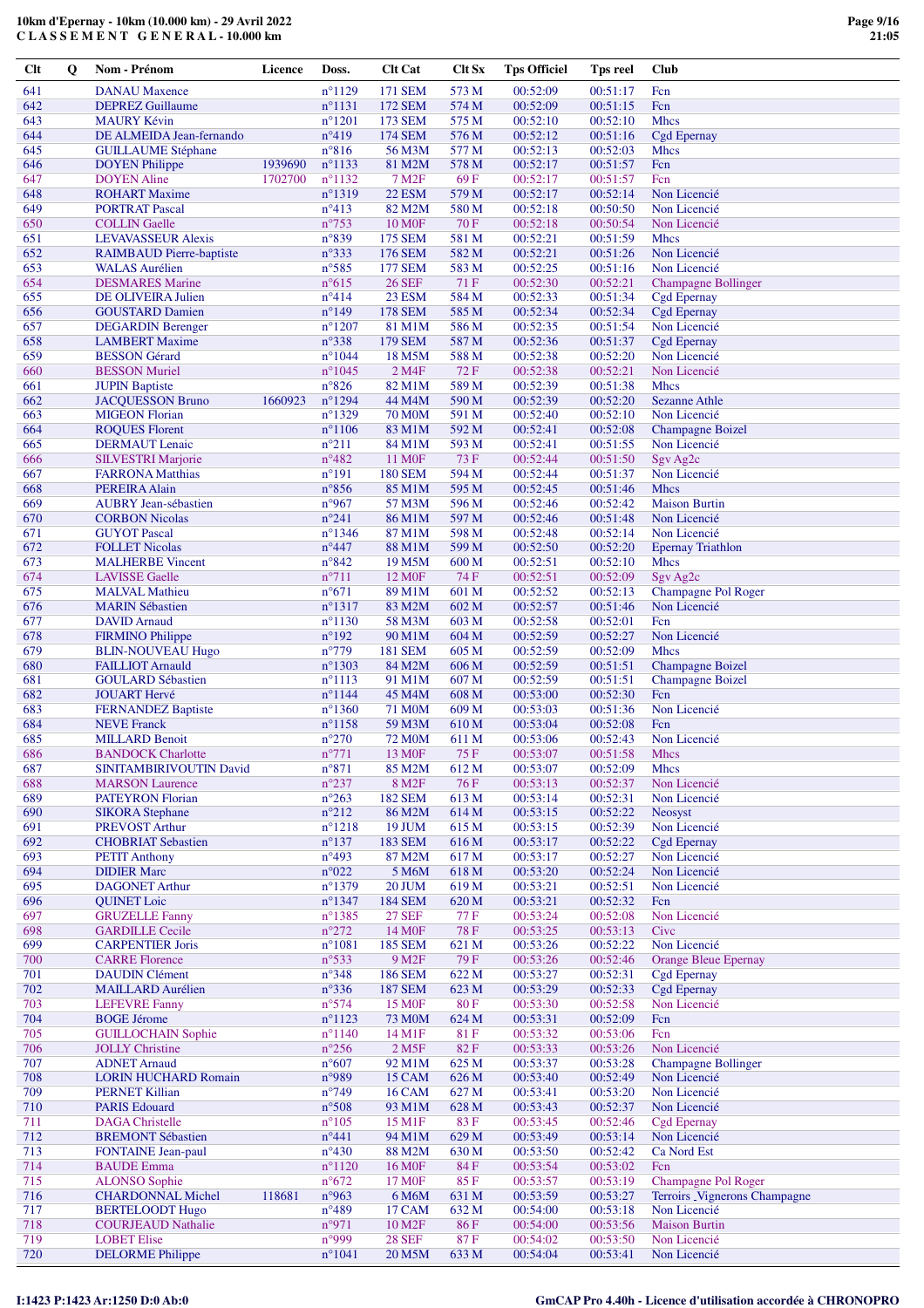| Clt        | Q | Nom - Prénom                                           | Licence | Doss.                              | <b>Clt Cat</b>                       | Clt Sx         | <b>Tps Officiel</b>  | Tps reel             | <b>Club</b>                                            |
|------------|---|--------------------------------------------------------|---------|------------------------------------|--------------------------------------|----------------|----------------------|----------------------|--------------------------------------------------------|
| 721        |   | <b>DUMEZ</b> Frederic                                  |         | $n^{\circ}297$                     | 95 M1M                               | 634 M          | 00:54:05             | 00:52:56             | Non Licencié                                           |
| 722        |   | <b>BAR</b> Valentin                                    |         | $n^{\circ}1104$                    | <b>188 SEM</b>                       | 635 M          | 00:54:05             | 00:53:36             | Non Licencié                                           |
| 723        |   | <b>CHARLOT</b> Virginie                                |         | $n^{\circ}664$                     | 11 M <sub>2</sub> F                  | 88F            | 00:54:07             | 00:53:59             | Champagne Pol Roger                                    |
| 724        |   | <b>TRICHARD Eric</b>                                   |         | n°094                              | 46 M4M                               | 636 M          | 00:54:10             | 00:53:05             | Pernod Ricard M M P J                                  |
| 725<br>726 |   | <b>MARC</b> David<br><b>PIENNE Pascale</b>             |         | $n^{\circ}625$<br>$n^{\circ}277$   | 60 M3M<br>12 M <sub>2</sub> F        | 637 M<br>89F   | 00:54:13<br>00:54:14 | 00:53:30<br>00:54:03 | <b>Champagne Bollinger</b><br>Cive                     |
| 727        |   | <b>MATHONNET Claire Marie</b>                          |         | $n^{\circ}$ 1327                   | <b>29 SEF</b>                        | 90 F           | 00:54:17             | 00:54:07             | Non Licencié                                           |
| 728        |   | <b>LETERRIER Michael</b>                               |         | $n^{\circ}1148$                    | 96 M1M                               | 638 M          | 00:54:19             | 00:53:51             | Fcn                                                    |
| 729        |   | <b>LORAIN Henri</b>                                    |         | $n^{\circ}121$                     | <b>189 SEM</b>                       | 639 M          | 00:54:21             | 00:53:05             | Non Licencié                                           |
| 730        |   | <b>DOUSSAINT Olivier</b>                               |         | $n^{\circ}1064$                    | 61 M3M                               | 640 M          | 00:54:23             | 00:54:10             | Non Licencié                                           |
| 731        |   | <b>MIGET</b> Aurélie                                   |         | $n^{\circ}1061$                    | 13 M <sub>2F</sub>                   | 91F            | 00:54:23             | 00:54:09             | Non Licencié                                           |
| 732<br>733 |   | <b>LE GOUIVE Muriel</b><br><b>MENETRIER Pascal</b>     |         | $n^{\circ}357$<br>$n^{\circ}846$   | 16 M1F<br>47 M4M                     | 92F<br>641 M   | 00:54:24<br>00:54:25 | 00:53:07<br>00:53:24 | Non Licencié<br><b>Mhcs</b>                            |
| 734        |   | <b>LEFEVRE</b> Nathalie                                |         | $n^{\circ}1185$                    | 8 M3F                                | 93 F           | 00:54:27             | 00:53:55             | <b>Orange Bleue Epernay</b>                            |
| 735        |   | <b>THIERRY Véronique</b>                               |         | $n^{\circ}$ 1184                   | 14 M <sub>2F</sub>                   | 94 F           | 00:54:27             | 00:53:46             | <b>Orange Bleue Epernay</b>                            |
| 736        |   | <b>QUATRESOLS Alexandre</b>                            |         | $n^{\circ}$ 1338                   | <b>190 SEM</b>                       | 642 M          | 00:54:28             | 00:53:53             | Non Licencié                                           |
| 737        |   | <b>LECLERCQ</b> Florian                                |         | $n^{\circ}1014$                    | 97 M1M                               | 643 M          | 00:54:28             | 00:53:59             | Non Licencié                                           |
| 738<br>739 |   | <b>POMPON Océane</b><br><b>MAGNIETTE Cédric</b>        |         | $n^{\circ}1162$<br>$n^{\circ}884$  | <b>30 SEF</b><br>98 M1M              | 95F<br>644 M   | 00:54:30<br>00:54:31 | 00:54:03<br>00:54:03 | Fcn<br><b>Mhcs</b>                                     |
| 740        |   | <b>COLIN</b> Anne-cecile                               | 2080825 | $n^{\circ}1128$                    | 18 M <sub>OF</sub>                   | 96F            | 00:54:31             | 00:54:03             | Fcn                                                    |
| 741        |   | <b>PLANCON Caty</b>                                    |         | $n^{\circ}069$                     | 15 M2F                               | 97F            | 00:54:31             | 00:54:07             | <b>Epernay Triathlon</b>                               |
| 742        |   | <b>MOREAU Yvan</b>                                     |         | $n^{\circ}050$                     | 89 M2M                               | 645 M          | 00:54:32             | 00:54:07             | Non Licencié                                           |
| 743        |   | <b>AUDEGOND Michaël</b>                                |         | $n^{\circ}350$                     | 62 M3M                               | 646 M          | 00:54:33             | 00:53:46             | Non Licencié                                           |
| 744<br>745 |   | <b>SAVARD Emmanuelle</b><br><b>THIERRY Anne-sophie</b> |         | $n^{\circ}424$<br>$n^{\circ}1166$  | 17 M1F<br>18 M1F                     | 98F<br>99F     | 00:54:33<br>00:54:34 | 00:53:50<br>00:54:07 | <b>Racing Club Dormans</b>                             |
| 746        |   | <b>CHOBRIAT Patrick</b>                                | 1764174 | $n^{\circ}698$                     | 48 M4M                               | 647 M          | 00:54:36             | 00:53:42             | Fcn<br>Cgd Epernay                                     |
| 747        |   | <b>DERMAUT Caroline</b>                                |         | $n^{\circ}210$                     | 19 M1F                               | 100 F          | 00:54:36             | 00:53:51             | Non Licencié                                           |
| 748        |   | <b>HARLIN</b> Stephanie                                |         | $n^{\circ}215$                     | 20 M1F                               | 101 F          | 00:54:37             | 00:53:50             | Non Licencié                                           |
| 749        |   | <b>ROYER Dominique</b>                                 |         | $n^{\circ}227$                     | 90 M2M                               | 648 M          | 00:54:38             | 00:53:44             | Non Licencié                                           |
| 750        |   | <b>SAHRAOUI Dalila</b>                                 |         | $n^{\circ}342$                     | $2$ JUF                              | 102 F          | 00:54:39             | 00:53:33             | Non Licencié                                           |
| 751<br>752 |   | <b>GIOT Thomas</b><br><b>BRUEY Pierre</b>              |         | $n^{\circ}1221$<br>$n^{\circ}388$  | 91 M2M<br>21 JUM                     | 649 M<br>650 M | 00:54:39<br>00:54:41 | 00:54:16<br>00:54:29 | <b>Union Champagne</b><br>Non Licencié                 |
| 753        |   | <b>MATHONNET Quentin</b>                               |         | $n^{\circ}455$                     | <b>191 SEM</b>                       | 651 M          | 00:54:44             | 00:53:29             | Non Licencié                                           |
| 754        |   | <b>RENAUX Ghislain</b>                                 |         | $n^{\circ}1051$                    | 21 M5M                               | 652 M          | 00:54:49             | 00:54:19             | Non Licencié                                           |
| 755        |   | <b>BROUTIN Cyril</b>                                   |         | $n^{\circ}1392$                    | <b>192 SEM</b>                       | 653 M          | 00:54:50             | 00:54:15             | Non Licencié                                           |
| 756        |   | <b>PERTOIS Fanny</b>                                   |         | $n^{\circ}716$                     | 19 M <sub>OF</sub>                   | 103 F          | 00:54:50             | 00:54:16             | Non Licencié                                           |
| 757<br>758 |   | <b>DEKNUDT</b> Jean Baptiste                           |         | $n^{\circ}1413$<br>$n^{\circ}141$  | 193 SEM                              | 654 M<br>104F  | 00:54:51<br>00:54:54 | 00:54:16<br>00:54:04 | Non Licencié                                           |
| 759        |   | <b>MAGIT Cathy</b><br><b>AUBRY Sophie</b>              |         | $n^{\circ}166$                     | 21 M1F<br>22 M1F                     | 105 F          | 00:54:55             | 00:54:05             | Non Licencié<br>Non Licencié                           |
| 760        |   | <b>GOBE Sébastien</b>                                  |         | n°889                              | 99 M1M                               | 655 M          | 00:54:56             | 00:54:56             | <b>Mhcs</b>                                            |
| 761        |   | <b>DESCHAMPS Marianne</b>                              |         | $n^{\circ}1017$                    | 3 ESF                                | 106 F          | 00:54:56             | 00:53:43             | <b>Duguit Technologies</b>                             |
| 762        |   | <b>DEMOLON Mickaël</b>                                 |         | $n^{\circ}552$                     | <b>74 M0M</b>                        | 656 M          | 00:54:57             | 00:53:46             | Non Licencié                                           |
| 763<br>764 |   | <b>LANCELOT</b> Leslie<br><b>MOREAU Jérémy</b>         |         | $n^{\circ}1018$<br>$n^{\circ}1287$ | 4 ESF<br><b>75 M0M</b>               | 107 F<br>657 M | 00:54:57<br>00:55:00 | 00:53:44<br>00:53:58 | <b>Duguit Technologies</b><br>Groupama Nord-est        |
| 765        |   | <b>BOHAND</b> Isabelle                                 |         | $n^{\circ}293$                     | 9 M3F                                | 108 F          | 00:55:01             | 00:54:15             | Non Licencié                                           |
| 766        |   | PROVOOST Vincent                                       |         | $n^{\circ}405$                     | 100 M1M                              | 658 M          | 00:55:02             | 00:54:07             | <b>Cgd Epernay</b>                                     |
| 767        |   | <b>VIOT Jeremy</b>                                     |         | $n^{\circ}312$                     | <b>76 MOM</b>                        | 659 M          | 00:55:03             | 00:54:04             | <b>Sdc Industries</b>                                  |
| 768        |   | <b>DEFONTAINE Léa</b>                                  |         | $n^{\circ}1031$                    | 31 SEF                               | 109F           | 00:55:03             | 00:54:53             | Non Licencié                                           |
| 769<br>770 |   | <b>PORENTRU Philippe</b><br>FACHINETTI Célia           |         | $n^{\circ}1248$<br>$n^{\circ}352$  | 49 M <sub>4</sub> M<br><b>20 MOF</b> | 660 M<br>110F  | 00:55:07<br>00:55:08 | 00:54:57<br>00:54:24 | Non Licencié<br>Non Licencié                           |
| 771        |   | <b>OYANCE Adeline</b>                                  |         | $n^{\circ}853$                     | <b>32 SEF</b>                        | 111F           | 00:55:14             | 00:54:13             | <b>Mhcs</b>                                            |
| 772        |   | <b>MORIZOT François Xavier</b>                         |         | $n^{\circ}088$                     | 92 M2M                               | 661 M          | 00:55:15             | 00:54:09             | Pernod Ricard M M P J                                  |
| 773        |   | <b>JAMBRU Caroline</b>                                 |         | $n^{\circ}823$                     | 16 M <sub>2F</sub>                   | 112F           | 00:55:16             | 00:54:31             | <b>Mhcs</b>                                            |
| 774<br>775 |   | <b>BELLANGER Timothée</b>                              |         | $n^{\circ}631$<br>$n^{\circ}170$   | 101 M1M                              | 662 M          | 00:55:19<br>00:55:21 | 00:54:16             | <b>Champagne Pol Roger</b><br><b>Champagne Lallier</b> |
| 776        |   | <b>CHARTRAIN Arnaud</b><br><b>BENOIT Philippe</b>      |         | $n^{\circ}462$                     | <b>77 MOM</b><br>102 M1M             | 663 M<br>664 M | 00:55:21             | 00:54:21<br>00:54:41 | Non Licencié                                           |
| 777        |   | <b>GUERLET Florent</b>                                 |         | $n^{\circ}648$                     | <b>78 MOM</b>                        | 665 M          | 00:55:24             | 00:54:22             | Champagne Pol Roger                                    |
| 778        |   | <b>BOUCQUEMONT Brice</b>                               |         | $n^{\circ}$ 1420                   | 103 M1M                              | 666 M          | 00:55:26             | 00:55:06             | Non Licencié                                           |
| 779        |   | <b>INACIO David</b>                                    |         | $n^{\circ}620$                     | 79 M <sub>0</sub> M                  | 667 M          | 00:55:26             | 00:55:05             | <b>Champagne Bollinger</b>                             |
| 780        |   | <b>LEFEVRE</b> Alexandre                               |         | $n^{\circ}316$                     | 104 M1M                              | 668 M          | 00:55:27             | 00:54:42             | Non Licencié                                           |
| 781<br>782 |   | <b>DIOT</b> Alexandre<br><b>SARRAZIN Fanny</b>         | 2097148 | $n^{\circ}315$<br>$n^{\circ}161$   | <b>194 SEM</b><br>23 M1F             | 669 M<br>113F  | 00:55:28<br>00:55:28 | 00:54:42<br>00:55:00 | Jc Epernay Champagne<br>Non Licencié                   |
| 783        |   | <b>GENET Carole</b>                                    |         | $n^{\circ}518$                     | 17 M <sub>2</sub> F                  | 114F           | 00:55:28             | 00:55:13             | Non Licencié                                           |
| 784        |   | <b>MENDEZ Christophe</b>                               |         | $n^{\circ}1094$                    | 93 M2M                               | 670 M          | 00:55:28             | 00:54:25             | <b>Sparflex</b>                                        |
| 785        |   | RAZAFINDRANALY Hélène                                  |         | $n^{\circ}697$                     | 21 M <sub>OF</sub>                   | 115F           | 00:55:28             | 00:54:36             | Non Licencié                                           |
| 786        |   | <b>BOUVART</b> Isabelle                                |         | $n^{\circ}047$                     | 10 M3F                               | 116F           | 00:55:28             | 00:55:28             | Non Licencié                                           |
| 787<br>788 |   | <b>QUENARDELLE Edgar</b><br><b>LEBON Christine</b>     |         | $n^{\circ}1421$<br>$n^{\circ}832$  | <b>195 SEM</b><br>3 M4F              | 671 M<br>117F  | 00:55:29<br>00:55:29 | 00:54:13<br>00:54:28 | Non Licencié<br><b>Mhcs</b>                            |
| 789        |   | <b>GLACET Florian</b>                                  |         | $n^{\circ}1222$                    | <b>80 MOM</b>                        | 672 M          | 00:55:30             | 00:55:05             | <b>Union Champagne</b>                                 |
| 790        |   | <b>GENET Cannelle</b>                                  |         | $n^{\circ}519$                     | 5 ESF                                | 118F           | 00:55:30             | 00:55:16             | Non Licencié                                           |
| 791        |   | <b>STEINMETZ Julie</b>                                 |         | $n^{\circ}$ 1326                   | 24 M1F                               | 119F           | 00:55:31             | 00:55:08             | Non Licencié                                           |
| 792        |   | <b>BOUDESOCQUE Nathalie</b>                            | 1653213 | $n^{\circ}1195$                    | 4 M4F                                | 120F           | 00:55:32             | 00:55:18             | Jc Epernay Champagne                                   |
| 793<br>794 |   | <b>COTTRAY Fabien</b><br><b>ZOCHOWSKI Vincent</b>      |         | $n^{\circ}356$<br>$n^{\circ}202$   | 94 M2M<br>63 M3M                     | 673 M<br>674 M | 00:55:35<br>00:55:36 | 00:54:46<br>00:55:08 | Non Licencié<br>Non Licencié                           |
| 795        |   | <b>ADONIS Alexis</b>                                   |         | $n^{\circ}120$                     | <b>196 SEM</b>                       | 675 M          | 00:55:38             | 00:54:22             | Non Licencié                                           |
| 796        |   | <b>PLUOT</b> Gilles                                    |         | $n^{\circ}1231$                    | 95 M2M                               | 676 M          | 00:55:38             | 00:54:26             | <b>Champagne Chavost</b>                               |
| 797        |   | <b>DAVIAUX</b> Fabian                                  |         | $n^{\circ}1079$                    | 81 M <sub>0</sub> M                  | 677 M          | 00:55:39             | 00:54:25             | <b>Champagne Chavost</b>                               |
| 798<br>799 |   | <b>CROMBEZ Dimitri</b><br><b>CARTON Martine</b>        | 2432146 | $n^{\circ}224$<br>$n^{\circ}1225$  | 64 M3M<br>5 M4F                      | 678 M<br>121 F | 00:55:44<br>00:55:44 | 00:54:57<br>00:55:00 | Jc Epernay Champagne<br>Non Licencié                   |
| 800        |   | <b>FORT Denis</b>                                      |         | $n^{\circ}472$                     | 65 M3M                               | 679 M          | 00:55:46             | 00:55:09             | Non Licencié                                           |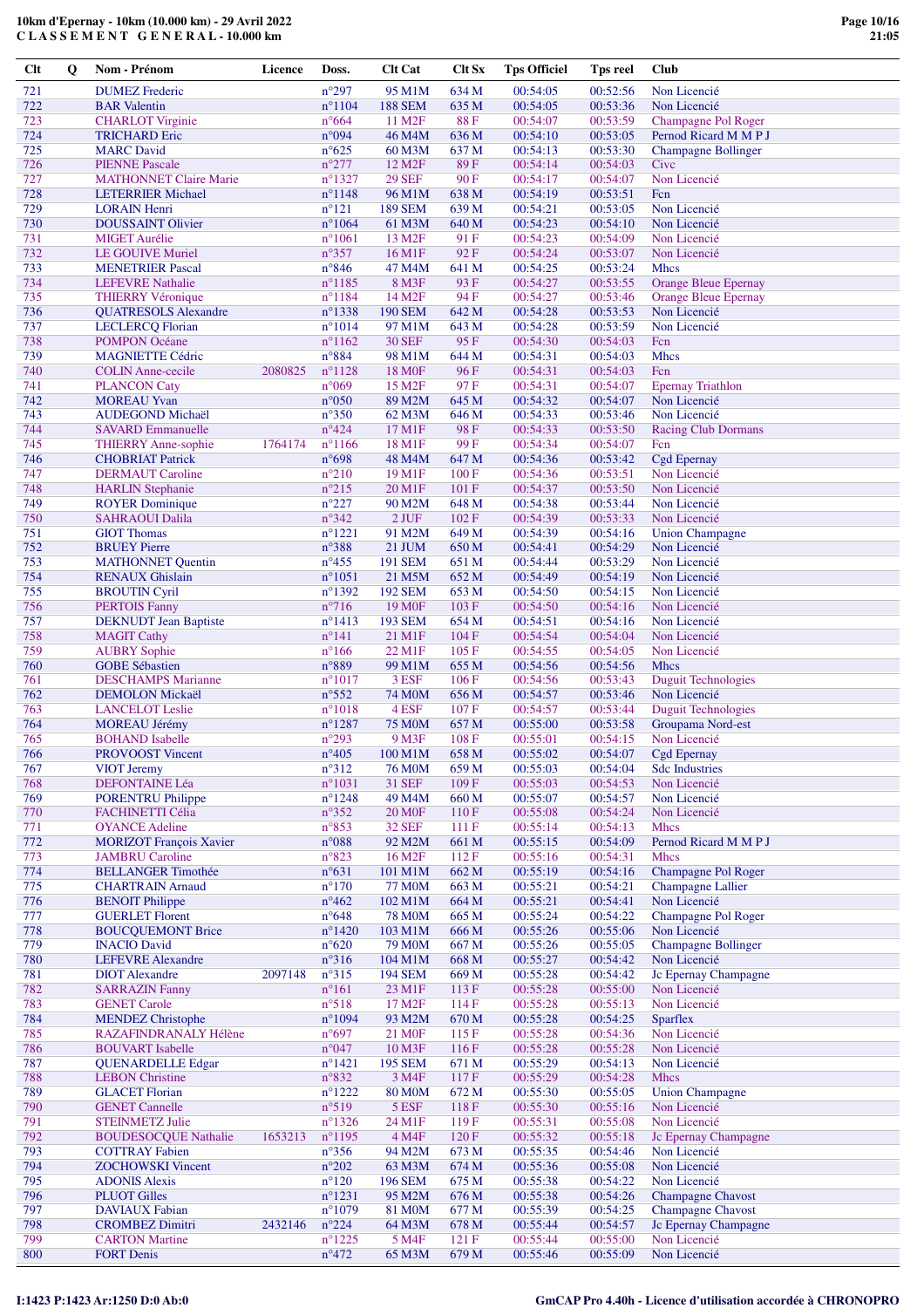| Clt        | Q | Nom - Prénom                                             | <b>Licence</b> | Doss.                              | <b>Clt Cat</b>                | <b>Clt Sx</b>  | <b>Tps Officiel</b>  | <b>Tps reel</b>      | <b>Club</b>                                           |
|------------|---|----------------------------------------------------------|----------------|------------------------------------|-------------------------------|----------------|----------------------|----------------------|-------------------------------------------------------|
| 801        |   | <b>BALLIGAND Pierre Alex</b>                             |                | $n^{\circ}1314$                    | <b>197 SEM</b>                | 680 M          | 00:55:48             | 00:54:37             | Non Licencié                                          |
| 802        |   | <b>GACE Matthieu</b>                                     |                | $n^{\circ}$ 1415                   | 105 M1M                       | 681 M          | 00:55:49             | 00:54:50             | Non Licencié                                          |
| 803        |   | PREVOST Frédérik                                         |                | $n^{\circ}1217$                    | 66 M3M                        | 682 M          | 00:55:50             | 00:55:14             | Non Licencié                                          |
| 804        |   | <b>GOFFIN Stéphanie</b>                                  |                | $n^{\circ}$ 1403                   | 18 M <sub>2F</sub>            | 122 F          | 00:55:51             | 00:55:03             | Non Licencié                                          |
| 805        |   | <b>LEVEQUE David</b>                                     |                | $n^{\circ}$ 1358                   | 67 M3M                        | 683 M          | 00:55:51             | 00:55:03             | Non Licencié                                          |
| 806        |   | <b>MATHIEU Constant</b>                                  |                | $n^{\circ}459$                     | <b>24 ESM</b>                 | 684 M          | 00:55:58             | 00:55:38             | Non Licencié                                          |
| 807<br>808 |   | POINSAUT Philippe<br><b>GRAS</b> Sandrine                |                | $n^{\circ}602$<br>$n^{\circ}361$   | 7 M6M<br>19 M <sub>2F</sub>   | 685 M<br>123 F | 00:55:59<br>00:55:59 | 00:55:51<br>00:55:15 | <b>Station Oenotechnique</b><br>Fcs                   |
| 809        |   | <b>LAURENT</b> Delphine                                  |                | $n^{\circ}$ 1336                   | <b>33 SEF</b>                 | 124F           | 00:56:01             | 00:54:58             | Non Licencié                                          |
| 810        |   | <b>MORAWIEC Romain</b>                                   |                | $n^{\circ}169$                     | <b>198 SEM</b>                | 686 M          | 00:56:10             | 00:55:45             | <b>Champagne Lallier</b>                              |
| 811        |   | <b>DEMARLY Aurélien</b>                                  |                | $n^{\circ}340$                     | <b>199 SEM</b>                | 687 M          | 00:56:14             | 00:54:54             | Non Licencié                                          |
| 812        |   | DAROQUE Déborah                                          |                | $n^{\circ}530$                     | 25 M1F                        | 125 F          | 00:56:18             | 00:55:37             | Orange Bleue Epernay                                  |
| 813        |   | <b>DIDIER Michaël</b>                                    |                | $n^{\circ}528$                     | 96 M2M                        | 688 M          | 00:56:18             | 00:55:37             | <b>Orange Bleue Epernay</b>                           |
| 814        |   | <b>POURILLE Valentin</b>                                 |                | $n^{\circ}692$                     | <b>200 SEM</b>                | 689 M          | 00:56:23             | 00:55:53             | Non Licencié                                          |
| 815<br>816 |   | <b>PETIT Severine</b><br><b>KOSC</b> Maryse              |                | $n^{\circ}254$<br>$n^{\circ}562$   | 22 M <sub>OF</sub><br>6 M4F   | 126F<br>127F   | 00:56:23<br>00:56:25 | 00:56:07<br>00:55:29 | Non Licencié<br>Non Licencié                          |
| 817        |   | <b>SEITE Camille</b>                                     |                | $n^{\circ}216$                     | <b>34 SEF</b>                 | 128F           | 00:56:29             | 00:55:28             | <b>Champagne Lallier</b>                              |
| 818        |   | <b>PINGRET Mathieu</b>                                   |                | $n^{\circ}217$                     | 97 M2M                        | 690 M          | 00:56:29             | 00:56:29             | <b>Champagne Lallier</b>                              |
| 819        |   | <b>RAMEL</b> Andre                                       | 2363610        | $n^{\circ}1280$                    | 8 M6M                         | 691 M          | 00:56:30             | 00:55:38             | Efs Reims A. *                                        |
| 820        |   | <b>LOUIS</b> Juliette                                    |                | $n^{\circ}$ 1305                   | 26 M1F                        | 129F           | 00:56:30             | 00:55:57             | <b>Champagne Boizel</b>                               |
| 821        |   | <b>DEMESTIHAS Constance</b>                              |                | n°964                              | 35 SEF                        | 130 F          | 00:56:31             | 00:56:19             | Civc                                                  |
| 822        |   | <b>REMIOT</b> Agathe                                     |                | $n^{\circ}677$                     | 27 M1F                        | 131 F          | 00:56:34             | 00:55:35             | Champagne Pol Roger                                   |
| 823<br>824 |   | <b>MERCIER Jean-michel</b>                               |                | $n^{\circ}579$<br>$n^{\circ}678$   | 98 M2M                        | 692 M          | 00:56:34<br>00:56:34 | 00:55:40<br>00:55:36 | Non Licencié<br><b>Champagne Pol Roger</b>            |
| 825        |   | <b>BANCHET</b> Loïc<br><b>SEJOURNE Sébastien</b>         |                | $n^{\circ}$ 1235                   | 99 M2M<br>100 M2M             | 693 M<br>694 M | 00:56:40             | 00:56:00             | Terroirs _Vignerons Champagne                         |
| 826        |   | <b>BLANC</b> Matthieu                                    |                | $n^{\circ}644$                     | 82 M <sub>0</sub> M           | 695 M          | 00:56:41             | 00:56:18             | Champagne Pol Roger                                   |
| 827        |   | <b>MATHIEU</b> Sophie                                    |                | $n^{\circ}561$                     | 23 M <sub>OF</sub>            | 132 F          | 00:56:42             | 00:56:22             | Non Licencié                                          |
| 828        |   | <b>BELLOT</b> Roxane                                     |                | $n^{\circ}182$                     | 24 M <sub>OF</sub>            | 133 F          | 00:56:45             | 00:55:52             | Non Licencié                                          |
| 829        |   | <b>ROCTON</b> Frederic                                   |                | $n^{\circ}311$                     | 50 M <sub>4</sub> M           | 696 M          | 00:56:47             | 00:55:48             | <b>Sdc Industries</b>                                 |
| 830        |   | <b>MOREL Léa</b>                                         |                | n°970                              | 36 SEF                        | 134 F          | 00:56:49             | 00:56:05             | <b>Maison Burtin</b>                                  |
| 831        |   | <b>LECOMTE Caroline</b>                                  |                | $n^{\circ}835$                     | <b>25 MOF</b>                 | 135 F          | 00:56:50             | 00:56:09             | Mhcs                                                  |
| 832<br>833 |   | <b>NOLIN Sébastien</b><br><b>MAINGRE Gautier</b>         |                | $n^{\circ}851$<br>$n^{\circ}$ 1370 | 101 M2M<br><b>18 CAM</b>      | 697 M<br>698 M | 00:56:51<br>00:56:52 | 00:56:25<br>00:55:44 | <b>Mhcs</b><br>Non Licencié                           |
| 834        |   | <b>COLSON Karine</b>                                     |                | $n^{\circ}486$                     | 20 M <sub>2F</sub>            | 136F           | 00:56:55             | 00:56:10             | Non Licencié                                          |
| 835        |   | <b>DUBOIS Marcel</b>                                     |                | $n^{\circ}$ 1134                   | 9 M6M                         | 699 M          | 00:57:02             | 00:56:07             | Fcn                                                   |
| 836        |   | <b>TOUBART Alain</b>                                     |                | $n^{\circ}370$                     | 51 M4M                        | 700 M          | 00:57:02             | 00:56:05             | Non Licencié                                          |
| 837        |   | <b>PECHEUX Florent</b>                                   |                | $n^{\circ}176$                     | 102 M2M                       | 701 M          | 00:57:05             | 00:56:41             | Non Licencié                                          |
| 838        |   | <b>SOUHAIL Céline</b>                                    |                | n°912                              | 28 M1F                        | 137 F          | 00:57:06             | 00:55:50             | Non Licencié                                          |
| 839        |   | <b>SANCHEZ Julien</b>                                    |                | $n^{\circ}$ 744                    | 83 M <sub>0</sub> M           | 702 M          | 00:57:09             | 00:57:03             | Non Licencié                                          |
| 840<br>841 |   | <b>CADIOU Bruno</b><br>PRUD'HOMME Thibaud                |                | $n^{\circ}244$<br>$n^{\circ}1038$  | 52 M4M<br><b>25 ESM</b>       | 703 M<br>704 M | 00:57:11<br>00:57:11 | 00:56:39<br>00:55:52 | Sgv Ag <sub>2c</sub><br>Non Licencié                  |
| 842        |   | <b>BRITES</b> Augustin                                   |                | $n^{\circ}$ 1388                   | <b>26 ESM</b>                 | 705 M          | 00:57:11             | 00:56:21             | Non Licencié                                          |
| 843        |   | <b>BURNIER Daniel</b>                                    |                | $n^{\circ}1298$                    | 10 M6M                        | 706 M          | 00:57:15             | 00:56:25             | Non Licencié                                          |
| 844        |   | <b>JACQUES Elodie</b>                                    |                | $n^{\circ}$ 1323                   | 21 M <sub>2F</sub>            | 138 F          | 00:57:20             | 00:57:07             | Non Licencié                                          |
| 845        |   | <b>JOUNENT Sébastien</b>                                 |                | $n^{\circ}825$                     | 68 M3M                        | 707 M          | 00:57:20             | 00:56:20             | <b>Mhcs</b>                                           |
| 846        |   | <b>LACUISSE</b> Aline                                    |                | $n^{\circ}$ 1324                   | <b>26 MOF</b>                 | 139F           | 00:57:21             | 00:56:56             | Colas Epernay                                         |
| 847        |   | <b>LEBONVALLET Paul</b>                                  |                | $n^{\circ}309$                     | <b>27 ESM</b>                 | 708 M          | 00:57:21             | 00:56:22             | <b>Sdc Industries</b>                                 |
| 848<br>849 |   | <b>HUILLE</b> François                                   |                | $n^{\circ}1082$<br>$n^{\circ}432$  | 53 M4M<br><b>27 MOF</b>       | 709 M          | 00:57:21<br>00:57:22 | 00:56:42<br>00:56:14 | Non Licencié<br>Non Licencié                          |
| 850        |   | <b>RADIX Morgane</b><br>PHILIPPE Flore                   |                | $n^{\circ}059$                     | <b>37 SEF</b>                 | 140 F<br>141 F | 00:57:22             | 00:56:39             | Non Licencié                                          |
| 851        |   | <b>MILLART Tracy</b>                                     |                | $n^{\circ}605$                     | <b>201 SEM</b>                | 710 M          | 00:57:23             | 00:57:14             | <b>Station Oenotechnique</b>                          |
| 852        |   | <b>MALOT Rudy</b>                                        |                | $n^{\circ}623$                     | 106 M1M                       | 711 M          | 00:57:23             | 00:56:20             | <b>Champagne Bollinger</b>                            |
| 853        |   | <b>COELHO Silverio</b>                                   |                | $n^{\circ}$ 568                    | <b>202 SEM</b>                | 712 M          | 00:57:28             | 00:56:10             | <b>Pillaud Materiaux</b>                              |
| 854        |   | <b>OLF</b> LUCAS Solange                                 | 1718042        | $n^{\circ}155$                     | 1 M7F                         | 142 F          | 00:57:29             | 00:57:03             | Jc Epernay Champagne                                  |
| 855        |   | <b>JOURNE Stephane</b>                                   | 1560220        | $n^{\circ}640$                     | 69 M3M                        | 713 M          | 00:57:31             | 00:56:55             | Champagne Pol Roger                                   |
| 856<br>857 |   | <b>TIECHE Jean-christophe</b><br><b>BOUSQUET Pauline</b> |                | $n^{\circ}308$<br>$n^{\circ}600$   | 107 M1M<br><b>38 SEF</b>      | 714 M<br>143 F | 00:57:33<br>00:57:34 | 00:56:34<br>00:57:26 | <b>Sdc Industries</b><br><b>Station Oenotechnique</b> |
| 858        |   | <b>TIRA Camille</b>                                      |                | $\rm n^o875$                       | <b>203 SEM</b>                | 715 M          | 00:57:35             | 00:56:48             | Mhcs                                                  |
| 859        |   | <b>HOCHART</b> Aurélie                                   |                | $n^{\circ}395$                     | <b>39 SEF</b>                 | 144 F          | 00:57:36             | 00:56:48             | Non Licencié                                          |
| 860        |   | <b>DE MIRANDA Carlos</b>                                 |                | $n^{\circ}$ 536                    | 22 M5M                        | 716 M          | 00:57:38             | 00:56:57             | <b>Orange Bleue Epernay</b>                           |
| 861        |   | <b>ROBIN Orianne</b>                                     |                | $n^{\circ}183$                     | 29 M1F                        | 145 F          | 00:57:39             | 00:56:46             | Non Licencié                                          |
| 862        |   | <b>RAVAUX Dorothée</b>                                   |                | n°948                              | 22 M2F                        | 146 F          | 00:57:40             | 00:56:30             | Terroirs _Vignerons Champagne                         |
| 863        |   | <b>BERTRAND Pascal</b>                                   |                | $n^{\circ}$ 1274                   | 23 M5M                        | 717 M          | 00:57:40             | 00:56:43             | Fcn                                                   |
| 864<br>865 |   | <b>PECHEUX Olivier</b>                                   |                | $n^{\circ}175$                     | 108 M1M                       | 718 M          | 00:57:40             | 00:57:17<br>00:56:31 | Non Licencié                                          |
| 866        |   | <b>BAGNOST Cédric</b><br><b>FREGNAUX Adeline</b>         |                | $n^{\circ}$ 1245<br>$n^{\circ}258$ | 103 M2M<br>23 M <sub>2F</sub> | 719 M<br>147 F | 00:57:41<br>00:57:43 | 00:56:36             | Terroirs Vignerons Champagne<br>Non Licencié          |
| 867        |   | <b>COUROT</b> Jean Xavier                                |                | n°984                              | 104 M2M                       | 720 M          | 00:57:43             | 00:56:31             | <b>Epernay Triathlon</b>                              |
| 868        |   | <b>ROCHETTE Thierry</b>                                  |                | $n^{\circ}355$                     | 105 M2M                       | 721 M          | 00:57:43             | 00:56:31             | Non Licencié                                          |
| 869        |   | <b>GEOFFROY Colombine</b>                                |                | $n^{\circ}162$                     | 3 JUF                         | 148 F          | 00:57:45             | 00:56:28             | Non Licencié                                          |
| 870        |   | <b>MONATE Lucie</b>                                      |                | $n^{\circ}103$                     | <b>40 SEF</b>                 | 149 F          | 00:57:49             | 00:57:03             | Non Licencié                                          |
| 871        |   | <b>BERSAUTER Thierry</b>                                 |                | $n^{\circ}317$                     | 54 M4M                        | 722 M          | 00:57:50             | 00:57:50             | Cder                                                  |
| 872        |   | <b>BOUTAIG Yohan</b>                                     |                | $n^{\circ}1124$                    | 109 M1M                       | 723 M          | 00:57:54             | 00:57:24             | Fcn                                                   |
| 873<br>874 |   | <b>SUISSE Helene</b><br><b>LESTERLIN</b> Frank           |                | $n^{\circ}300$<br>$n^{\circ}1244$  | 30 M1F<br>55 M4M              | 150F<br>724 M  | 00:57:55<br>00:58:02 | 00:57:10<br>00:56:34 | Non Licencié<br>Terroirs _Vignerons Champagne         |
| 875        |   | <b>GAUDINO</b> Florian                                   |                | $n^{\circ}$ 1325                   | <b>204 SEM</b>                | 725 M          | 00:58:03             | 00:57:38             | Colas Epernay                                         |
| 876        |   | <b>JOLLY Sophie</b>                                      |                | $n^{\circ}238$                     | <b>28 MOF</b>                 | 151F           | 00:58:04             | 00:57:27             | Non Licencié                                          |
| 877        |   | <b>BEAUCHARD Hélène</b>                                  |                | $n^{\circ}774$                     | 31 M1F                        | 152 F          | 00:58:04             | 00:57:23             | <b>Mhcs</b>                                           |
| 878        |   | <b>BERTELOODT Alain</b>                                  |                | n°541                              | 70 M3M                        | 726 M          | 00:58:06             | 00:57:23             | <b>Orange Bleue Epernay</b>                           |
| 879        |   | <b>LUX Guy</b>                                           |                | $n^{\circ}359$                     | 56 M4M                        | 727 M          | 00:58:06             | 00:57:21             | Fcs                                                   |
| 880        |   | <b>COCQUIO Jean Paul</b>                                 |                | $n^{\circ}358$                     | 57 M4M                        | 728 M          | 00:58:06             | 00:57:20             | Fcs                                                   |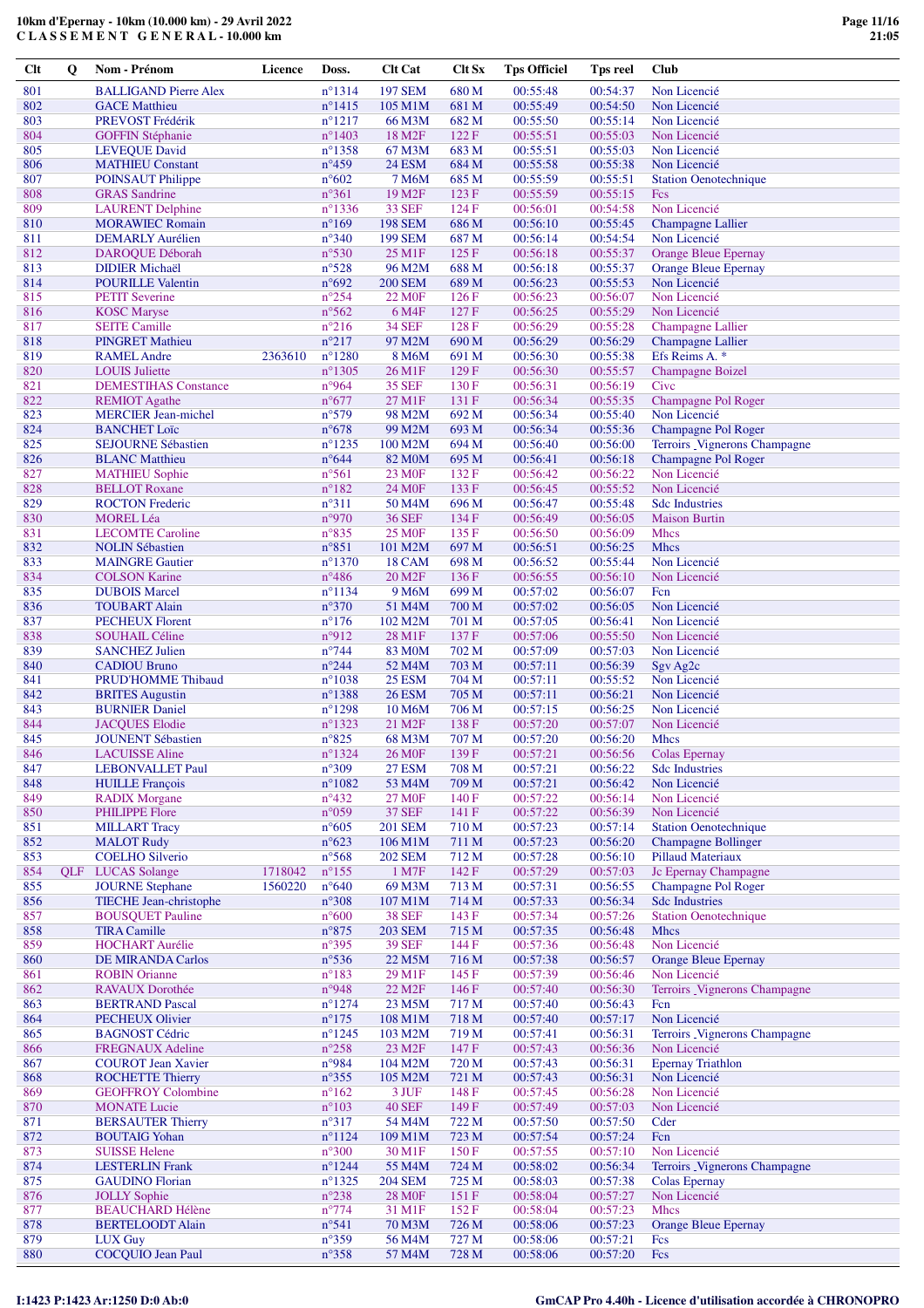| Clt        | Q | Nom - Prénom                                         | Licence | Doss.                              | <b>Clt Cat</b>                       | <b>Clt Sx</b>              | <b>Tps Officiel</b>  | <b>Tps reel</b>      | <b>Club</b>                                |
|------------|---|------------------------------------------------------|---------|------------------------------------|--------------------------------------|----------------------------|----------------------|----------------------|--------------------------------------------|
| 881        |   | <b>MATHELLIER Frédéric</b>                           |         | $n^{\circ}366$                     | 106 M2M                              | 729 M                      | 00:58:06             | 00:57:21             | Fcs                                        |
| 882        |   | <b>CAIN Patrick</b>                                  |         | $n^{\circ}362$                     | 71 M3M                               | 730 M                      | 00:58:06             | 00:57:21             | Fcs                                        |
| 883        |   | <b>MICHAUT Elysa</b>                                 |         | $n^{\circ}$ 1348                   | 4 JUF                                | 153 F                      | 00:58:07             | 00:57:01             | Fcn                                        |
| 884        |   | <b>BLANCKAERT Jules</b>                              |         | n°962                              | 22 JUM                               | 731 M                      | 00:58:08             | 00:57:04             | Terroirs _Vignerons Champagne              |
| 885        |   | <b>CANTOS David</b>                                  |         | $n^{\circ}567$                     | 110 M1M                              | 732 M                      | 00:58:09             | 00:56:50             | <b>Pillaud Materiaux</b>                   |
| 886<br>887 |   | <b>GUILLOCHAIN Marianne</b>                          |         | $n^{\circ}$ 1431<br>n°595          | 24 M <sub>2F</sub><br>58 M4M         | 154 F                      | 00:58:11             | 00:57:41<br>00:57:39 | Non Licencié<br>Non Licencié               |
| 888        |   | <b>GOBILLARD To</b><br>DE PREVAL Olivier             |         | $n^{\circ}$ 1345                   | <b>205 SEM</b>                       | 733 M<br>734 M             | 00:58:12<br>00:58:14 | 00:57:40             | <b>Champagne Boizel</b>                    |
| 889        |   | <b>GRUMIER Gladys</b>                                |         | $n^{\circ}1199$                    | 5 JUF                                | 155 F                      | 00:58:15             | 00:57:02             | Non Licencié                               |
| 890        |   | <b>ALLENBACH Arnaud</b>                              |         | $n^{\circ}$ 1242                   | <b>206 SEM</b>                       | 735 M                      | 00:58:16             | 00:57:24             | Terroirs _Vignerons Champagne              |
| 891        |   | DE BELENET Charles-armand                            |         | $n^{\circ}613$                     | 72 M3M                               | 736 M                      | 00:58:20             | 00:57:18             | <b>Champagne Bollinger</b>                 |
| 892        |   | <b>HUSSON</b> Emilie                                 |         | $n^{\circ}108$                     | <b>29 M0F</b>                        | 156F                       | 00:58:21             | 00:57:07             | Non Licencié                               |
| 893        |   | <b>RICHE Marie-laure</b>                             |         | $n^{\circ}863$                     | 41 SEF                               | 157 F                      | 00:58:24             | 00:57:51             | <b>Mhcs</b>                                |
| 894        |   | <b>GEOFFROY Sacha</b>                                |         | $n^{\circ}164$                     | 11 M3F                               | 158F                       | 00:58:24             | 00:57:06             | Non Licencié                               |
| 895        |   | <b>LACERDA</b> Jose                                  | 2062108 | $n^{\circ}524$                     | 107 M2M                              | 737 M                      | 00:58:26             | 00:56:59             | Jc Epernay Champagne                       |
| 896        |   | <b>LARGHI</b> Jordane                                |         | n°1389                             | 84 M <sub>0</sub> M                  | 738 M                      | 00:58:28             | 00:57:55             | Non Licencié                               |
| 897<br>898 |   | <b>BRAZ</b> Léa                                      |         | n°907<br>$n^{\circ}653$            | 30 M <sub>OF</sub><br><b>207 SEM</b> | 159F                       | 00:58:28<br>00:58:31 | 00:57:55<br>00:57:30 | Non Licencié                               |
| 899        |   | <b>HEAULME</b> Alexandre<br><b>HEAULME</b> Esther    |         | $n^{\circ}652$                     | 12 M3F                               | 739 M<br>160 F             | 00:58:34             | 00:57:33             | Champagne Pol Roger<br>Champagne Pol Roger |
| 900        |   | ROUSCHMEYER Sophie                                   |         | n°589                              | 25 M <sub>2F</sub>                   | 161 F                      | 00:58:35             | 00:58:19             | Non Licencié                               |
| 901        |   | <b>THOMAS Erwan</b>                                  |         | $n^{\circ}588$                     | 108 M2M                              | 740 M                      | 00:58:35             | 00:58:19             | Non Licencié                               |
| 902        |   | <b>PARIS Denis</b>                                   |         | n°883                              | 73 M3M                               | 741 M                      | 00:58:37             | 00:57:28             | Non Licencié                               |
| 903        |   | <b>RENARD Thibault</b>                               |         | $\rm n^o888$                       | 85 M <sub>0</sub> M                  | 742 M                      | 00:58:37             | 00:57:53             | <b>Mhcs</b>                                |
| 904        |   | <b>HUGUET Paul</b>                                   |         | $n^{\circ}1042$                    | 59 M4M                               | 743 M                      | 00:58:39             | 00:58:24             | Pernod Ricard M M P J                      |
| 905        |   | <b>TINGRY Nathalie</b>                               | 503197  | $n^{\circ}318$                     | 7 M4F                                | 162F                       | 00:58:42             | 00:57:46             | Tenedor                                    |
| 906        |   | <b>MAFFRE</b> Gerard                                 | 503198  | $n^{\circ}319$                     | 24 M5M                               | 744 M                      | 00:58:43             | 00:57:45             | Tenedor                                    |
| 907        |   | <b>LANGLOIS Thierry</b>                              |         | $n^{\circ}763$                     | 60 M <sub>4</sub> M                  | 745 M                      | 00:58:44             | 00:58:15             | Csgv                                       |
| 908<br>909 |   | <b>ANDRIEUX Allison</b><br><b>DUPONT</b> Anne Sophie |         | $n^{\circ}1118$<br>$n^{\circ}1136$ | <b>42 SEF</b><br>43 SEF              | 163 F<br>164 F             | 00:58:44<br>00:58:44 | 00:58:06<br>00:58:06 | Fcn<br>Fcn                                 |
| 910        |   | FAYOLA PENNEL Angélique                              |         | $n^{\circ}443$                     | 26 M <sub>2F</sub>                   | 165F                       | 00:58:47             | 00:57:30             | Non Licencié                               |
| 911        |   | <b>LAGACHE</b> Dominique                             |         | $n^{\circ}1053$                    | 25 M5M                               | 746 M                      | 00:58:48             | 00:57:35             | <b>Champagne Chavost</b>                   |
| 912        |   | <b>REGAIN</b> Justine                                |         | $n^{\circ}1163$                    | <b>44 SEF</b>                        | 166F                       | 00:58:50             | 00:57:54             | Fcn                                        |
| 913        |   | <b>TRIQUENOT Damien</b>                              |         | $n^{\circ}573$                     | <b>208 SEM</b>                       | 747 M                      | 00:58:52             | 00:57:33             | <b>Pillaud Materiaux</b>                   |
| 914        |   | <b>ORTILLON Florine</b>                              |         | $n^{\circ}572$                     | 45 SEF                               | 167 F                      | 00:58:52             | 00:57:34             | Pillaud Materiaux                          |
| 915        |   | <b>AMELIN Nicolas</b>                                |         | n°991                              | 61 M4M                               | 748 M                      | 00:58:53             | 00:58:42             | Non Licencié                               |
| 916        |   | <b>LAFROGNE Florine</b>                              |         | $n^{\circ}235$                     | <b>46 SEF</b>                        | 168F                       | 00:58:55             | 00:58:11             | Non Licencié                               |
| 917        |   | <b>CALVOZ</b> Laure                                  |         | $n^{\circ}251$                     | 32 M1F                               | 169F                       | 00:58:57             | 00:58:16             | Non Licencié                               |
| 918<br>919 |   | SELLIEZ Rémi<br><b>CORREIA DA SILVA Antonin</b>      |         | $n^{\circ}$ 1430<br>n°593          | 74 M3M<br><b>28 ESM</b>              | 749 M<br>750 M             | 00:58:58<br>00:58:59 | 00:58:15<br>00:57:32 | Non Licencié<br>Non Licencié               |
| 920        |   | <b>LARTIGUE PEYROU Julien</b>                        |         | n°941                              | <b>86 MOM</b>                        | 751 M                      | 00:58:59             | 00:57:37             | Non Licencié                               |
| 921        |   | <b>MOREL Marie-aude</b>                              |         | $n^{\circ}515$                     | 13 M3F                               | 170F                       | 00:59:00             | 00:58:21             | <b>Pjhb Notaires</b>                       |
| 922        |   | <b>BUCHHEIT Nathalie</b>                             |         | $n^{\circ}457$                     | 14 M3F                               | 171 F                      | 00:59:02             | 00:58:26             | Non Licencié                               |
| 923        |   | <b>GROS</b> Marine                                   |         | $n^{\circ}020$                     | 31 M <sub>OF</sub>                   | 172 F                      | 00:59:03             | 00:58:41             | Pernod Ricard M M P J                      |
| 924        |   | <b>GILLERY Julie</b>                                 |         | $n^{\circ}259$                     | <b>47 SEF</b>                        | 173 F                      | 00:59:04             | 00:58:07             | Non Licencié                               |
| 925        |   | <b>JEZIORSKI</b> Lucie                               |         | n°514                              | 32 M <sub>OF</sub>                   | 174F                       | 00:59:04             | 00:58:26             | <b>Pihb Notaires</b>                       |
| 926<br>927 |   | <b>BERTHELOT Thomas</b><br><b>PERREAU Jérome</b>     |         | $n^{\circ}368$<br>$n^{\circ}1232$  | 111 M1M<br>75 M3M                    | 752 M<br>753 M             | 00:59:04<br>00:59:05 | 00:58:07<br>00:57:51 | Non Licencié<br><b>Champagne Chavost</b>   |
| 928        |   | <b>DUBOS</b> Romane                                  |         | $n^{\circ}684$                     | <b>48 SEF</b>                        | 175F                       | 00:59:05             | 00:58:47             | Smurfit Kappa Bag In Box                   |
| 929        |   | <b>TOP Grégory</b>                                   |         | $n^{\circ}876$                     | 109 M2M                              | 754 M                      | 00:59:06             | 00:58:04             | <b>Mhcs</b>                                |
| 930        |   | <b>ORZEKOWSKA Lucie</b>                              |         | $n^{\circ}085$                     | <b>49 SEF</b>                        | 176F                       | 00:59:06             | 00:58:57             | Non Licencié                               |
| 931        |   | <b>MUSSET Karine</b>                                 |         | $n^{\circ}112$                     | 27 M <sub>2F</sub>                   | 177 F                      | 00:59:06             | 00:58:32             | Non Licencié                               |
| 932        |   | <b>NOU Jerome</b>                                    |         | $n^{\circ}252$                     | 110 M2M                              | 755 M                      | 00:59:08             | 00:58:27             | Non Licencié                               |
| 933        |   | <b>STENNIER Angélique</b>                            |         | $n^{\circ}723$                     | 28 M <sub>2F</sub>                   | 178F                       | 00:59:13             | 00:58:07             | Pernod Ricard M M P J                      |
| 934        |   | <b>VINOT Camille</b>                                 |         | $n^{\circ}456$                     | <b>50 SEF</b>                        | 179F                       | 00:59:15             | 00:58:01             | Non Licencié                               |
| 935        |   | <b>DESCAMPS</b> Sabrina                              |         | n°926                              | 51 SEF<br><b>52 SEF</b>              | 180F                       | 00:59:19             | 00:57:58             | Santé Vitalité<br><b>Champagne Boizel</b>  |
| 936<br>937 |   | <b>CHANTEPY Marine</b><br><b>ANDRE Magalie</b>       |         | $n^{\circ}1109$<br>$n^{\circ}209$  | <b>53 SEF</b>                        | $181\,\mathrm{F}$<br>182 F | 00:59:19<br>00:59:21 | 00:58:09<br>00:58:38 | Non Licencié                               |
| 938        |   | <b>BERSAUTER Maxime</b>                              | 2421723 | $\mathtt{n}^\circ 178$             | <b>87 MOM</b>                        | 756 M                      | 00:59:22             | 00:58:39             | Jc Epernay Champagne                       |
| 939        |   | <b>TELO Camille</b>                                  |         | $n^{\circ}738$                     | <b>54 SEF</b>                        | 183F                       | 00:59:22             | 00:59:15             | Loppin Jean                                |
| 940        |   | <b>GUENON Marion</b>                                 |         | $n^{\circ}737$                     | <b>55 SEF</b>                        | 184 F                      | 00:59:22             | 00:59:16             | Loppin Jean                                |
| 941        |   | <b>RAULET</b> Leslie                                 | 1752763 | n°935                              | <b>56 SEF</b>                        | 185F                       | 00:59:35             | 00:58:43             | Santé Vitalité                             |
| 942        |   | <b>BOUTTEVILLE Sylvie</b>                            | 1193882 | $n^{\circ}299$                     | 29 M <sub>2F</sub>                   | 186F                       | 00:59:36             | 00:59:10             | Jc Epernay Champagne                       |
| 943        |   | <b>BROCHOT Camille</b>                               |         | $n^{\circ}$ 1387                   | 33 M <sub>OF</sub>                   | 187F                       | 00:59:36             | 00:58:52             | Non Licencié                               |
| 944        |   | <b>BEAUMONT Michael</b>                              |         | $n^{\circ}$ 1300                   | <b>209 SEM</b>                       | 757 M                      | 00:59:39             | 00:58:57             | Sgv Ag2c                                   |
| 945        |   | <b>GARDA Patricia</b>                                |         | n°986                              | 30 M <sub>2F</sub>                   | 188 F                      | 00:59:42             | 00:59:18             | Non Licencié                               |
| 946<br>947 |   | <b>LARCHER Alain</b><br><b>PORENTRU Marie-france</b> |         | n°995<br>$n^{\circ}$ 1249          | 11 M6M<br>15 M3F                     | 758 M<br>189F              | 00:59:43<br>00:59:45 | 00:59:09<br>00:59:36 | Non Licencié<br>Non Licencié               |
| 948        |   | <b>BARDIN Pascal</b>                                 |         | $n^{\circ}610$                     | 111 M2M                              | 759 M                      | 00:59:47             | 00:58:58             | <b>Champagne Bollinger</b>                 |
| 949        |   | <b>CESBRON Frédéric</b>                              |         | $n^{\circ}1270$                    | 76 M3M                               | 760 M                      | 00:59:52             | 00:59:02             | Fcn                                        |
| 950        |   | <b>LETISSIER Amélie</b>                              |         | $n^{\circ}733$                     | 34 M <sub>OF</sub>                   | 190F                       | 00:59:52             | 00:59:31             | Smurfit Kappa                              |
| 951        |   | <b>LOPEZ Cyril</b>                                   |         | $n^{\circ}446$                     | 112 M2M                              | 761 M                      | 00:59:54             | 00:59:17             | Non Licencié                               |
| 952        |   | <b>KOSIEC Perrine</b>                                |         | n°930                              | 31 M <sub>2F</sub>                   | 191 F                      | 00:59:57             | 00:59:35             | Santé Vitalité                             |
| 953        |   | <b>BLOT</b> Anne Flore                               | 2357795 | $n^{\circ}1122$                    | 16 M3F                               | 192F                       | 00:59:59             | 00:59:03             | Fcn                                        |
| 954<br>955 |   | <b>MARY</b> Philippe                                 |         | $n^{\circ}296$                     | 26 M5M                               | 762 M<br>193 F             | 00:59:59<br>01:00:05 | 00:59:11<br>00:59:15 | Non Licencié<br>Non Licencié               |
| 956        |   | <b>BATTEUX Agnes</b><br><b>LORINE Chantal</b>        |         | $n^{\circ}126$<br>$n^{\circ}320$   | 3 M5F<br>4 M5F                       | 194 F                      | 01:00:06             | 00:59:39             | Non Licencié                               |
| 957        |   | <b>MERIGOT Sébastien</b>                             |         | $n^{\circ}601$                     | <b>88 MOM</b>                        | 763 M                      | 01:00:07             | 00:59:58             | <b>Station Oenotechnique</b>               |
| 958        |   | LE GUEN Olivia                                       |         | $n^{\circ}$ 1375                   | <b>57 SEF</b>                        | 195F                       | 01:00:09             | 00:59:20             | Non Licencié                               |
| 959        |   | <b>GASTINE Grégory</b>                               |         | $n^{\circ}$ 1376                   | <b>210 SEM</b>                       | 764 M                      | 01:00:09             | 00:59:21             | Non Licencié                               |
| 960        |   | <b>LINARD</b> Vincent                                |         | $n^{\circ}$ 1362                   | 211 SEM                              | 765 M                      | 01:00:10             | 00:58:58             | Non Licencié                               |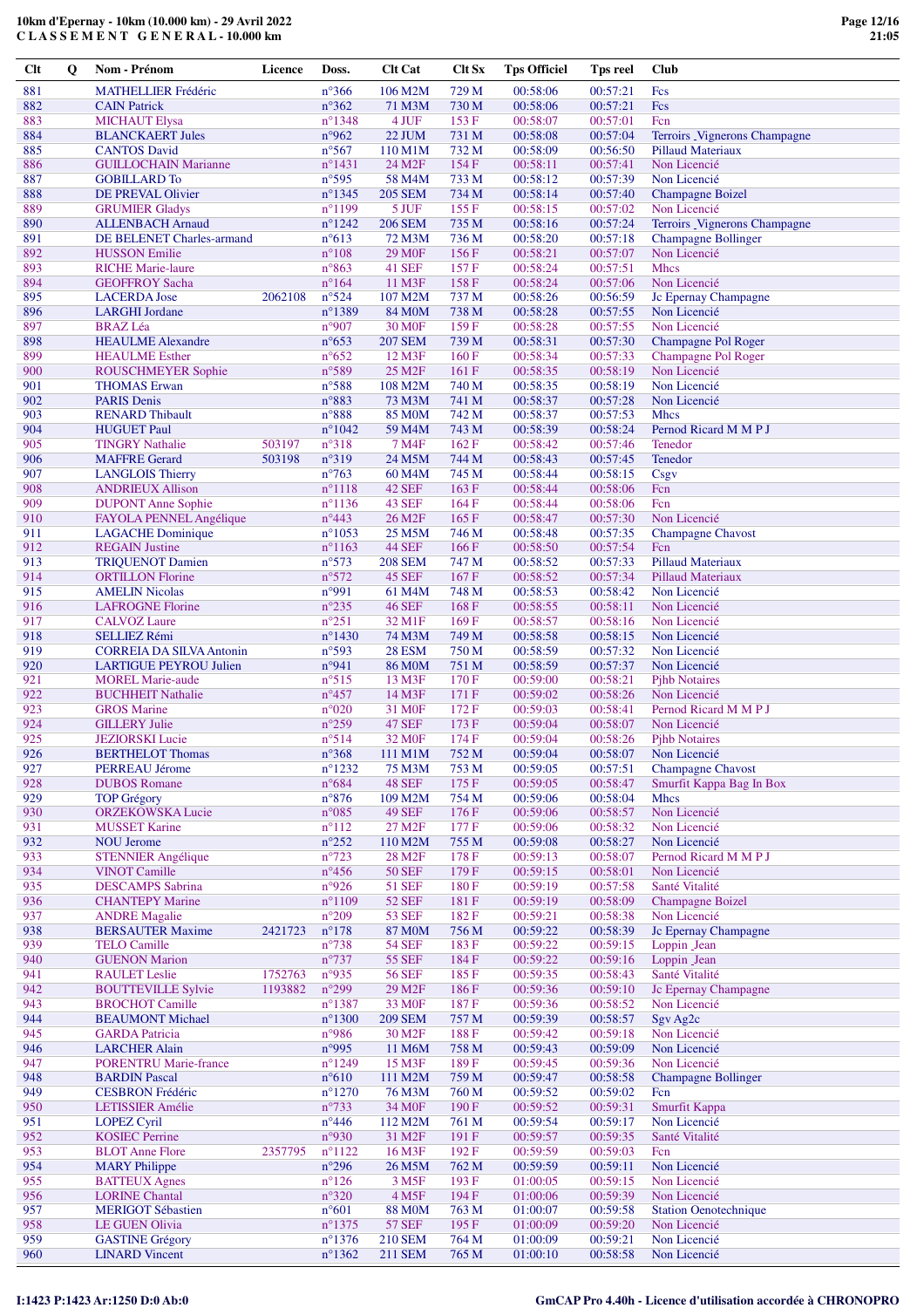| Clt          | Q | Nom - Prénom                                    | Licence | Doss.                            | <b>Clt Cat</b>         | <b>Clt Sx</b>  | <b>Tps Officiel</b>  | Tps reel             | <b>Club</b>                                 |
|--------------|---|-------------------------------------------------|---------|----------------------------------|------------------------|----------------|----------------------|----------------------|---------------------------------------------|
| 961          |   | <b>ROUYER Charlotte</b>                         |         | $n^{\circ}1260$                  | 35 M <sub>OF</sub>     | 196F           | 01:00:11             | 00:59:13             | Non Licencié                                |
| 962          |   | <b>PONS Aurelien</b>                            |         | $n^{\circ}219$                   | 112 M1M                | 766 M          | 01:00:12             | 00:59:17             | Cgd Epernay                                 |
| 963          |   | <b>BURNIER Vincent</b>                          |         | $n^{\circ}1299$                  | 89 M <sub>0</sub> M    | 767 M          | 01:00:13             | 00:59:22             | Non Licencié                                |
| 964          |   | <b>PINTO Emmanuelle</b>                         |         | $n^{\circ}704$                   | 36 M <sub>OF</sub>     | 197 F          | 01:00:13             | 00:59:39             | Non Licencié                                |
| 965          |   | <b>FRESNE Delphine</b>                          |         | $n^{\circ}415$                   | 17 M3F                 | 198 F          | 01:00:15             | 00:59:43             | Non Licencié                                |
| 966          |   | <b>GROSSE</b> Corinne                           |         | $n^{\circ}1238$                  | 32 M <sub>2F</sub>     | 199F           | 01:00:16             | 00:59:38             | Terroirs _Vignerons Champagne               |
| 967          |   | <b>DOUANNE Anthony</b>                          |         | $n^{\circ}523$                   | 212 SEM                | 768 M          | 01:00:16             | 00:59:21             | <b>Cgd Epernay</b>                          |
| 968          |   | <b>PERNET Joris</b>                             |         | $n^{\circ}898$                   | <b>29 ESM</b>          | 769 M          | 01:00:17             | 00:59:55             | Pernod Ricard M M P J                       |
| 969          |   | <b>MARCOUP-POREAUX Christe</b>                  |         | $n^{\circ}325$                   | 33 M1F                 | 200 F          | 01:00:17             | 00:59:43             | Non Licencié                                |
| 970          |   | <b>ROQUES Valérie</b>                           |         | $n^{\circ}1107$                  | 33 M <sub>2F</sub>     | 201 F          | 01:00:18             | 00:59:45             | <b>Champagne Boizel</b>                     |
| 971          |   | <b>CHARLOT Sullivan</b>                         |         | $n^{\circ}1126$                  | 113 M1M                | 770 M          | 01:00:19             | 00:59:49             | Fcn                                         |
| 972          |   | <b>SALOMON Fabrice</b>                          |         | $n^{\circ}1059$                  | 114 M1M                | 771 M          | 01:00:20             | 00:59:45             | Non Licencié                                |
| 973          |   | <b>RIDET</b> Fanny                              |         | $n^{\circ}632$                   | 34 M1F                 | 202 F          | 01:00:21             | 00:59:17             | Champagne Pol Roger                         |
| 974          |   | <b>DUBOIS</b> Anne-laure                        |         | $n^{\circ}390$                   | 37 M <sub>OF</sub>     | 203 F          | 01:00:21             | 00:59:48             | Non Licencié                                |
| 975          |   | <b>MEUNIER Gérard</b>                           |         | $n^{\circ}375$                   | 62 M <sub>4</sub> M    | 772 M          | 01:00:22             | 01:00:06             | <b>Sparflex</b>                             |
| 976          |   | <b>COLLARD Bastien</b>                          |         | $n^{\circ}630$                   | 90 M <sub>0</sub> M    | 773 M          | 01:00:25             | 00:59:22             | Champagne Pol Roger                         |
| 977          |   | <b>LORIOT</b> Jean-philippe                     |         | n°389                            | 91 M <sub>0</sub> M    | 774 M          | 01:00:25             | 00:59:52             | Non Licencié                                |
| 978          |   | <b>FRANCOIS Matthieu</b>                        |         | $n^{\circ}1108$                  | 213 SEM                | 775 M          | 01:00:28             | 01:00:28             | <b>Champagne Boizel</b>                     |
| 979          |   | <b>BOURIC Tyfaine</b>                           |         | $n^{\circ}1090$                  | <b>58 SEF</b>          | 204 F          | 01:00:33             | 01:00:08             | <b>Union Champagne</b>                      |
| 980          |   | <b>GUERIN Victor</b>                            |         | $n^{\circ}1272$                  | <b>30 ESM</b>          | 776 M          | 01:00:37             | 00:59:14             | Fcn                                         |
| 981          |   | <b>LE HENAFF Tristan</b>                        |         | $n^{\circ}269$                   | <b>214 SEM</b>         | 777 M          | 01:00:38             | 01:00:07             | Non Licencié                                |
| 982          |   | <b>DANTANT Didier</b>                           |         | $n^{\circ}$ 546                  | 63 M <sub>4</sub> M    | 778 M          | 01:00:42             | 01:00:00             | <b>Orange Bleue Epernay</b>                 |
| 983          |   | <b>HYNEK Michaël</b>                            |         | $n^{\circ}517$                   | 113 M2M                | 779 M          | 01:00:46             | 01:00:09             | <b>Pihb Notaires</b>                        |
| 984          |   | <b>HUCBOURG Mike</b>                            |         | $n^{\circ}1191$                  | 215 SEM                | 780 M          | 01:00:49             | 00:59:41             | Non Licencié                                |
| 985          |   | <b>LAUBIGNAT Anne Laure</b>                     |         | $n^{\circ}570$                   | <b>59 SEF</b>          | 205 F          | 01:00:51             | 00:59:31             | <b>Pillaud Materiaux</b>                    |
| 986          |   | <b>KRAEUTER Elodie</b>                          |         | $n^{\circ}1200$                  | <b>60 SEF</b>          | 206 F          | 01:00:51             | 00:59:42             | Non Licencié                                |
| 987          |   | <b>CHEVALLIER Charlotte</b>                     |         | $n^{\circ}$ 569                  | <b>61 SEF</b>          | 207 F          | 01:00:51             | 00:59:32             | <b>Pillaud Materiaux</b>                    |
| 988          |   | <b>NAVARRE Anaïs</b>                            |         | $n^{\circ}$ 1157                 | <b>38 MOF</b>          | 208 F          | 01:00:54             | 00:59:33             | Fcn                                         |
| 989          |   | <b>DESHAUTELS Sandrine</b>                      |         | n°927                            | 34 M2F                 | 209F           | 01:00:57             | 00:59:38             | Santé Vitalité                              |
| 990          |   | <b>METET Annabella</b>                          |         | $n^{\circ}172$                   | 39 M <sub>OF</sub>     | 210F           | 01:00:57             | 01:00:49             | Non Licencié                                |
| 991          |   | <b>BOURDON Jeromine</b>                         | 2293877 | $n^{\circ}$ 1257                 | <b>62 SEF</b>          | 211F           | 01:00:59             | 00:59:48             | <b>Sezanne Athle</b>                        |
| 992          |   | <b>MARCHAL Thibaut</b>                          |         | $n^{\circ}1151$                  | 216 SEM                | 781 M          | 01:01:02             | 01:00:07             | Fcn                                         |
| 993          |   | <b>HANNEQUIN Marion</b>                         |         | $n^{\circ}522$                   | 63 SEF                 | 212F           | 01:01:04             | 00:59:59             | Non Licencié                                |
| 994          |   | <b>RINVILLE Clara</b>                           |         | $n^{\circ}454$                   | 6 JUF                  | 213 F          | 01:01:04             | 01:00:38             | Non Licencié                                |
| 995          |   | <b>MALHERBE</b> Dominique                       |         | $n^{\circ}1020$                  | <b>31 ESM</b>          | 782 M          | 01:01:05             | 00:59:51             | <b>Duguit Technologies</b>                  |
| 996          |   | LE CUDENNEC Lydia                               |         | $n^{\circ}831$                   | <b>40 MOF</b>          | 214F           | 01:01:08             | 01:00:11             | <b>Mhcs</b>                                 |
| 997          |   | <b>WAGNER Chloé</b>                             |         | $n^{\circ}458$                   | 64 SEF                 | 215F           | 01:01:08             | 01:00:12             | Non Licencié                                |
| 998          |   | <b>LEGRAS</b> Pauline                           |         | $n^{\circ}470$                   | 35 M1F                 | 216F           | 01:01:09             | 01:00:56             | Non Licencié                                |
| 999          |   | <b>RINVILLE Xavier</b>                          |         | $n^{\circ}730$                   | 64 M4M                 | 783 M          | 01:01:09             | 01:00:43             | Cive                                        |
| 1000         |   | <b>CAMPO</b> Fernando                           |         | $n^{\circ}784$<br>n°944          | 115 M1M                | 784 M          | 01:01:10             | 00:59:50<br>00:59:55 | <b>Mhcs</b>                                 |
| 1001<br>1002 |   | POULAIN Aurélie                                 |         | n°394                            | <b>65 SEF</b><br>1 M6F | 217 F<br>218F  | 01:01:11             | 01:00:17             | Csgv<br>Non Licencié                        |
| 1003         |   | <b>POMPON Martine</b><br><b>GUEDAL Denis</b>    |         | $n^{\circ}$ 1404                 | 65 M4M                 | 785 M          | 01:01:11<br>01:01:12 | 01:00:24             | <b>Epernay Triathlon</b>                    |
| 1004         |   | <b>GUEDAL Mathilde</b>                          |         | $n^{\circ}$ 1400                 | <b>66 SEF</b>          | 219F           | 01:01:12             | 01:00:24             | Non Licencié                                |
| 1005         |   | <b>BAUDRY Zoé</b>                               |         | $n^{\circ}650$                   | 6ESF                   | 220 F          | 01:01:12             | 01:00:20             | Champagne Pol Roger                         |
| 1006         |   | <b>VARNIER Emma</b>                             |         | n°096                            | <b>67 SEF</b>          | 221 F          | 01:01:13             | 01:01:06             | Pernod Ricard M M P J                       |
| 1007         |   | <b>GALLOIS Elise</b>                            |         | $n^{\circ}638$                   | <b>68 SEF</b>          | 222 F          | 01:01:16             | 01:01:00             | Champagne Pol Roger                         |
| 1008         |   | <b>TESSIER Delphine</b>                         |         | $n^{\circ}658$                   | 35 M2F                 | 223 F          | 01:01:16             | 01:00:52             | Champagne Pol Roger                         |
| 1009         |   | <b>DESHAMS</b> Caroline                         |         | $n^{\circ}887$                   | 41 M <sub>OF</sub>     | 224 F          | 01:01:18             | 01:00:47             | Mhcs                                        |
| 1010         |   | <b>HERBERT Béatrice</b>                         |         | $n^{\circ}820$                   | 8 M4F                  | 225 F          | 01:01:19             | 01:00:48             | Mhcs                                        |
| 1011         |   | <b>LEVAL Cédric</b>                             |         | $n^{\circ}$ 1406                 | 116 M1M                | 786 M          | 01:01:26             | 01:00:26             | Non Licencié                                |
| 1012         |   | <b>GARCIA Nicolas</b>                           |         | $n^{\circ}1391$                  | 92 M <sub>0</sub> M    | 787 M          | 01:01:26             | 01:00:26             | Non Licencié                                |
| 1013         |   | <b>BROCHET</b> Amélie                           |         | $n^{\circ}$ 1398                 | 36 M1F                 | 226F           | 01:01:28             | 01:01:09             | Non Licencié                                |
| 1014         |   | <b>CHORIN</b> Linda                             |         | $n^{\circ}135$                   | 36 M2F                 | 227 F          | 01:01:29             | 01:00:21             | Non Licencié                                |
| 1015         |   | <b>IAICHOUCHEN Samir</b>                        |         | $n^{\circ}431$                   | 117 M1M                | 788 M          | 01:01:29             | 01:00:21             | Non Licencié                                |
| 1016         |   | <b>PICARD Jérome</b>                            |         | $n^{\circ}1411$                  | 114 M2M                | 789 M          | 01:01:30             | 01:00:29             | Non Licencié                                |
| 1017         |   | <b>CAMUS</b> Renaud                             |         | $n^{\circ}560$                   | 118 M1M                | 790 M          | 01:01:31             | 01:00:13             | Non Licencié                                |
| 1018         |   | <b>MAIGRET Claire</b>                           |         | n°981                            | <b>69 SEF</b>          | 228 F          | 01:01:32             | 01:01:02             | Non Licencié                                |
| 1019         |   | <b>GRANDMAIRE Valentin</b>                      |         | n°980                            | <b>217 SEM</b>         | 791 M          | 01:01:32             | 01:01:02             | <b>Kronos Triathlon</b>                     |
| 1020         |   | <b>JACQUIER Daniel</b>                          |         | $n^{\circ}101$                   | 1 M9M                  | 792 M          | 01:01:45             | 01:00:37             | Non Licencié                                |
| 1021         |   | <b>GOUT Allison</b>                             |         | $n^{\circ}313$                   | <b>42 MOF</b>          | 229F           | 01:01:51             | 01:00:53             | Non Licencié                                |
| 1022         |   | <b>COSSU</b> Andréa                             |         | n°972                            | <b>70 SEF</b>          | 230 F          | 01:01:54             | 01:01:34             | <b>Maison Burtin</b>                        |
| 1023         |   | GÉ Cindy                                        |         | $n^{\circ}491$                   | 43 M <sub>OF</sub>     | 231 F          | 01:02:14             | 01:00:53             | Barangé                                     |
| 1024         |   | <b>FRUGIER Pascal</b>                           |         | $n^{\circ}374$                   | 27 M5M                 | 793 M<br>232 F | 01:02:15<br>01:02:15 | 01:01:58             | <b>Sparflex</b><br>Non Licencié             |
| 1025         |   | <b>WAGNER Claire</b>                            |         | $n^{\circ}412$                   | <b>71 SEF</b>          |                |                      | 01:01:19             |                                             |
| 1026<br>1027 |   | <b>LEVEQUE Jonathan</b><br><b>DANTENY Marie</b> |         | $n^{\circ}673$<br>$n^{\circ}513$ | 119 M1M<br>4 CAF       | 794 M<br>233 F | 01:02:18<br>01:02:25 | 01:02:03<br>01:01:11 | Champagne Pol Roger<br><b>Pihb Notaires</b> |
| 1028         |   | <b>DANTENY Sylvie</b>                           |         | $n^{\circ}512$                   | 37 M2F                 | 234 F          | 01:02:29             | 01:01:15             | <b>Pihb Notaires</b>                        |
| 1029         |   | <b>REYNAL Anais</b>                             |         | $n^{\circ}862$                   | <b>72 SEF</b>          | 235 F          | 01:02:29             | 01:01:42             | Mhcs                                        |
| 1030         |   | <b>DARGEIN Sylvie</b>                           |         | $n^{\circ}387$                   | 18 M3F                 | 236F           | 01:02:29             | 01:02:17             | Non Licencié                                |
| 1031         |   | <b>LADEUILLE Odile</b>                          |         | $n^{\circ}507$                   | 19 M3F                 | 237 F          | 01:02:32             | 01:01:27             | Non Licencié                                |
| 1032         |   | <b>FOSSIER</b> Cynthia                          |         | $n^{\circ}676$                   | <b>73 SEF</b>          | 238 F          | 01:02:32             | 01:02:10             | Champagne Pol Roger                         |
| 1033         |   | <b>MAGNIEN</b> Antoine                          |         | $n^{\circ}1023$                  | <b>32 ESM</b>          | 795 M          | 01:02:32             | 01:01:17             | <b>Duguit Technologies</b>                  |
| 1034         |   | <b>MAGNIEN Olivier</b>                          |         | $n^{\circ}1022$                  | 33 ESM                 | 796 M          | 01:02:33             | 01:01:18             | <b>Duguit Technologies</b>                  |
| 1035         |   | <b>CENSIER Paul</b>                             |         | $n^{\circ}633$                   | <b>218 SEM</b>         | 797 M          | 01:02:33             | 01:01:31             | Champagne Pol Roger                         |
| 1036         |   | <b>DUPONT</b> Ludovic                           |         | $n^{\circ}616$                   | 28 M5M                 | 798 M          | 01:02:37             | 01:02:37             | <b>Champagne Bollinger</b>                  |
| 1037         |   | <b>JOURNE Clémence</b>                          |         | $n^{\circ}643$                   | 7 ESF                  | 239 F          | 01:02:38             | 01:02:01             | Champagne Pol Roger                         |
| 1038         |   | <b>NARES</b> Julia                              |         | $n^{\circ}1092$                  | <b>74 SEF</b>          | 240 F          | 01:02:39             | 01:02:15             | <b>Union Champagne</b>                      |
| 1039         |   | <b>HEUDE</b> Sandra                             |         | $n^{\circ}674$                   | <b>75 SEF</b>          | 241 F          | 01:02:42             | 01:02:21             | Champagne Pol Roger                         |
| 1040         |   | <b>METET MATHY Gwennaelle</b>                   |         | $n^{\circ}171$                   | 44 M <sub>OF</sub>     | 242 F          | 01:02:44             | 01:02:35             | Non Licencié                                |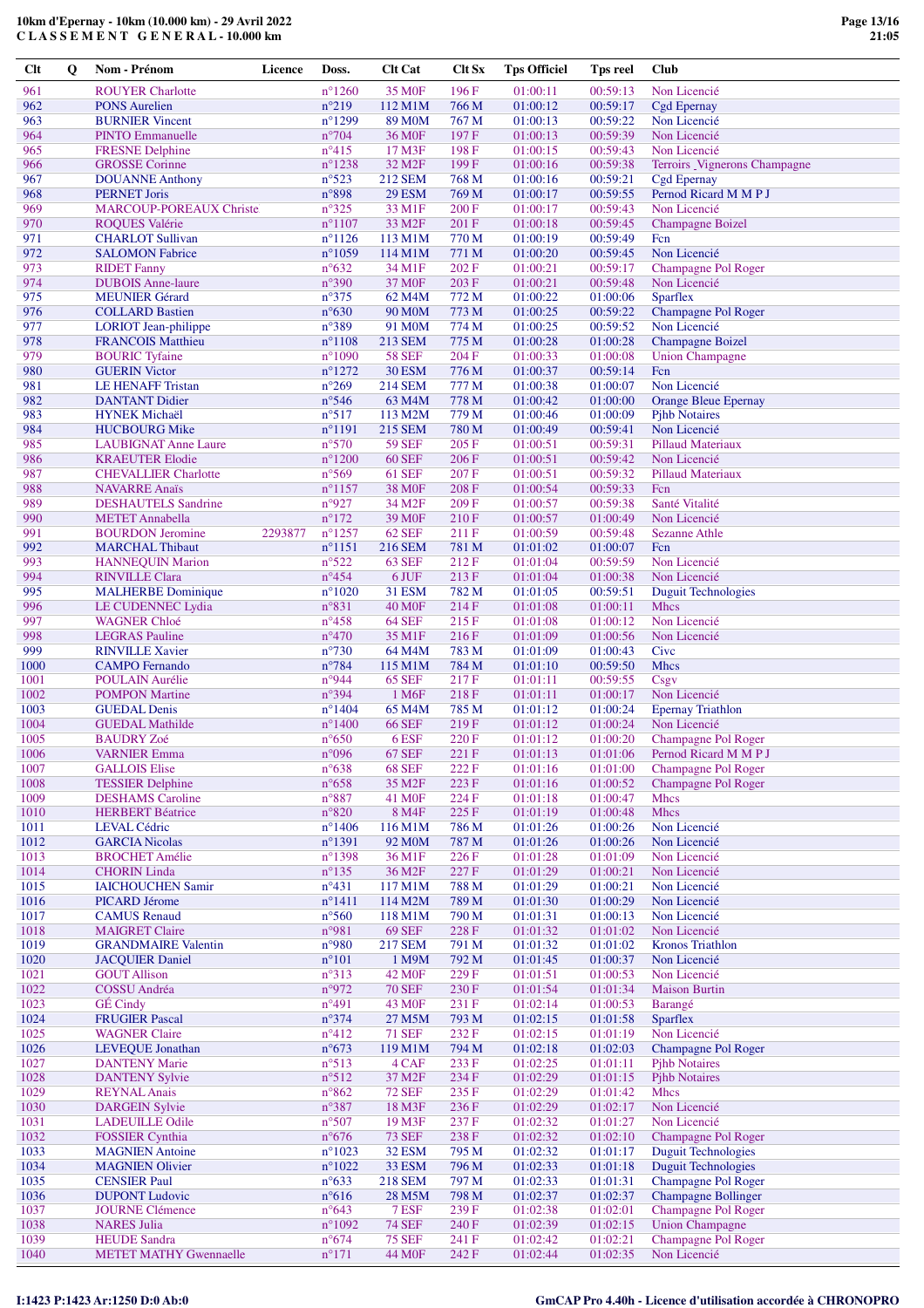**C L A S S E M E N T G E N E R A L - 10.000 km**

| Clt          | $\mathbf 0$ | Nom - Prénom                                          | Licence | Doss.                              | <b>Clt Cat</b>                          | Clt Sx         | <b>Tps Officiel</b>  | <b>Tps reel</b>      | Club                                           |
|--------------|-------------|-------------------------------------------------------|---------|------------------------------------|-----------------------------------------|----------------|----------------------|----------------------|------------------------------------------------|
| 1041         |             | <b>LARCHER Hipolita</b>                               |         | n°996                              | 2 M <sub>6F</sub>                       | 243 F          | 01:02:48             | 01:02:14             | Non Licencié                                   |
| 1042         |             | <b>AMELIN Aurélie</b>                                 |         | n°993                              | <b>76 SEF</b>                           | 244 F          | 01:02:50             | 01:02:39             | Non Licencié                                   |
| 1043         |             | <b>MARIE Médéric</b>                                  |         | $n^{\circ}$ 1435                   | 93 M <sub>0</sub> M                     | 799 M          | 01:02:51             | 01:02:51             | Non Licencié                                   |
| 1044         |             | <b>WLODARCZYK Sandrine</b>                            |         | $n^{\circ}009$                     | 20 M3F                                  | 245 F          | 01:02:52             | 01:02:35             | Non Licencié                                   |
| 1045<br>1046 |             | <b>CALVEZ</b> Anne-sophie<br>PASCUAL Cyril            |         | n°393<br>$n^{\circ}080$            | <b>77 SEF</b><br>94 M <sub>0</sub> M    | 246 F<br>800 M | 01:02:55<br>01:02:59 | 01:01:45<br>01:01:59 | Non Licencié<br><b>Cgd Epernay</b>             |
| 1047         |             | <b>FRANQUET Josian</b>                                |         | $n^{\circ}157$                     | 12 M6M                                  | 801 M          | 01:02:59             | 01:02:55             | Non Licencié                                   |
| 1048         |             | <b>ROLLY Franck</b>                                   |         | $n^{\circ}335$                     | 95 M <sub>0</sub> M                     | 802 M          | 01:03:01             | 01:02:02             | <b>Cgd Epernay</b>                             |
| 1049         |             | <b>PERTUISOT Anais</b>                                |         | $n^{\circ}261$                     | <b>78 SEF</b>                           | 247 F          | 01:03:01             | 01:02:04             | Non Licencié                                   |
| 1050         |             | <b>LECHESNE</b> Myriam                                |         | $n^{\circ}078$                     | 37 M1F                                  | 248 F          | 01:03:06             | 01:02:03             | Groupama Nord-est                              |
| 1051<br>1052 |             | <b>FREHEL Auriane</b><br><b>COULAUD Julien</b>        |         | $n^{\circ}140$<br>$n^{\circ}177$   | <b>79 SEF</b><br>96 M <sub>0</sub> M    | 249 F<br>803 M | 01:03:08<br>01:03:08 | 01:02:11<br>01:02:14 | Cgd Epernay<br><b>Cgd Epernay</b>              |
| 1053         |             | DE NICOLO Nicoletta                                   |         | $n^{\circ}236$                     | 38 M1F                                  | 250 F          | 01:03:08             | 01:01:53             | Non Licencié                                   |
| 1054         |             | <b>BRION</b> Muriel                                   |         | $n^{\circ}427$                     | 39 M1F                                  | 251 F          | 01:03:09             | 01:02:27             | <b>Racing Club Dormans</b>                     |
| 1055         |             | <b>GROIZIER Amélie</b>                                |         | $n^{\circ}696$                     | 40 M1F                                  | 252 F          | 01:03:15             | 01:02:02             | Non Licencié                                   |
| 1056         |             | <b>DUCAT Simon</b>                                    |         | $n^{\circ}187$                     | 97 M <sub>0</sub> M                     | 804 M          | 01:03:17             | 01:02:44             | Non Licencié                                   |
| 1057<br>1058 |             | <b>CHAUVET Marie</b>                                  |         | n°959<br>$n^{\circ}205$            | 38 M <sub>2F</sub>                      | 253F           | 01:03:17<br>01:03:17 | 01:02:44<br>01:02:44 | Terroirs _Vignerons Champagne<br>Non Licencié  |
| 1059         |             | LELUE Jean-luc<br><b>DUCAT Elodie</b>                 |         | n°954                              | 66 M4M<br>45 M <sub>OF</sub>            | 805 M<br>254 F | 01:03:17             | 01:02:44             | Terroirs Vignerons Champagne                   |
| 1060         |             | <b>CAFFOZ Thibault</b>                                |         | $n^{\circ}444$                     | <b>219 SEM</b>                          | 806 M          | 01:03:19             | 01:02:15             | Non Licencié                                   |
| 1061         |             | <b>MARGUET Dominique</b>                              |         | $n^{\circ}890$                     | 29 M5M                                  | 807 M          | 01:03:20             | 01:02:37             | Non Licencié                                   |
| 1062         |             | <b>PETIT</b> Etienne                                  |         | $n^{\circ}722$                     | 13 M6M                                  | 808 M          | 01:03:21             | 01:02:38             | Non Licencié                                   |
| 1063         |             | RAGAUT Frédéric                                       |         | $n^{\circ}1339$                    | 67 M4M                                  | 809 M          | 01:03:22             | 01:02:50             | Non Licencié                                   |
| 1064<br>1065 |             | <b>OUINART Nadia</b><br><b>CHOLLET Pauline</b>        |         | $n^{\circ}$ 1250<br>$n^{\circ}233$ | 9 M <sub>4F</sub><br>46 M <sub>OF</sub> | 255F<br>256 F  | 01:03:22<br>01:03:24 | 01:02:51<br>01:02:07 | Non Licencié<br>Non Licencié                   |
| 1066         |             | <b>DUBOIS</b> Julie                                   |         | $n^{\circ}1135$                    | 41 M1F                                  | 257 F          | 01:03:24             | 01:02:31             | Fcn                                            |
| 1067         |             | <b>BONETTI</b> Emilie                                 |         | $n^{\circ}143$                     | 47 M <sub>OF</sub>                      | 258 F          | 01:03:26             | 01:02:08             | Non Licencié                                   |
| 1068         |             | <b>BOUILLOT Mickaël</b>                               |         | $n^{\circ}668$                     | 120 M1M                                 | 810 M          | 01:03:26             | 01:03:10             | Champagne Pol Roger                            |
| 1069         |             | <b>COUFFON Catherine</b>                              |         | $n^{\circ}267$                     | 21 M3F                                  | 259 F          | 01:03:28             | 01:02:26             | Groupama Nord-est                              |
| 1070         |             | <b>COUGNET Justine</b>                                |         | $n^{\circ}421$                     | <b>80 SEF</b>                           | 260 F          | 01:03:29             | 01:02:48             | <b>Racing Club Dormans</b>                     |
| 1071<br>1072 |             | <b>GRUMIER Agnès</b><br><b>ROCHETTE Catherine</b>     |         | n°983<br>$n^{\circ}$ 1354          | 22 M3F<br>10 M4F                        | 261 F<br>262 F | 01:03:30<br>01:03:31 | 01:02:18<br>01:02:45 | Non Licencié<br>Non Licencié                   |
| 1073         |             | <b>VINCENT Léa</b>                                    |         | $n^{\circ}1026$                    | 7 JUF                                   | 263 F          | 01:03:36             | 01:02:38             | Non Licencié                                   |
| 1074         |             | <b>LASNIER</b> Frederique                             | 1295397 | $n^{\circ}1003$                    | 5 M <sub>5</sub> F                      | 264 F          | 01:03:36             | 01:02:44             | <b>Amicale Coureurs Ay</b>                     |
| 1075         |             | <b>SMEJ</b> Lydie                                     |         | $n^{\circ}1165$                    | 23 M3F                                  | 265 F          | 01:03:40             | 01:02:43             | Fcn                                            |
| 1076         |             | <b>PETRE Aurélie</b>                                  |         | n°943                              | 42 M1F                                  | 266F           | 01:03:41             | 01:02:25             | Non Licencié                                   |
| 1077<br>1078 |             | <b>CHATEAU</b> Mélanie<br><b>BLANCKAERT Catherine</b> |         | n°987<br>n°961                     | <b>81 SEF</b><br>24 M3F                 | 267 F<br>268F  | 01:03:43<br>01:03:44 | 01:02:27<br>01:03:05 | Non Licencié<br>Terroirs _Vignerons Champagne  |
| 1079         |             | <b>MENU Sylvie</b>                                    |         | $n^{\circ}$ 1432                   | 6 M <sub>5F</sub>                       | 269 F          | 01:03:46             | 01:02:40             | Non Licencié                                   |
| 1080         |             | <b>TORRENS Melkior</b>                                |         | $n^{\circ}1039$                    | 115 M2M                                 | 811 M          | 01:03:50             | 01:02:35             | Non Licencié                                   |
| 1081         |             | <b>JEROME</b> Jory                                    |         | $n^{\circ}479$                     | <b>220 SEM</b>                          | 812 M          | 01:03:50             | 01:02:36             | Non Licencié                                   |
| 1082         |             | <b>MONDET</b> Jacqueline                              |         | $n^{\circ}198$                     | 11 M <sub>4</sub> F                     | 270 F          | 01:03:59             | 01:03:20             | Non Licencié                                   |
| 1083<br>1084 |             | <b>LEBEAU Lucas</b><br><b>POLEVA</b> Tetiana          |         | $n^{\circ}1062$<br>$n^{\circ}1208$ | <b>221 SEM</b><br>39 M2F                | 813 M<br>271 F | 01:04:00<br>01:04:01 | 01:03:00<br>01:03:04 | <b>Cgd Epernay</b><br>Non Licencié             |
| 1085         |             | <b>POINSOT Hugues</b>                                 |         | $n^{\circ}$ 1433                   | 68 M4M                                  | 814 M          | 01:04:05             | 01:02:42             | Non Licencié                                   |
| 1086         |             | <b>IMAZATENE Sadia</b>                                |         | n°929                              | 25 M3F                                  | 272F           | 01:04:07             | 01:03:47             | Santé Vitalité                                 |
| 1087         |             | <b>CHAPUZET Nathalie</b>                              |         | $n^{\circ}923$                     | 26 M3F                                  | 273 F          | 01:04:08             | 01:03:48             | Santé Vitalité                                 |
| 1088         |             | <b>MAILLY Christine</b>                               |         | n°933                              | 40 M <sub>2F</sub>                      | 274 F          | 01:04:09             | 01:03:48             | Santé Vitalité                                 |
| 1089<br>1090 |             | LE GOUIVE Virginie<br><b>CHAPPELLET Jean Paul</b>     |         | $n^{\circ}1243$<br>$n^{\circ}025$  | 43 M1F<br>30 M5M                        | 275F<br>815 M  | 01:04:10<br>01:04:16 | 01:03:17<br>01:03:09 | Terroirs _Vignerons Champagne<br>Non Licencié  |
| 1091         |             | <b>NADIRI Karim</b>                                   |         | $n^{\circ}185$                     | <b>222 SEM</b>                          | 816 M          | 01:04:17             | 01:03:26             | Non Licencié                                   |
| 1092         |             | <b>LECAILLON Didier</b>                               |         | $n^{\circ}$ 747                    | 69 M <sub>4</sub> M                     | 817 M          | 01:04:23             | 01:01:12             | Cder                                           |
| 1093         |             | <b>DAGONET Nathalie</b>                               | 1384796 | $n^{\circ}1002$                    | 41 M <sub>2F</sub>                      | 276F           | 01:04:24             | 01:03:32             | <b>Amicale Coureurs Ay</b>                     |
| 1094         |             | <b>JACQUINET Benoit</b>                               |         | $n^{\circ}657$                     | 77 M3M                                  | 818 M          | 01:04:24             | 01:03:23             | Champagne Pol Roger                            |
| 1095<br>1096 |             | <b>JAZERON</b> Juliana<br><b>GRANGER Aurelie</b>      |         | $n^{\circ}485$<br>$n^{\circ}158$   | <b>82 SEF</b><br>44 M1F                 | 277 F<br>278F  | 01:04:25<br>01:04:27 | 01:03:30<br>01:03:52 | Sgv Ag <sub>2c</sub><br>Non Licencié           |
| 1097         |             | PHELIZON Isabelle                                     |         | $n^{\circ}1273$                    | 27 M3F                                  | 279 F          | 01:04:31             | 01:03:09             | Fcn                                            |
| 1098         |             | <b>BACHELIER Manon</b>                                |         | $n^{\circ}1089$                    | <b>83 SEF</b>                           | 280 F          | 01:04:32             | 01:03:48             | Non Licencié                                   |
| 1099         |             | <b>MILLARD</b> Stephanie                              |         | $n^{\circ}271$                     | <b>48 M0F</b>                           | 281 F          | 01:04:34             | 01:04:11             | Non Licencié                                   |
| 1100         |             | <b>MICHAL Tony</b>                                    |         | $n^{\circ}1091$                    | <b>223 SEM</b>                          | 819 M          | 01:04:37             | 01:04:12             | <b>Union Champagne</b>                         |
| 1101<br>1102 |             | <b>BOUVIER Hélène</b><br><b>CAUTEL Amendyne</b>       |         | $n^{\circ}781$<br>$n^{\circ}521$   | 45 M1F<br>46 M1F                        | 282 F<br>283 F | 01:04:38<br>01:04:43 | 01:04:07<br>01:03:37 | <b>Mhcs</b><br>Non Licencié                    |
| 1103         |             | <b>LEBLOND Séverine</b>                               |         | $n^{\circ}494$                     | 47 M1F                                  | 284 F          | 01:04:48             | 01:03:35             | Non Licencié                                   |
| 1104         |             | <b>FOUREUR Florent</b>                                |         | $n^{\circ}1138$                    | <b>224 SEM</b>                          | 820 M          | 01:04:48             | 01:03:55             | Fcn                                            |
| 1105         |             | <b>MICHAUT Diana</b>                                  |         | $n^{\circ}049$                     | 7 M <sub>5F</sub>                       | 285 F          | 01:04:51             | 01:04:14             | Fcn                                            |
| 1106         |             | <b>MENERET Léa</b>                                    |         | $n^{\circ}329$                     | <b>84 SEF</b>                           | 286 F          | 01:04:56             | 01:04:01             | Non Licencié                                   |
| 1107<br>1108 |             | <b>TEDESCHI Sébastien</b><br><b>NOISELET Matthieu</b> |         | $n^{\circ}$ 1353<br>$n^{\circ}471$ | 98 M <sub>0</sub> M<br>121 M1M          | 821 M<br>822 M | 01:05:04<br>01:05:05 | 01:04:22<br>01:04:04 | Non Licencié<br><b>Cgd Epernay</b>             |
| 1109         |             | <b>BUSCHMANN</b> Isabelle                             |         | $n^{\circ}590$                     | 12 M4F                                  | 287 F          | 01:05:08             | 01:03:51             | Non Licencié                                   |
| 1110         |             | <b>NOEL Jeff</b>                                      |         | n°905                              | <b>225 SEM</b>                          | 823 M          | 01:05:13             | 01:04:04             | Non Licencié                                   |
| 1111         |             | <b>CALLAY Gaelle</b>                                  |         | n°921                              | 48 M1F                                  | 288 F          | 01:05:15             | 01:04:54             | Santé Vitalité                                 |
| 1112         |             | <b>LOYAUX Marie</b>                                   |         | $n^{\circ}$ 726                    | 49 M1F                                  | 289F           | 01:05:16             | 01:04:06             | Cive                                           |
| 1113         |             | <b>WENTZEL Magali</b>                                 |         | $n^{\circ}729$                     | <b>85 SEF</b>                           | 290 F          | 01:05:19             | 01:04:10             | Cive                                           |
| 1114<br>1115 |             | <b>LAVIELLE Marc</b><br><b>LAVIELLE Catherine</b>     |         | $n^{\circ}437$<br>$n^{\circ}438$   | 70 M <sub>4</sub> M<br>13 M4F           | 824 M<br>291 F | 01:05:27<br>01:05:27 | 01:04:02<br>01:04:02 | Non Licencié<br>Non Licencié                   |
| 1116         |             | <b>COULON</b> Clementine                              |         | $n^{\circ}279$                     | <b>86 SEF</b>                           | 292 F          | 01:05:27             | 01:04:12             | Cive                                           |
| 1117         |             | <b>LEPICIER Guy</b>                                   |         | $n^{\circ}045$                     | 31 M5M                                  | 825 M          | 01:05:27             | 01:04:49             | Non Licencié                                   |
| 1118         |             | <b>DEPIT Marion</b>                                   |         | $n^{\circ}$ 1419                   | <b>87 SEF</b>                           | 293F           | 01:05:30             | 01:04:13             | Non Licencié                                   |
| 1119<br>1120 |             | <b>DUPUIS Christelle</b><br><b>D'HARCOURT Laurent</b> |         | $n^{\circ}1304$<br>$n^{\circ}635$  | 50 M1F<br>71 M4M                        | 294 F<br>826 M | 01:05:35<br>01:05:35 | 01:04:25<br>01:05:22 | <b>Champagne Boizel</b><br>Champagne Pol Roger |
|              |             |                                                       |         |                                    |                                         |                |                      |                      |                                                |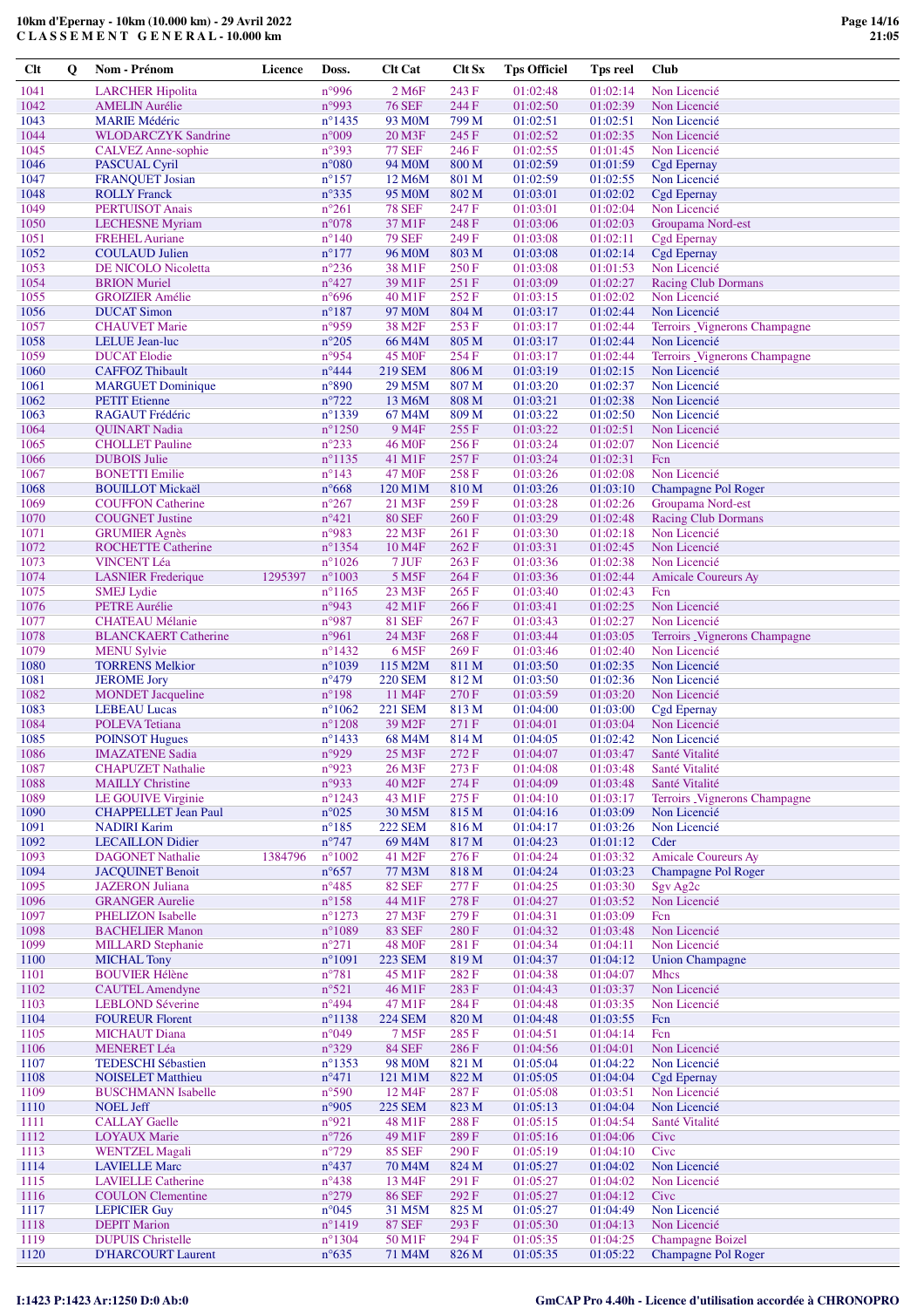| <b>Clt</b>   | Q | Nom - Prénom                                             | <b>Licence</b> | Doss.                              | <b>Clt Cat</b>                           | <b>Clt Sx</b>  | <b>Tps Officiel</b>  | <b>Tps reel</b>      | <b>Club</b>                                                   |
|--------------|---|----------------------------------------------------------|----------------|------------------------------------|------------------------------------------|----------------|----------------------|----------------------|---------------------------------------------------------------|
| 1121         |   | <b>AUDEGOND Lucille</b>                                  |                | $n^{\circ}351$                     | <b>88 SEF</b>                            | 295 F          | 01:05:35             | 01:04:49             | Non Licencié                                                  |
| 1122         |   | <b>MASSON</b> Camille                                    |                | $n^{\circ}188$                     | <b>89 SEF</b>                            | 296 F          | 01:05:40             | 01:04:44             | Non Licencié                                                  |
| 1123         |   | <b>LAHAYE</b> Severine                                   |                | $n^{\circ}326$                     | 42 M <sub>2F</sub>                       | 297 F          | 01:05:40             | 01:04:24             | Non Licencié                                                  |
| 1124         |   | <b>POGGI Rudy</b>                                        |                | $n^{\circ}885$                     | 122 M1M                                  | 827 M          | 01:05:43             | 01:05:43             | <b>Mhcs</b>                                                   |
| 1125<br>1126 |   | <b>CARLI</b> Pauline<br><b>CLOSSON</b> Camille           |                | $n^{\circ}334$<br>$n^{\circ}1063$  | <b>90 SEF</b><br>91 SEF                  | 298F<br>299F   | 01:05:45<br>01:05:45 | 01:04:45<br>01:04:45 | Cgd Epernay<br>Cgd Epernay                                    |
| 1127         |   | <b>JEANDON</b> Audrey                                    |                | $n^{\circ}713$                     | 49 M <sub>OF</sub>                       | 300 F          | 01:05:49             | 01:04:56             | Sgv Ag <sub>2c</sub>                                          |
| 1128         |   | <b>NOËL</b> Elodie                                       |                | $n^{\circ}850$                     | <b>92 SEF</b>                            | 301 F          | 01:05:52             | 01:04:43             | <b>Mhcs</b>                                                   |
| 1129         |   | <b>SCHANG</b> Isabelle                                   |                | $n^{\circ}732$                     | 43 M <sub>2F</sub>                       | 302 F          | 01:05:56             | 01:05:03             | Non Licencié                                                  |
| 1130         |   | <b>DUGUIT Timothée</b>                                   |                | $n^{\circ}1025$                    | <b>34 ESM</b>                            | 828 M          | 01:05:56             | 01:04:42             | <b>Duguit Technologies</b>                                    |
| 1131         |   | <b>AUDEGOND</b> Isabelle                                 |                | $n^{\circ}349$                     | 28 M3F                                   | 303 F          | 01:05:58             | 01:05:11             | Non Licencié                                                  |
| 1132<br>1133 |   | <b>MARAIS</b> Christophe<br><b>VITORINO Sonia</b>        |                | n°913<br>$n^{\circ}492$            | 116 M2M<br>44 M2F                        | 829 M<br>304 F | 01:06:00<br>01:06:02 | 01:04:55<br>01:05:04 | Non Licencié<br>Barangé                                       |
| 1134         |   | <b>BAUDON Stéphane</b>                                   |                | $n^{\circ}773$                     | 123 M1M                                  | 830 M          | 01:06:05             | 01:05:26             | <b>Mhcs</b>                                                   |
| 1135         |   | <b>HENRI</b> Marlène                                     |                | $n^{\circ}819$                     | 50 M <sub>OF</sub>                       | 305 F          | 01:06:06             | 01:05:27             | <b>Mhcs</b>                                                   |
| 1136         |   | <b>EGOROFF Gaëlle</b>                                    |                | $n^{\circ}727$                     | 51 M1F                                   | 306 F          | 01:06:08             | 01:04:53             | Cive                                                          |
| 1137         |   | <b>CHARBAUX Patrick</b>                                  |                | $n^{\circ}117$                     | 2 M7M                                    | 831 M          | 01:06:10             | 01:05:45             | Non Licencié                                                  |
| 1138         |   | <b>BOUCLY Chloé</b>                                      |                | $n^{\circ}720$                     | <b>93 SEF</b>                            | 307F           | 01:06:18             | 01:05:34             | Sparflex                                                      |
| 1139<br>1140 |   | <b>DRUMELLE</b> Juliette<br><b>DRUMELLE Bruno</b>        |                | $n^{\circ}373$<br>$n^{\circ}1333$  | 94 SEF<br>78 M3M                         | 308 F<br>832 M | 01:06:18<br>01:06:20 | 01:05:33<br>01:05:36 | Sparflex<br><b>Stade De Reims Triathlon</b>                   |
| 1141         |   | <b>BEAUVISAGE Delphine</b>                               |                | $n^{\circ}1183$                    | 14 M4F                                   | 309 F          | 01:06:23             | 01:05:51             | <b>Orange Bleue Epernay</b>                                   |
| 1142         |   | <b>SERRURIER Laurence</b>                                |                | $n^{\circ}537$                     | 29 M3F                                   | 310 F          | 01:06:25             | 01:05:57             | <b>Orange Bleue Epernay</b>                                   |
| 1143         |   | <b>PALHARES Ophelie</b>                                  |                | $n^{\circ}186$                     | <b>95 SEF</b>                            | 311 F          | 01:06:29             | 01:05:38             | Non Licencié                                                  |
| 1144         |   | <b>MACHET</b> Fabienne                                   |                | $n^{\circ}547$                     | 2 M7F                                    | 312 F          | 01:06:48             | 01:06:20             | <b>Orange Bleue Epernay</b>                                   |
| 1145         |   | PERSON Léo                                               |                | $n^{\circ}089$                     | <b>226 SEM</b>                           | 833 M          | 01:06:53             | 01:05:47             | Pernod Ricard M M P J                                         |
| 1146<br>1147 |   | <b>DROUET Sylvie</b><br><b>DROUET</b> Laurent            |                | $n^{\circ}280$<br>$n^{\circ}281$   | 30 M3F<br>72 M4M                         | 313 F<br>834 M | 01:06:54<br>01:06:54 | 01:05:51<br>01:05:51 | Up<br>Up                                                      |
| 1148         |   | <b>DELIEGE Mickael</b>                                   |                | $n^{\circ}$ 795                    | 124 M1M                                  | 835 M          | 01:06:55             | 01:05:38             | <b>Mhcs</b>                                                   |
| 1149         |   | <b>SUY Michael</b>                                       |                | $n^{\circ}1213$                    | <b>227 SEM</b>                           | 836 M          | 01:07:03             | 01:07:03             | Non Licencié                                                  |
| 1150         |   | <b>MARCHAND Frédéric</b>                                 |                | $n^{\circ}1214$                    | 117 M2M                                  | 837 M          | 01:07:04             | 01:07:04             | Non Licencié                                                  |
| 1151         |   | <b>FOISELLE Thierry</b>                                  |                | $n^{\circ}803$                     | 73 M4M                                   | 838 M          | 01:07:05             | 01:06:15             | <b>Mhcs</b>                                                   |
| 1152         |   | <b>PUBLIER Fanny</b>                                     |                | $n^{\circ}041$                     | 45 M2F                                   | 314 F          | 01:07:05             | 01:05:59             | Non Licencié                                                  |
| 1153<br>1154 |   | <b>RODIER Charlotte</b>                                  |                | $n^{\circ}1072$<br>$n^{\circ}1149$ | <b>96 SEF</b><br>52 M1F                  | 315 F<br>316 F | 01:07:09<br>01:07:15 | 01:06:14<br>01:06:47 | Sgv Ag <sub>2c</sub><br>Fcn                                   |
| 1155         |   | LEVEQUE Angeline<br>HEULEU Stéphanie                     |                | $n^{\circ}553$                     | <b>97 SEF</b>                            | 317 F          | 01:07:20             | 01:06:39             | Non Licencié                                                  |
| 1156         |   | <b>LEFEVRE</b> Stéphane                                  |                | $n^{\circ}535$                     | 118 M2M                                  | 839 M          | 01:07:20             | 01:06:39             | <b>Orange Bleue Epernay</b>                                   |
| 1157         |   | <b>ANDRASI Michel</b>                                    |                | $n^{\circ}1117$                    | 3 M7M                                    | 840 M          | 01:07:21             | 01:06:56             | Fcn                                                           |
| 1158         |   | <b>ALEXANDRE Geoffrey</b>                                |                | $n^{\circ}$ 544                    | 119 M2M                                  | 841 M          | 01:07:22             | 01:06:51             | <b>Orange Bleue Epernay</b>                                   |
| 1159         |   | LECOMTE Angélique                                        |                | $n^{\circ}545$                     | 46 M <sub>2F</sub>                       | 318 F          | 01:07:22             | 01:06:52             | <b>Orange Bleue Epernay</b>                                   |
| 1160<br>1161 |   | <b>WENTZINGER Emmanuel</b><br><b>MINEUR Marie-astrid</b> | 2064958        | $n^{\circ}136$<br>$n^{\circ}527$   | 79 M3M<br><b>98 SEF</b>                  | 842 M<br>319 F | 01:07:47<br>01:07:48 | 01:06:30<br>01:07:09 | Club Cheminots Courir Champagn<br><b>Orange Bleue Epernay</b> |
| 1162         |   | <b>CANAVESIO Céline</b>                                  |                | $n^{\circ}1210$                    | 53 M1F                                   | 320 F          | 01:07:50             | 01:07:45             | Non Licencié                                                  |
| 1163         |   | <b>SCHELFHOUT Marie</b>                                  |                | $n^{\circ}061$                     | 47 M2F                                   | 321 F          | 01:07:50             | 01:07:44             | Non Licencié                                                  |
| 1164         |   | <b>ROBERT Valérie</b>                                    |                | $n^{\circ}487$                     | 15 M4F                                   | 322 F          | 01:07:51             | 01:06:30             | Non Licencié                                                  |
| 1165         |   | DE BOYSSON Johanna                                       |                | $n^{\circ}1116$                    | 54 M1F                                   | 323 F          | 01:07:52             | 01:06:36             | Champagne Boizel                                              |
| 1166         |   | <b>BAUCHET Sylve</b>                                     |                | n°509                              | 48 M2F                                   | 324 F          | 01:07:52             | 01:06:31             | Non Licencié                                                  |
| 1167<br>1168 |   | DELACROIX LLUHI Charlotte<br><b>ROYER Marine</b>         |                | $n^{\circ}495$<br>$n^{\circ}$ 565  | 51 M <sub>OF</sub><br>52 M <sub>OF</sub> | 325 F<br>326F  | 01:07:53<br>01:07:57 | 01:06:49<br>01:06:47 | Non Licencié<br>Non Licencié                                  |
| 1169         |   | <b>ENSMINGER Emilie</b>                                  |                | $n^{\circ}440$                     | 53 M <sub>OF</sub>                       | 327 F          | 01:07:58             | 01:06:47             | Non Licencié                                                  |
| 1170         |   | PASCUAL Timothée                                         |                | $n^{\circ}854$                     | <b>228 SEM</b>                           | 843 M          | 01:08:00             | 01:07:08             | <b>Mhcs</b>                                                   |
| 1171         |   | <b>SCHNEKENBURGER Marion</b>                             |                | $n^{\circ}868$                     | 54 M0F                                   | 328F           | 01:08:27             | 01:07:36             | <b>Mhcs</b>                                                   |
| 1172         |   | <b>JEROME</b> Francoise                                  |                | $n^{\circ}480$                     | 3 M <sub>6F</sub>                        | 329 F          | 01:08:41             | 01:07:27             | Non Licencié                                                  |
| 1173         |   | <b>LE VAILLANT Caroline</b>                              |                | $n^{\circ}1343$                    | <b>99 SEF</b>                            | 330F           | 01:08:42             | 01:07:47             | Non Licencié                                                  |
| 1174<br>1175 |   | <b>LASSEAUX Marie</b><br><b>LE VALLOIS Rafael</b>        |                | $n^{\circ}021$<br>n°953            | 16 M4F<br><b>229 SEM</b>                 | 331 F<br>844 M | 01:08:48<br>01:08:49 | 01:07:41<br>01:08:09 | Non Licencié<br>Terroirs _Vignerons Champagne                 |
| 1176         |   | <b>THENAULT</b> Angélique                                |                | $n^{\circ}1230$                    | 55 M1F                                   | 332 F          | 01:08:59             | 01:07:46             | <b>Champagne Chavost</b>                                      |
| 1177         |   | <b>SIMONNET Juliette</b>                                 |                | $n^{\circ}1289$                    | 5 CAF                                    | 333F           | 01:09:12             | 01:08:30             | Non Licencié                                                  |
| 1178         |   | <b>THIEBAULT Jean</b>                                    |                | $n^{\circ}1271$                    | 2 M9M                                    | 845 M          | 01:09:14             | 01:08:08             | Fcn                                                           |
| 1179         |   | <b>CALLAY Benoit</b>                                     |                | $n^{\circ}651$                     | 99 M <sub>0</sub> M                      | 846 M          | 01:09:15             | 01:08:22             | Champagne Pol Roger                                           |
| 1180<br>1181 |   | <b>DONNA Célia</b><br><b>GILLERY Laurie</b>              |                | $n^{\circ}$ 1428<br>$n^{\circ}260$ | <b>100 SEF</b><br><b>101 SEF</b>         | 334 F<br>335 F | 01:09:15<br>01:09:16 | 01:08:16<br>01:08:18 | Non Licencié<br>Non Licencié                                  |
| 1182         |   | <b>RISSER Florent</b>                                    |                | $n^{\circ}866$                     | <b>230 SEM</b>                           | 847 M          | 01:09:27             | 01:08:43             | <b>Mhcs</b>                                                   |
| 1183         |   | <b>JACQUIER Maxime</b>                                   |                | $n^{\circ}100$                     | 120 M2M                                  | 848 M          | 01:09:32             | 01:08:24             | Non Licencié                                                  |
| 1184         |   | <b>DIDIOT</b> Marie                                      |                | $n^{\circ}739$                     | <b>102 SEF</b>                           | 336 F          | 01:09:32             | 01:08:45             | Loppin Jean                                                   |
| 1185         |   | <b>TOURNANT Elodie</b>                                   |                | $n^{\circ}526$                     | 55 M <sub>OF</sub>                       | 337 F          | 01:09:39             | 01:08:51             | Non Licencié                                                  |
| 1186         |   | <b>ROBERT Clémence</b>                                   |                | $n^{\circ}490$                     | <b>103 SEF</b>                           | 338 F          | 01:09:39             | 01:08:52             | Non Licencié                                                  |
| 1187<br>1188 |   | <b>FILA TOURNANT Julie</b><br><b>COLLARD Rémi</b>        |                | $n^{\circ}525$<br>$n^{\circ}629$   | 104 SEF<br>32 M5M                        | 339F<br>849 M  | 01:09:39<br>01:09:47 | 01:08:53<br>01:08:25 | Non Licencié<br><b>Champagne Pol Roger</b>                    |
| 1189         |   | <b>LEROY Martin</b>                                      |                | $n^{\circ}$ 566                    | 231 SEM                                  | 850 M          | 01:09:53             | 01:08:34             | <b>Pillaud Materiaux</b>                                      |
| 1190         |   | <b>DARTOIS Margot</b>                                    |                | $n^{\circ}024$                     | <b>105 SEF</b>                           | 340 F          | 01:09:53             | 01:08:35             | Non Licencié                                                  |
| 1191         |   | <b>CROISE</b> Frédéric                                   |                | n°974                              | 125 M1M                                  | 851 M          | 01:10:26             | 01:10:26             | Non Licencié                                                  |
| 1192         |   | CHARDONNAL-GILLERY Mar 118683                            |                | $n^{\circ}$ 1234                   | 8 M5F                                    | 341 F          | 01:10:55             | 01:10:19             | Terroirs _Vignerons Champagne                                 |
| 1193         |   | <b>AUMERCIER Clemence</b>                                |                | $n^{\circ}168$                     | <b>106 SEF</b>                           | 342 F          | 01:11:02             | 01:09:57             | Pernod Ricard M M P J                                         |
| 1194<br>1195 |   | <b>GONCALVES Florence</b><br>DE LASTOURS Etienne         |                | $n^{\circ}1237$<br>$n^{\circ}682$  | 49 M <sub>2F</sub><br>232 SEM            | 343 F<br>852 M | 01:11:23<br>01:11:24 | 01:10:44<br>01:11:02 | Terroirs _Vignerons Champagne<br>Champagne Pol Roger          |
| 1196         |   | <b>CHIROLE Marie Charlotte</b>                           |                | $n^{\circ}679$                     | $107\,\mathrm{SEF}$                      | 344 F          | 01:11:24             | 01:11:02             | Champagne Pol Roger                                           |
| 1197         |   | <b>MOREAU</b> Sylviane                                   |                | $n^{\circ}128$                     | 17 M4F                                   | 345 F          | 01:11:25             | 01:10:47             | Non Licencié                                                  |
| 1198         |   | <b>GERVAIS Bérénice</b>                                  |                | $n^{\circ}1212$                    | <b>108 SEF</b>                           | 346F           | 01:11:27             | 01:10:58             | Non Licencié                                                  |
| 1199         |   | DE SOUSA PINTO David                                     |                | $n^{\circ}115$                     | 233 SEM                                  | 853 M          | 01:11:27             | 01:10:58             | Non Licencié                                                  |
| 1200         |   | <b>LECLERCO</b> Thibaut                                  |                | $n^{\circ}691$                     | <b>234 SEM</b>                           | 854 M          | 01:11:28             | 01:11:10             | Smurfit Kappa Bag In Box                                      |